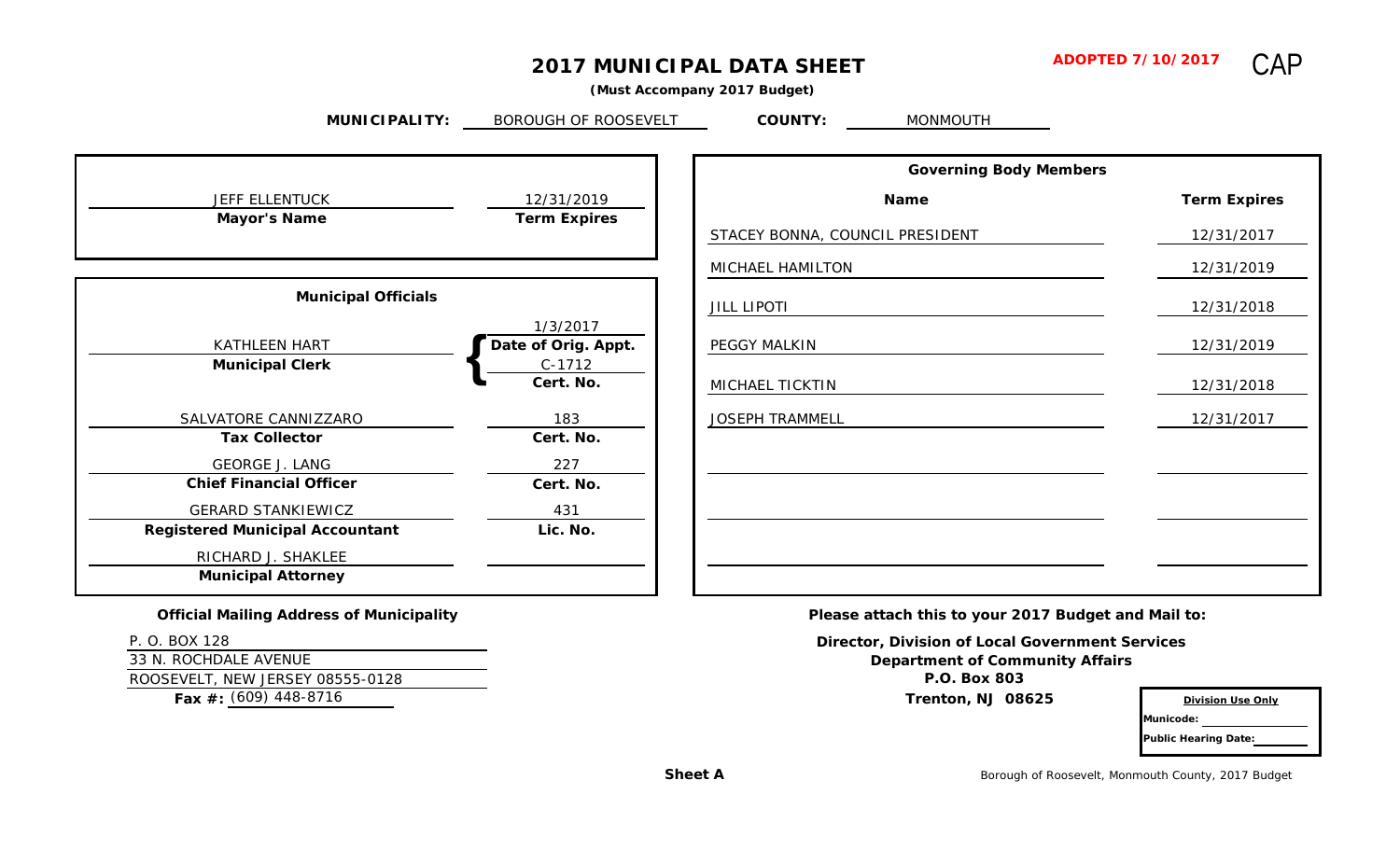# *2017 MUNICIPAL BUDGET*

| <b>BOROUGH</b><br><b>Municipal Budget of the</b>                                                                                                                                                                                                                                                                                                                                                                                                                                          | <b>ROOSEVELT</b><br>of                                                                                          | <b>Example 2</b> County of | <b>MONMOUTH</b>                                                                                                                                                                                                                                                                                                                                                                                                                                                                              | for the Fiscal Year 2017.                             |
|-------------------------------------------------------------------------------------------------------------------------------------------------------------------------------------------------------------------------------------------------------------------------------------------------------------------------------------------------------------------------------------------------------------------------------------------------------------------------------------------|-----------------------------------------------------------------------------------------------------------------|----------------------------|----------------------------------------------------------------------------------------------------------------------------------------------------------------------------------------------------------------------------------------------------------------------------------------------------------------------------------------------------------------------------------------------------------------------------------------------------------------------------------------------|-------------------------------------------------------|
| It is hereby certified that the Budget and Capital Budget annexed hereto and hereby made a part hereof<br>is a true copy of the Budget and Capital Budget approved by resolution of the Governing Body on the<br>12TH<br>and that public advertisement will be made in accordance with the provisions of N.J.S. 40A:4-6 and<br>N.J.A.C. 5:30-4.4(d).                                                                                                                                      | JUNE<br>Certified by me, this 12TH day of ___                                                                   | 2017                       | <b>KATHLEEN HART</b><br>P. O. BOX 128, 33 N. ROCHDALE AVENUE<br><b>Address</b><br>ROOSEVELT, NEW JERSEY 08555-0128<br><b>Address</b><br>(609) 448-0539 FAX: (609) 448-8716<br><b>Phone Number</b>                                                                                                                                                                                                                                                                                            |                                                       |
| It is hereby certified that the approved Budget annexed hereto and hereby made a part is an exact<br>copy of the original on file with the Clerk of the Governing Body, that all additions are correct, all<br>statements contained herein are in proof, and the total of anticipated revenues equals the total of<br>appropriations.<br>day of<br>1)2TH<br>Certified by me <sub>n</sub> this $\lambda$<br><b>GERARD STANKIEWICZ</b><br>FREEHOLD, NEW JERSEY 07728-2291<br><b>Address</b> | <b>JUNE</b><br>, 2017<br>36 WEST MAIN ST., SUITE 301<br><b>Address</b><br>(732) 780-2600<br><b>Phone Number</b> | Certified by me, this      | It is hereby certified that the approved Budget annexed hereto and hereby made a part is an exact<br>copy of the original on file with the Clerk of the Governing Body, that all additions are correct, all<br>statements contained herein are in proof, the total of anticipated revenues equals the total of<br>appropriations and the budget is in full compliance with the Local Budget Law, N.J.S. 40A:4-1 et seq.<br>12TH<br>day of<br>JUNE<br>GEORGE Y. LANG, CHIEF FINANCIAL OFFICER | , 2017                                                |
|                                                                                                                                                                                                                                                                                                                                                                                                                                                                                           | <b>DO NOT USE THESE SPACES</b>                                                                                  |                            |                                                                                                                                                                                                                                                                                                                                                                                                                                                                                              |                                                       |
|                                                                                                                                                                                                                                                                                                                                                                                                                                                                                           |                                                                                                                 |                            |                                                                                                                                                                                                                                                                                                                                                                                                                                                                                              |                                                       |
|                                                                                                                                                                                                                                                                                                                                                                                                                                                                                           |                                                                                                                 |                            |                                                                                                                                                                                                                                                                                                                                                                                                                                                                                              |                                                       |
| <b>CERTIFICATION OF ADOPTED BUDGET</b><br>It is hereby certified that the amount to be raised by taxation for local purposes has been<br>compared with the approved Budget previously certified by me and any changes required as a<br>condition to such approval have been made. The adopted budget is certified with respect to<br>the foregoing only.                                                                                                                                  | (Do not advertise this Certification form)                                                                      |                            | <b>CERTIFICATION OF APPROVED BUDGET</b><br>It is hereby certified that the Approved Budget made part hereof complies with the requirements of<br>law, and approval is given pursuant to N.J.S. 40A:4-79.                                                                                                                                                                                                                                                                                     |                                                       |
| <b>STATE OF NEW JERSEY</b><br>, 2017<br>By:                                                                                                                                                                                                                                                                                                                                                                                                                                               | <b>Department of Community Affairs</b><br>Director of the Division of Local Government Services                 | Dated:                     | <b>STATE OF NEW JERSEY</b><br><b>Department of Community Affairs</b><br>2017<br>Bv:                                                                                                                                                                                                                                                                                                                                                                                                          | Director of the Division of Local Government Services |
| Dated:                                                                                                                                                                                                                                                                                                                                                                                                                                                                                    |                                                                                                                 |                            |                                                                                                                                                                                                                                                                                                                                                                                                                                                                                              |                                                       |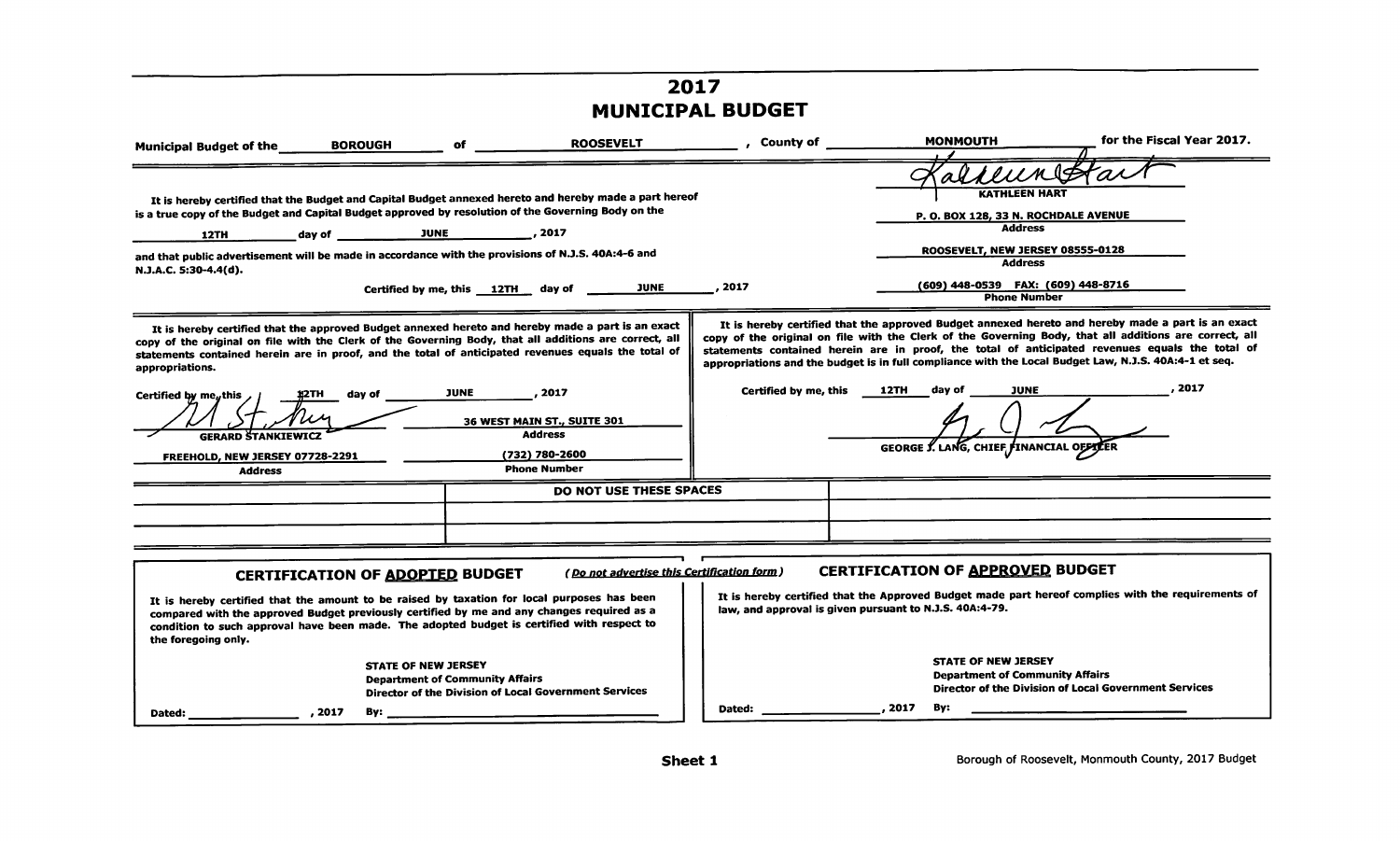#### **MUNICIPAL BUDGET NOTICE**

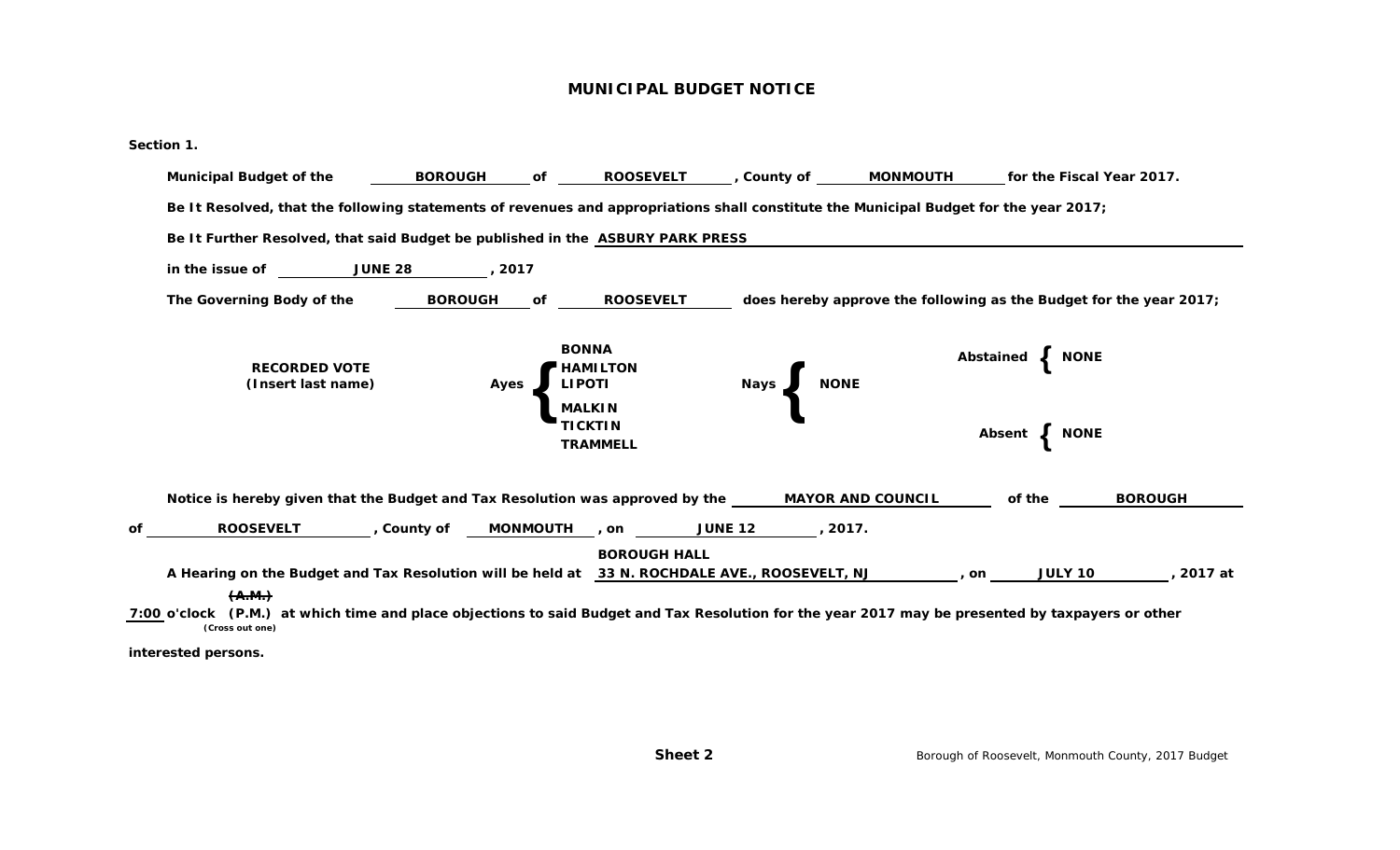## **EXPLANATORY STATEMENT**

#### **SUMMARY OF CURRENT FUND SECTION OF APPROVED BUDGET**

|                                                                                                                                                               | <b>YEAR 2017</b>     |
|---------------------------------------------------------------------------------------------------------------------------------------------------------------|----------------------|
| General Appropriations For: (Reference to item and sheet number should be omitted in advertised budget)                                                       | XXXXXXXXXXXXX        |
| 1. Appropriations within "CAPS" -                                                                                                                             | <b>XXXXXXXXXXXXX</b> |
| (a) Municipal Purposes { (Item H-1, Sheet 19) (N.J.S. 40A:4-45.2) }                                                                                           | 796,936.00           |
| 2. Appropriations excluded from "CAPS"                                                                                                                        | <b>XXXXXXXXXXXXX</b> |
| (a) Municipal Purposes { (Item H-2, Sheet 28) (N.J.S. 40A:4-45.3 as amended) }                                                                                | 155,495.89           |
| (b) Local District School Purposes in Municipal Budget (Item K, Sheet 29)                                                                                     |                      |
| Total General Appropriations excluded from "CAPS" (Item O, Sheet 29)                                                                                          | 155,495.89           |
| 3. Reserve for Uncollected Taxes (Item M, Sheet 29) - Based on Estimated 92.81% Percent of Tax Collections                                                    | 180,000.00           |
| Building Aid Allowance 2017 - \$<br>for Schools-State Aid<br>$2016 - S$<br>4. Total General Appropriations (I tem 9, Sheet 29)                                | 1,132,431.89         |
| 5. Less: Anticipated Revenues Other Than Current Property Tax (Item 5, Sheet 11)<br>(i.e. Surplus, Miscellaneous Revenues and Receipts from Delinquent Taxes) | 484,386.65           |
| 6. Difference: Amount to be Raised by Taxes for Support of Municipal Budget (as follows)                                                                      | <b>XXXXXXXXXXXXX</b> |
| (a) Local Tax for Municipal Purposes Including Reserve for Uncollected Taxes (Item 6(a), Sheet 11)                                                            | 648,045.24           |
| (b) Addition to Local District School Tax (Item 6(b), Sheet 11)                                                                                               |                      |
| <b>Minimum Library Tax</b><br>(C)                                                                                                                             |                      |
|                                                                                                                                                               |                      |
|                                                                                                                                                               |                      |
|                                                                                                                                                               |                      |
|                                                                                                                                                               |                      |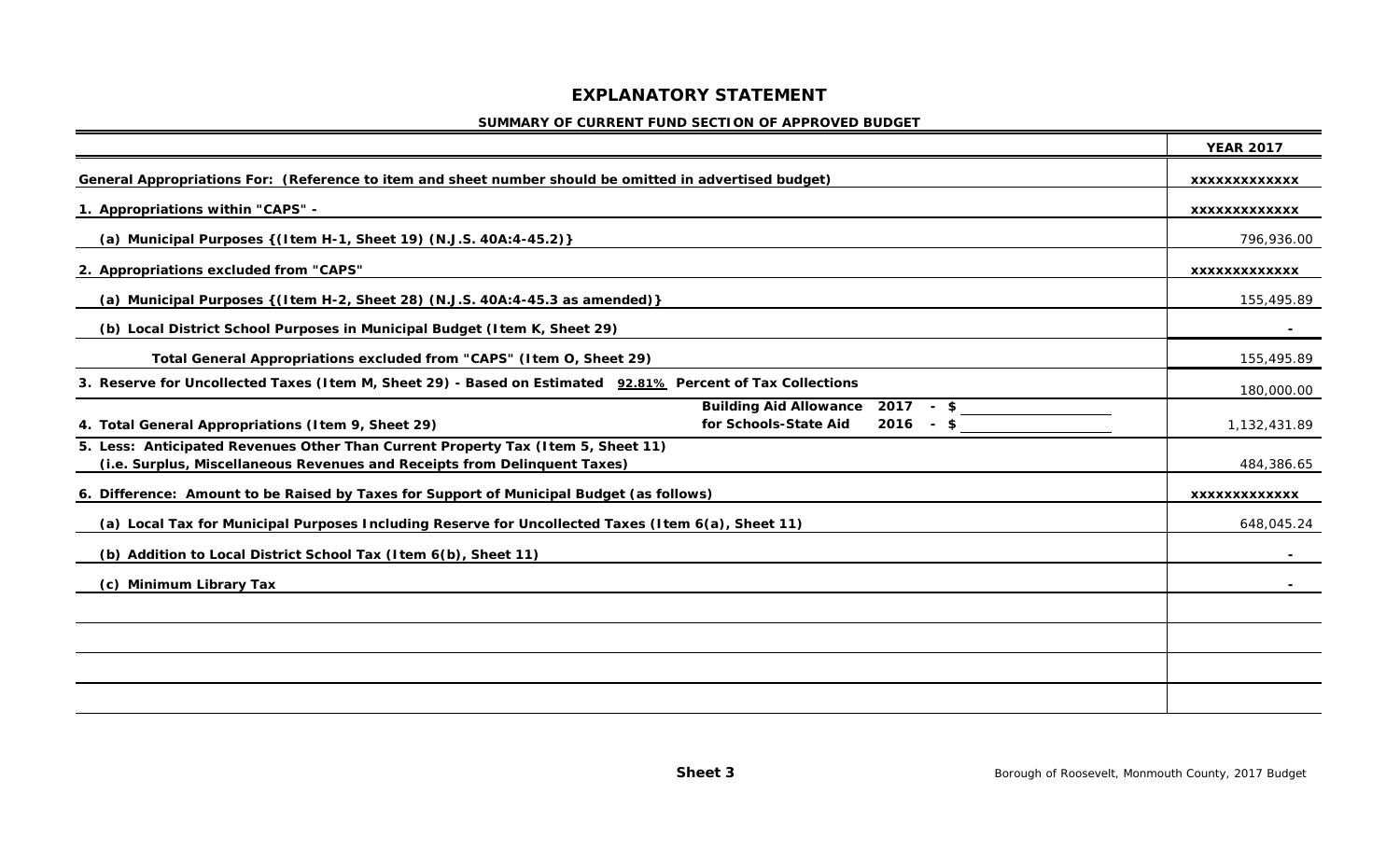#### **EXPLANATORY STATEMENT - (Continued)**

#### **SUMMARY OF 2016 APPROPRIATIONS EXPENDED AND CANCELED**

|                                                                       | General Budget | Water Utility | <b>Water-Sewer</b>       | <b>XXXXXXXX</b> |      |
|-----------------------------------------------------------------------|----------------|---------------|--------------------------|-----------------|------|
|                                                                       |                |               | <b>Utility</b>           | <b>Utility</b>  |      |
| <b>Budget Appropriations - Adopted Budget</b>                         | 1,166,199.46   |               | 908,766.00               |                 |      |
| Budget Appropriations Added by N.J.S. 40A:4-87                        |                |               |                          |                 | "Otl |
| <b>Emergency Appropriations</b>                                       |                |               |                          |                 | "Sal |
| <b>Total Appropriations</b>                                           | 1,166,199.46   |               | 908,766.00               |                 | are: |
| Expenditures:                                                         |                |               |                          |                 |      |
| Paid or Charged (Including Reserve for<br><b>Uncollected Taxes)</b>   | 1,025,938.02   |               | 841,526.36               |                 |      |
| <b>Reserved</b>                                                       | 113,816.34     |               | 66,912.07                |                 | road |
| <b>Unexpended Balances Cancelled</b>                                  | 26,445.10      |               | 327.57                   |                 | fire |
| <b>Total Expenditures and Unexpended</b><br><b>Balances Cancelled</b> |                |               |                          |                 |      |
|                                                                       | 1,166,199.46   |               | 908,766.00               |                 | and  |
| Overexpenditures*                                                     |                |               | $\overline{\phantom{0}}$ |                 | by n |

**\*See Budget Appropriation items so marked to the right of column "Expended 2016 Reserved."**

**Explanations of Appropriations for "Other Expenses"**

 **The amounts appropriated under the title of** "Other Expenses" are for operating costs other than **"Salaries & Wages".**

 **Some of the items included in "Other Expenses"**

Materials, supplies and non-bondable equipment;

Repairs and maintenance of buildings, equipment, **roads, etc.**

 **Contractual services for garbage and trash removal,** fire hydrant service, aid to volunteer fire companies, etc.;

Printing and advertising, utility services, insurance **and many other items essential to the services rendered** by municipal government.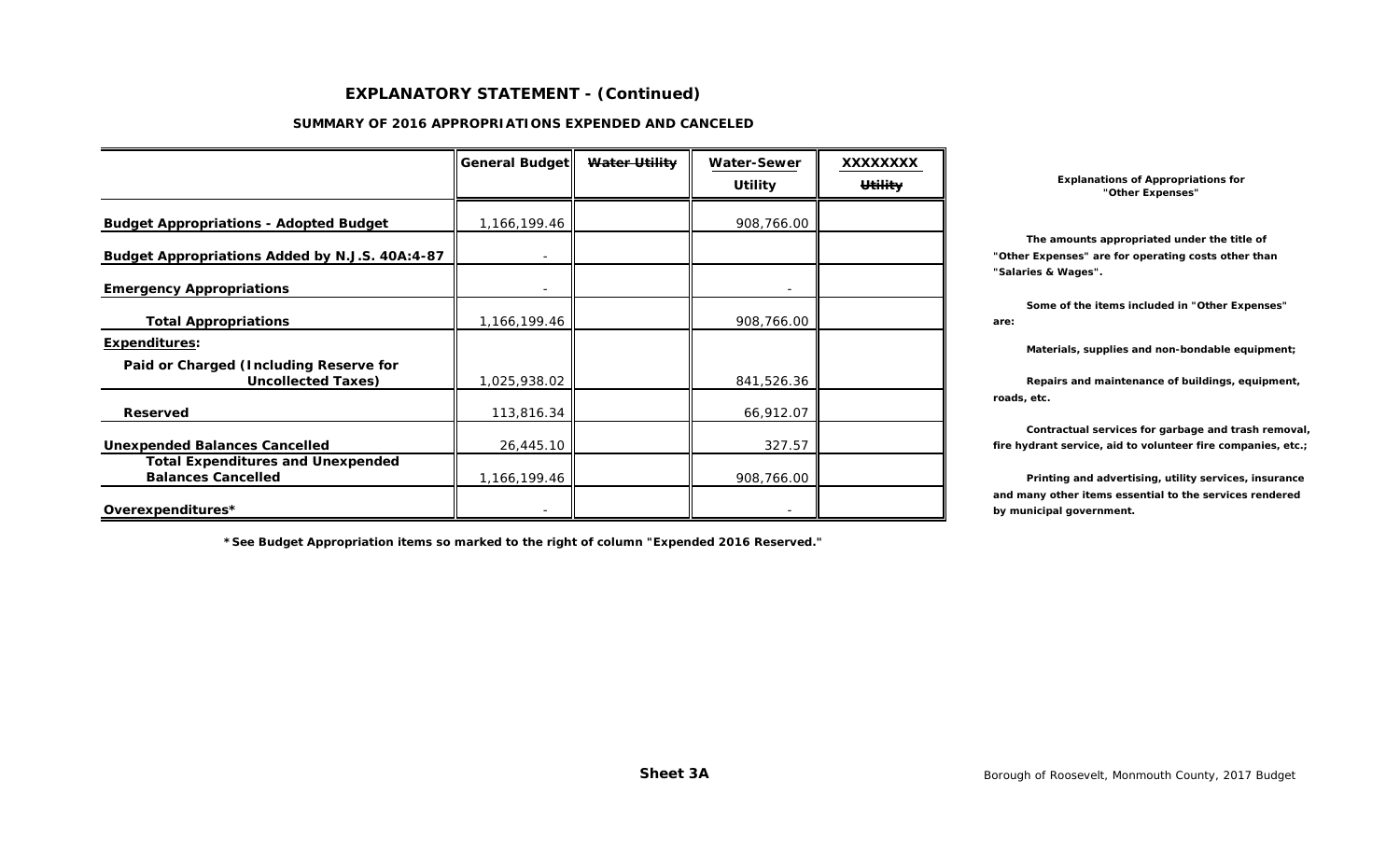|                                               | <b>EXPLANATORY STATEMENT - (Continued)</b>                                                                     |
|-----------------------------------------------|----------------------------------------------------------------------------------------------------------------|
|                                               | <b>2017 GROUP HEALTH CALCULATION</b>                                                                           |
| 776,943.00<br>\$<br>(18,500.00)<br>758,443.00 | Water-<br>Current<br>Sewer<br>Fund<br>Fund<br>21,374<br>33,287<br>Premiums<br>Employee Share<br>5,287<br>6,240 |
| 22,753.29<br>784,988.51<br>\$                 | Net Cost<br>28,000<br>$-15,134$                                                                                |
| \$<br>$\sim$<br>11,707.13                     |                                                                                                                |
| 796,695.64<br>\$                              |                                                                                                                |
| 796,991.21<br>-SS                             |                                                                                                                |
| 796,936.00<br>- \$<br>55.21                   |                                                                                                                |
|                                               | <b>BUDGET MESSAGE</b><br>3,792.22<br>295.57                                                                    |

**Sheet 3B (1)**

#### **NOTE:**

**MANDATORY MINIMIMUM BUDGET MESSAGE MUST INCLUDE A SUMMARY OF:**

**1. HOW THE LEVY AND APPROPRIATION"CAP" WAS CALCULATED. (Explain in words what the "CAPS" mean and show the figures.)**

**2. A SUMMARY BY FUNCTION OF THE APPROPRIATIONS THAT ARE SPREAD AMONG MORE THAN ONE OFFICIAL LINE ITEM (e.g. if Police S&W appears in the regular section and also under "Operations Excluded from "CAPS" section, combine the figures for purposes of citizen understanding. If you are requesting a "CAP Waiver", this should also be included in this section.)**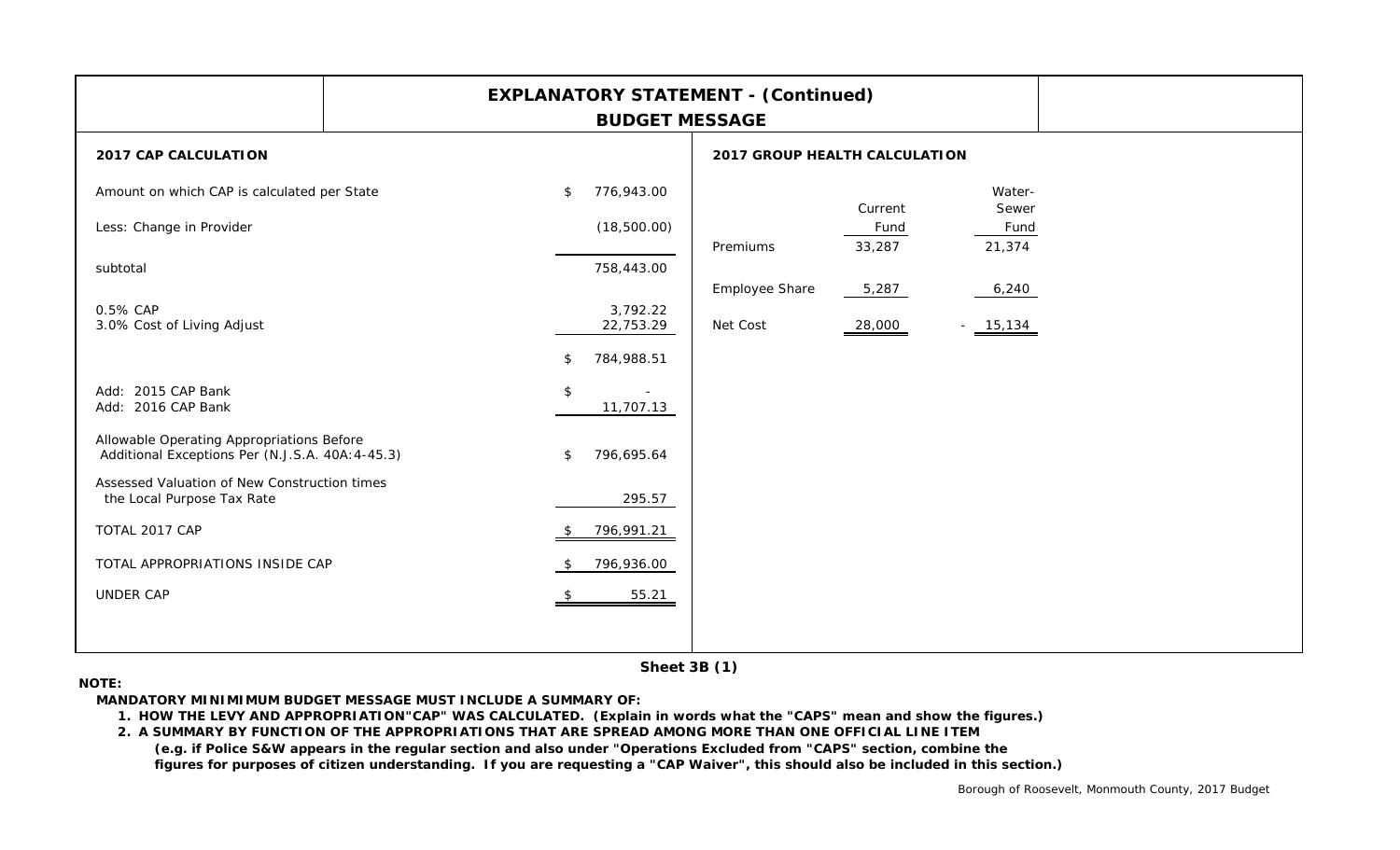| <b>EXPLANATORY STATEMENT - (Continued)</b><br><b>BUDGET MESSAGE</b>                                                                                |  |    |                 |               |                 |                |                 |        |                 |     |                 |
|----------------------------------------------------------------------------------------------------------------------------------------------------|--|----|-----------------|---------------|-----------------|----------------|-----------------|--------|-----------------|-----|-----------------|
| The following schedule compares the components to the estimated 2017 tax levy for Local Municipal Purposes with those of the four preceding years: |  |    |                 |               |                 |                |                 |        |                 |     |                 |
|                                                                                                                                                    |  |    | Estimated       |               |                 |                |                 | Actual |                 |     |                 |
|                                                                                                                                                    |  |    | 2017            |               | 2016            |                | 2015            |        | 2014            |     | 2013            |
| Local Tax Rate                                                                                                                                     |  |    | 0.755           |               | 0.728           |                | 0.748           |        | 0.748           |     | 0.748           |
| Tax Levy for Municipal Purposes                                                                                                                    |  | \$ | 468,045.24      | $\mathcal{L}$ | 441,350.46      | $\mathfrak{L}$ | 454,866.50      | \$     | 453,727.00      | \$. | 470,000.00      |
| Reserve for Uncollected Taxes                                                                                                                      |  |    | 180,000.00      |               | 180,000.00      |                | 170,000.00      |        | 160,000.00      |     | 160,000.00      |
| Local Tax Levy for Municipal Purposes                                                                                                              |  |    | 648,045.24      |               | 621,350.46      | S              | 624,866.50      | S      | 613,727.00      |     | 630,000.00      |
| Net Valuation Taxable                                                                                                                              |  |    | \$85,781,888.00 |               | \$85,344,749.00 |                | \$85,837,215.00 |        | \$81,996,061.00 |     | \$84,211,290.00 |

The above comparisons deal only with Municipal Purposes. While County and School tax levies and rebates cannot be accurately forecast at this time, the amounts for these purposes used in establishing the "Reserve for Uncollected Taxes" or the so-called "Cash Basis Overlay" conform to mandatory provisions governing the preparation of the Municipal Budget.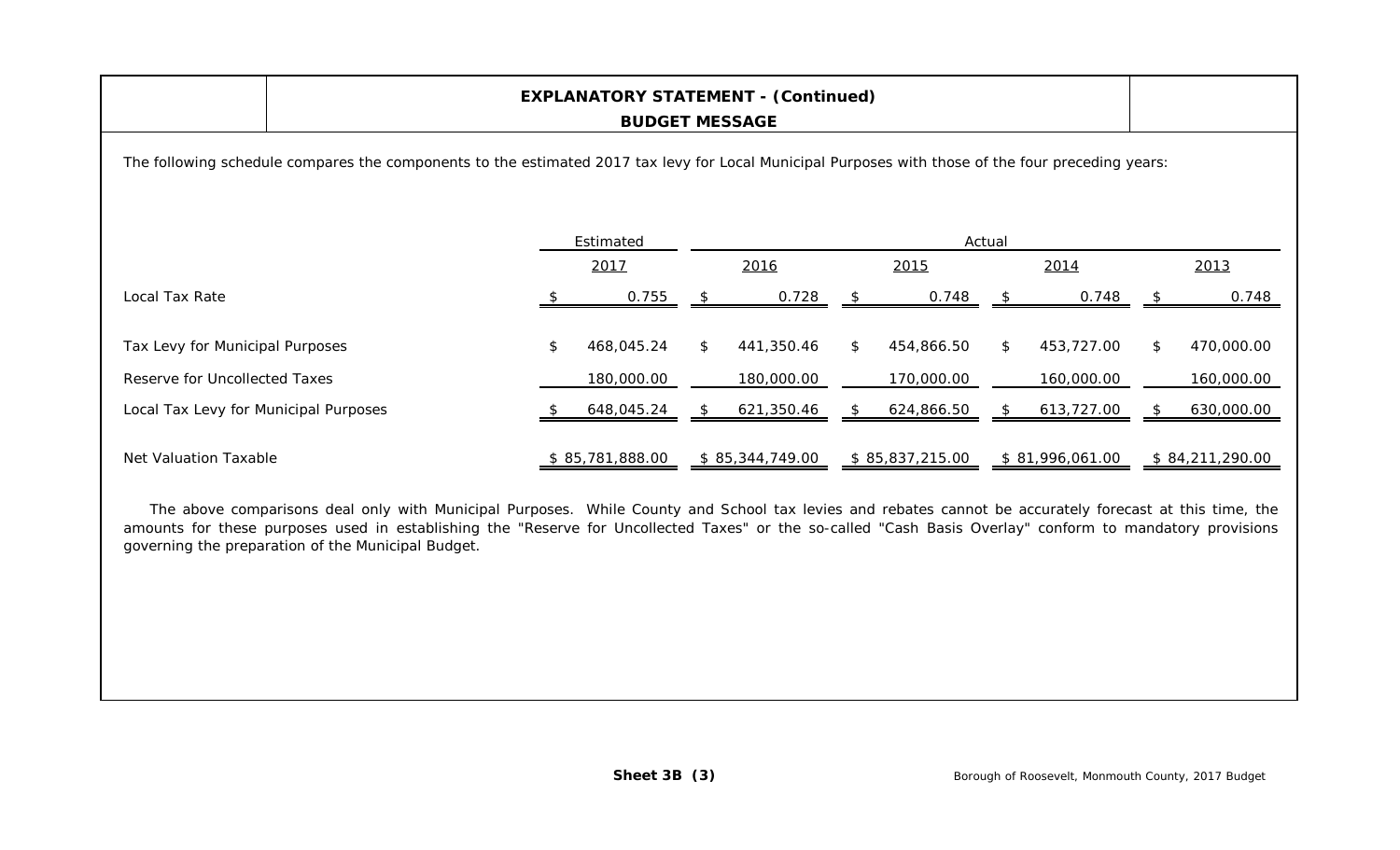|                                                                                                                                                                                                                                                                                                                                                          | <b>EXPLANATORY STATEMENT - (Continued)</b>    |                                                                  |
|----------------------------------------------------------------------------------------------------------------------------------------------------------------------------------------------------------------------------------------------------------------------------------------------------------------------------------------------------------|-----------------------------------------------|------------------------------------------------------------------|
|                                                                                                                                                                                                                                                                                                                                                          | <b>BUDGET MESSAGE</b>                         |                                                                  |
| <b>Summary Levy Cap Calculation</b>                                                                                                                                                                                                                                                                                                                      |                                               |                                                                  |
| <b>Levy Cap Calculation</b><br>Prior Year Amount to be Raised by Taxation for Municipal Purposes<br>Less: Prior Year Deferred Charges to Future Taxation Unfunded<br>Less: Prior Year Recycling Tax<br>Less: Prior Year Deferred Charges : Emergencies<br>Net Prior Year Tax Levy for Municipal Purpose Tax for Cap Calculation<br>Plus: 2% Cap increase |                                               | \$621,350<br>\$24,891<br>\$1,400<br>\$0<br>\$595,059<br>\$11,901 |
| <b>Adjusted Tax Levy Prior to Exclusions</b><br>Exclusions:                                                                                                                                                                                                                                                                                              |                                               | \$606,960                                                        |
| Current Year Deferred Charges to Future Taxation<br>Allowable increase in health care costs<br>Recycling Tax appropriation<br>Allowable Pension obligations increase<br>Allowable Capital Improvements Increase                                                                                                                                          | \$15,377<br>\$44<br>\$1,400<br>\$4,396<br>\$0 |                                                                  |
| <b>Add Total Exclusions</b><br>Less Cancelled or Unexpended Exclusions<br>Less Prior Year Extraordinary Aid Award                                                                                                                                                                                                                                        |                                               | \$21,217<br>\$0                                                  |
| <b>Adjusted Tax Levy</b><br>Additions:<br>New Ratables - Increase in Valuations (New Construction and Additions)<br>Prior Year's Local Municipal Purpose Tax Rate (per \$100)<br>New Ratable Adjustment to Levy<br>2014 Cap Bank Utilized<br>Maximum Allowable Amount to be Raised by Taxation                                                           | \$40,600<br>\$0.728                           | \$628,177<br>\$296<br>\$19,572<br>\$648,045                      |
| Amount to be Raised by Taxation for Municipal Purposes                                                                                                                                                                                                                                                                                                   |                                               | \$648,045                                                        |

**Sheet 3B-3**

**NOTE:**

**MANDATORY MINIMIMUM BUDGET MESSAGE MUST INCLUDE A SUMMARY OF:**

**1. HOW THE LEVY AND APPROPRIATION "CAP" WAS CALCULATED. (Explain in words what the "CAPS" mean and show the figures.)**

**2. A SUMMARY BY FUNCTION OF THE APPROPRIATIONS THAT ARE SPREAD AMONG MORE THAN ONE OFFICIAL LINE ITEM (e.g. if Police S&W appears in the regular section and also under "Operations Excluded from "CAPS" section, combine the figures for purposes of citizen understanding. If you are requesting a "CAP Waiver", this should also be included in this section.)**

BOROUGH OF ROOSEVELT MONMOUTH COUNTY - 2017 BUDGET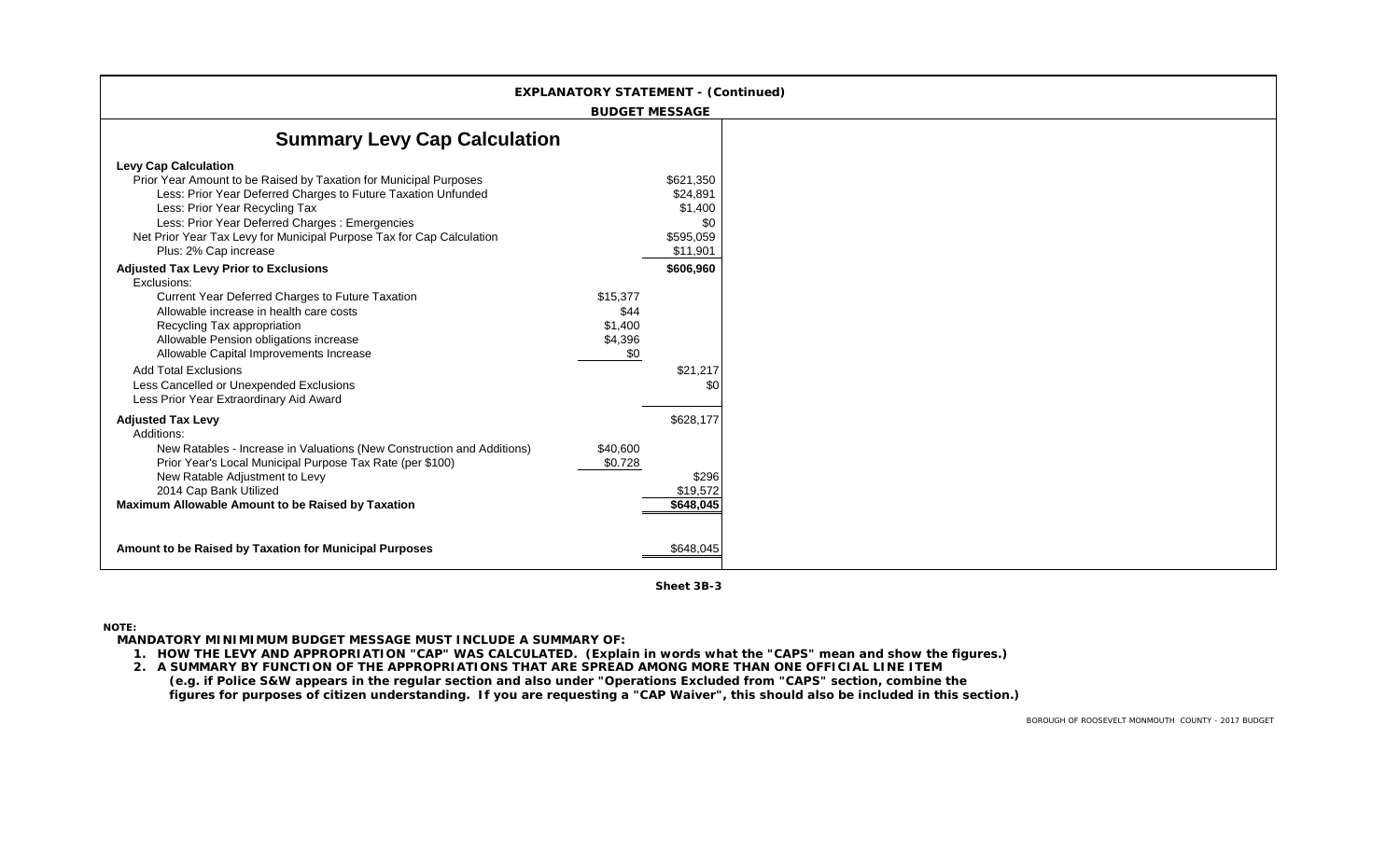#### **CURRENT FUND - ANTICIPATED REVENUES**

|                                                                                            |                 | Anticipated              |                          | <b>Realized in</b> |
|--------------------------------------------------------------------------------------------|-----------------|--------------------------|--------------------------|--------------------|
| <b>GENERAL REVENUES</b>                                                                    | <b>FCOA</b>     | 2017                     | 2016                     | Cash in 2016       |
| 1. Surplus Anticipated                                                                     | 08-101          | 345,000.00               | 391,000.00               | 391,000.00         |
| 2. Surplus Anticipated with Prior Written Consent of Director of Local Government Services | 08-102          | $\sim$                   | $\sim$                   | $\sim$             |
| <b>Total Surplus Anticipated</b>                                                           | 08-100          | 345,000.00               | 391,000.00               | 391,000.00         |
| 3. Miscellaneous Revenues - Section A: Local Revenues                                      | <b>XXXXXXXX</b> | <b>XXXXXXXXXXX</b>       | <b>XXXXXXXXXXX</b>       | <b>XXXXXXXXXXX</b> |
| Licenses:                                                                                  | <b>XXXXXXXX</b> | <b>XXXXXXXXXXX</b>       | <b>XXXXXXXXXXX</b>       | <b>XXXXXXXXXXX</b> |
| Alcoholic Beverages                                                                        | 08-103          | $\overline{\phantom{a}}$ | $\overline{\phantom{a}}$ |                    |
| Other                                                                                      | 08-104          | $\sim$                   | $\sim$                   | $\sim$             |
| Fees and Permits                                                                           | 08-105          | $\sim$                   | $\overline{\phantom{a}}$ |                    |
| Fines and Costs:                                                                           | <b>XXXXXXXX</b> | <b>XXXXXXXXXXX</b>       | <b>XXXXXXXXXXX</b>       | <b>XXXXXXXXXXX</b> |
| Municipal Court                                                                            | 08-110          | $\sim$                   |                          |                    |
| Other                                                                                      | 08-109          | $\sim$                   | $\overline{a}$           |                    |
| Interest and Costs on Taxes                                                                | 08-112          | $\sim$                   | $\sim$                   | $\sim$             |
| Interest and Costs on Assessments                                                          | 08-115          | $\sim$                   | ۰                        |                    |
| <b>Parking Meters</b>                                                                      | 08-111          | $\overline{\phantom{a}}$ | ۰                        | $\sim$             |
| Interest on Investments and Deposits                                                       | 08-113          | $\sim$                   | ۰                        | $\sim$             |
| Anticipated Utility Operating Surplus                                                      | 08-114          | $\sim$                   | $\overline{\phantom{a}}$ |                    |
|                                                                                            |                 |                          |                          |                    |
|                                                                                            |                 |                          |                          |                    |
|                                                                                            |                 |                          |                          |                    |
|                                                                                            |                 |                          |                          |                    |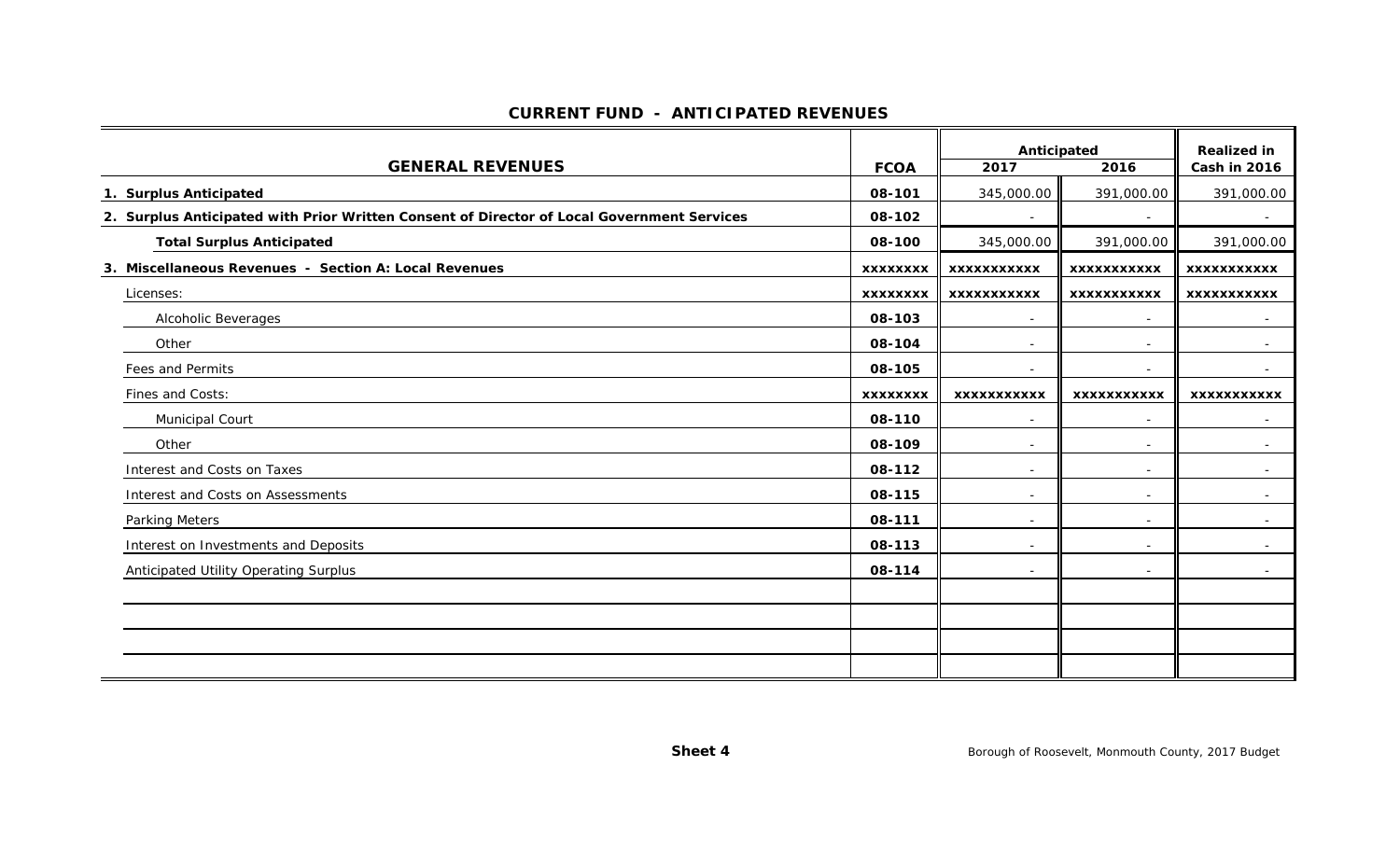|                                                                    |             | Anticipated |        | <b>Realized in</b> |  |
|--------------------------------------------------------------------|-------------|-------------|--------|--------------------|--|
| <b>GENERAL REVENUES</b>                                            | <b>FCOA</b> | 2017        | 2016   | Cash in 2016       |  |
| 3. Miscellaneous Revenues - Section A: Local Revenues: (Continued) |             |             |        |                    |  |
|                                                                    |             |             |        |                    |  |
|                                                                    |             |             |        |                    |  |
|                                                                    |             |             |        |                    |  |
|                                                                    |             |             |        |                    |  |
|                                                                    |             |             |        |                    |  |
|                                                                    |             |             |        |                    |  |
|                                                                    |             |             |        |                    |  |
|                                                                    |             |             |        |                    |  |
|                                                                    |             |             |        |                    |  |
|                                                                    |             |             |        |                    |  |
|                                                                    |             |             |        |                    |  |
|                                                                    |             |             |        |                    |  |
|                                                                    |             |             |        |                    |  |
|                                                                    |             |             |        |                    |  |
|                                                                    |             |             |        |                    |  |
|                                                                    |             |             |        |                    |  |
|                                                                    |             |             |        |                    |  |
|                                                                    |             |             |        |                    |  |
| <b>Total Section A: Local Revenues</b>                             | 08-001      | $\sim$      | $\sim$ | $\sim$             |  |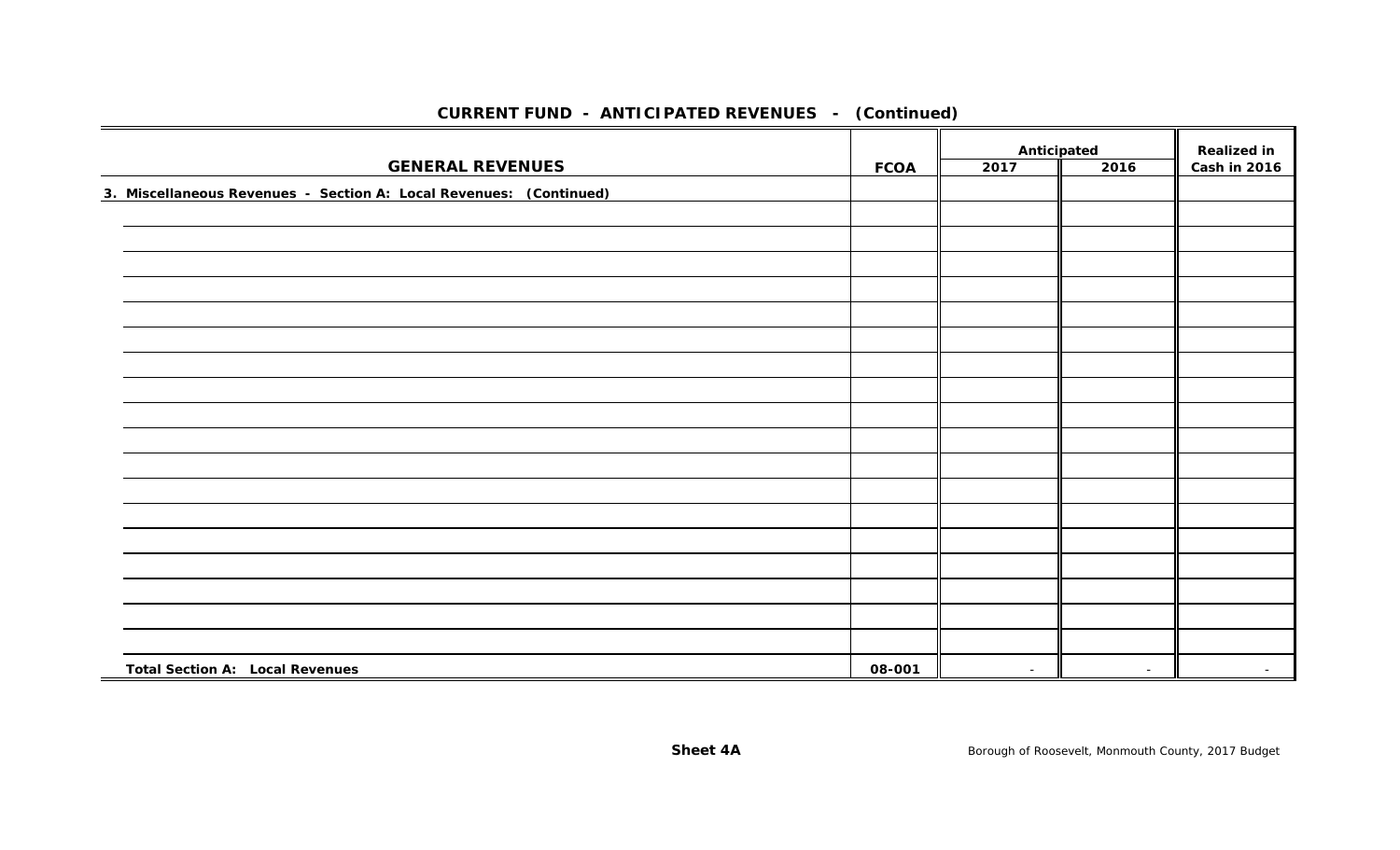|                                                                                    |             |              | Anticipated              |                                    |
|------------------------------------------------------------------------------------|-------------|--------------|--------------------------|------------------------------------|
| <b>GENERAL REVENUES</b>                                                            | <b>FCOA</b> | 2016<br>2017 |                          | <b>Realized in</b><br>Cash in 2016 |
| 3. Miscellaneous Revenues - Section B: State Aid Without Offsetting Appropriations |             |              |                          |                                    |
|                                                                                    |             |              | $\overline{\phantom{a}}$ |                                    |
| <b>Transitional Aid</b>                                                            | 09-212      | $\sim$       | $\sim$                   | $\sim$                             |
| Consolidated Municipal Property Tax Relief Aid                                     | 09-200      | 2,736.00     | 3,150.00                 | 3,150.00                           |
| Energy Receipts Tax (P.L. 1997, Chapters 162 & 167)                                | 09-202      | 79,113.00    | 78,699.00                | 78,699.00                          |
|                                                                                    |             |              |                          |                                    |
|                                                                                    |             |              | $\overline{\phantom{a}}$ |                                    |
|                                                                                    |             | $\sim$       |                          |                                    |
|                                                                                    |             |              |                          |                                    |
|                                                                                    |             |              |                          |                                    |
|                                                                                    |             |              |                          |                                    |
|                                                                                    |             |              |                          |                                    |
|                                                                                    |             |              |                          |                                    |
|                                                                                    |             |              |                          |                                    |
|                                                                                    |             |              |                          |                                    |
|                                                                                    |             |              |                          |                                    |
|                                                                                    |             |              |                          |                                    |
|                                                                                    |             |              |                          |                                    |
|                                                                                    |             |              |                          |                                    |
| Total Section B: State Aid Without Offsetting Appropriations                       | 09-001      | 81,849.00    | 81,849.00                | 81,849.00                          |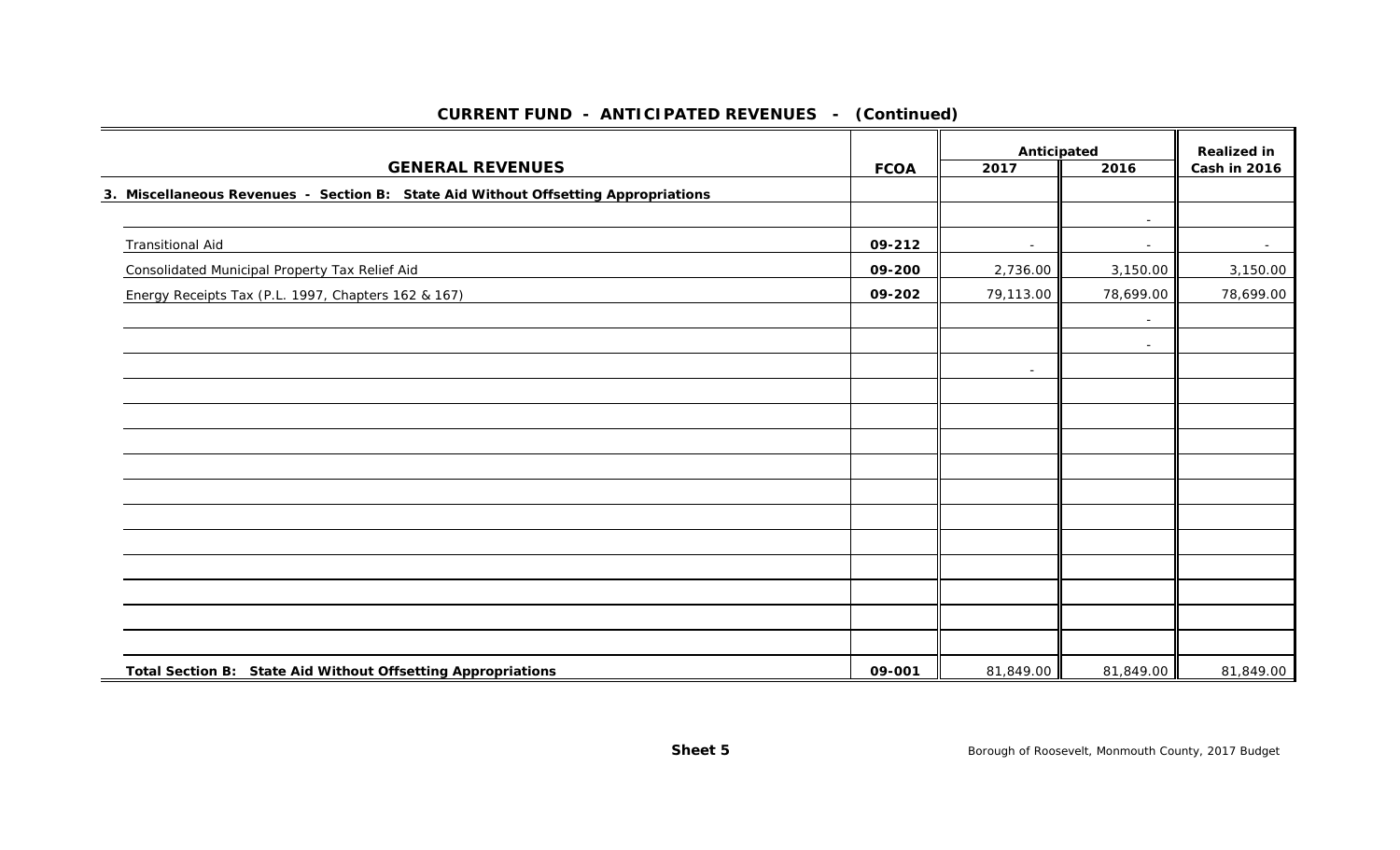|                                                                                                                                |                 | Anticipated              |                          | <b>Realized in</b>  |
|--------------------------------------------------------------------------------------------------------------------------------|-----------------|--------------------------|--------------------------|---------------------|
| <b>GENERAL REVENUES</b>                                                                                                        | <b>FCOA</b>     | 2017                     | 2016                     | <b>Cash in 2016</b> |
| 3. Miscellaneous Revenues - Section C: Dedicated Uniform Construction Code Fees                                                |                 |                          |                          |                     |
| Offset with Appropriations (N.J.S. 40A:4-36 and N.J.A.C. 5:23-4.17)                                                            | <b>XXXXXXXX</b> | <b>XXXXXXXXXXX</b>       | <b>XXXXXXXXXXX</b>       | XXXXXXXXXXX         |
| Uniform Construction Code Fees                                                                                                 | 08-160          |                          |                          |                     |
|                                                                                                                                |                 |                          |                          |                     |
|                                                                                                                                |                 |                          |                          |                     |
|                                                                                                                                |                 |                          |                          |                     |
|                                                                                                                                |                 |                          |                          |                     |
|                                                                                                                                |                 |                          |                          |                     |
| Special I tem of General Revenue Anticipated with Prior Written                                                                |                 |                          |                          |                     |
| <b>Consent of Director of Local Government Services:</b>                                                                       | <b>XXXXXXXX</b> | <b>XXXXXXXXXXX</b>       | <b>XXXXXXXXXXX</b>       | <b>XXXXXXXXXXX</b>  |
| Additional Dedicated Uniform Construction Code Fees Offset with Appropriations<br>(N.J.S. 40A: 4-45.3h and N.J.A.C. 5:23-4.17) | <b>XXXXXXXX</b> | <b>XXXXXXXXXXX</b>       | <b>XXXXXXXXXXX</b>       | <b>XXXXXXXXXXX</b>  |
|                                                                                                                                |                 |                          |                          |                     |
| Uniform Construction Code Fees                                                                                                 | 08-160          | $\overline{\phantom{a}}$ |                          |                     |
|                                                                                                                                |                 |                          |                          |                     |
|                                                                                                                                |                 |                          |                          |                     |
|                                                                                                                                |                 |                          |                          |                     |
|                                                                                                                                |                 |                          |                          |                     |
|                                                                                                                                |                 |                          |                          |                     |
|                                                                                                                                |                 |                          |                          |                     |
|                                                                                                                                |                 |                          |                          |                     |
| Total Section C: Dedicated Uniform Construction Code Fees Offset with Appropriations                                           | 08-002          | $\overline{\phantom{a}}$ | $\overline{\phantom{a}}$ |                     |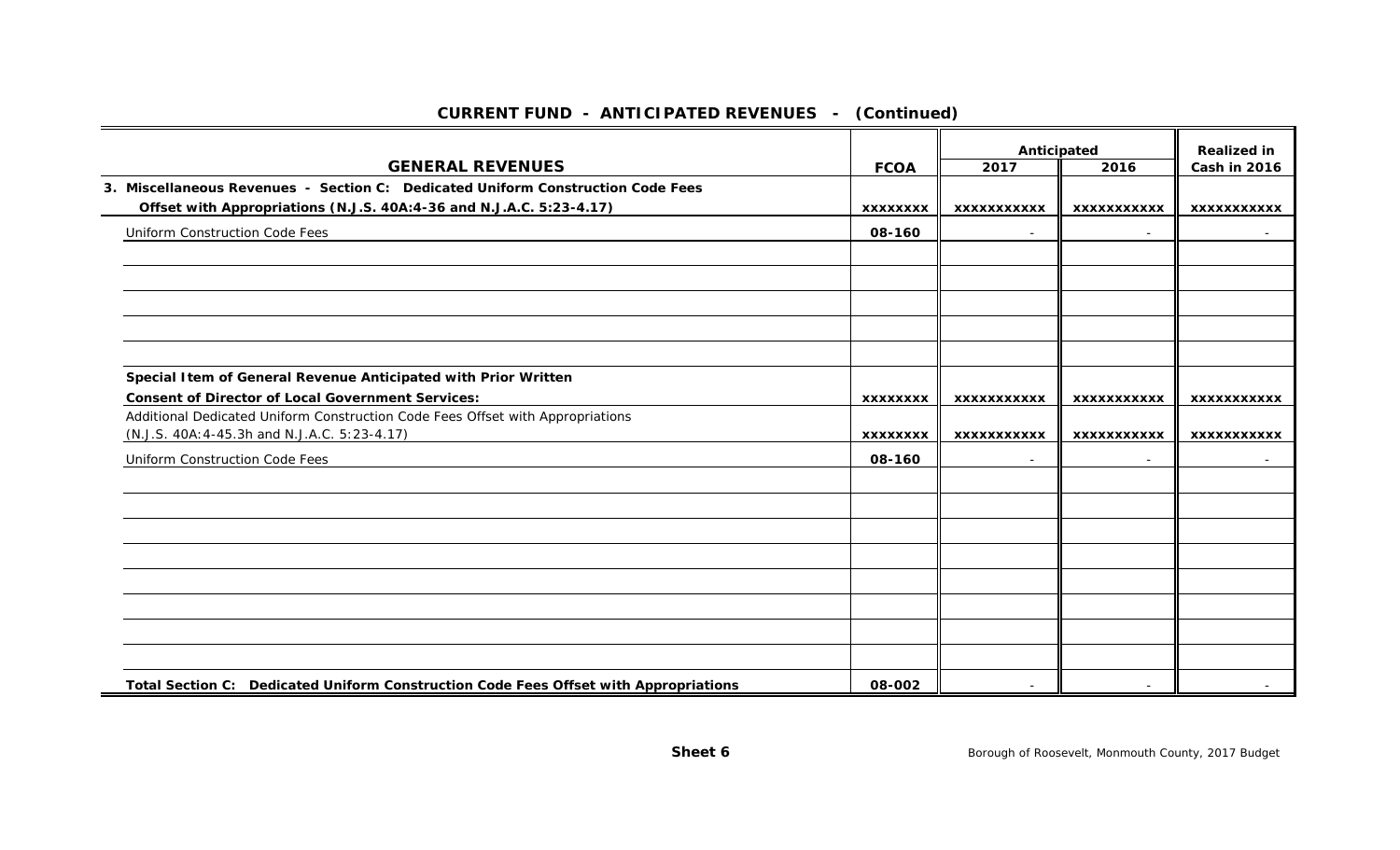|                                                                                                                                                                  |                 | Anticipated        |                    | <b>Realized in</b>  |
|------------------------------------------------------------------------------------------------------------------------------------------------------------------|-----------------|--------------------|--------------------|---------------------|
| <b>GENERAL REVENUES</b>                                                                                                                                          | <b>FCOA</b>     | 2017               | 2016               | <b>Cash in 2016</b> |
| 3. Miscellaneous Revenues - Section D: Special Items of General Revenue Anticipated<br>With Prior Written Consent of the Director of Local Government Services - |                 |                    |                    |                     |
| <b>Shared Service Agreements Offset With Appropriations:</b>                                                                                                     | <b>XXXXXXXX</b> | <b>XXXXXXXXXXX</b> | <b>XXXXXXXXXXX</b> | <b>XXXXXXXXXXX</b>  |
|                                                                                                                                                                  |                 |                    | $\sim$             |                     |
|                                                                                                                                                                  |                 |                    |                    |                     |
|                                                                                                                                                                  |                 |                    |                    |                     |
|                                                                                                                                                                  |                 |                    |                    |                     |
|                                                                                                                                                                  |                 |                    |                    |                     |
|                                                                                                                                                                  |                 |                    |                    |                     |
|                                                                                                                                                                  |                 |                    |                    |                     |
|                                                                                                                                                                  |                 |                    |                    |                     |
|                                                                                                                                                                  |                 |                    |                    |                     |
|                                                                                                                                                                  |                 |                    |                    |                     |
|                                                                                                                                                                  |                 |                    |                    |                     |
|                                                                                                                                                                  |                 |                    |                    |                     |
|                                                                                                                                                                  |                 |                    |                    |                     |
|                                                                                                                                                                  |                 |                    |                    |                     |
|                                                                                                                                                                  |                 |                    |                    |                     |
|                                                                                                                                                                  |                 |                    |                    |                     |
|                                                                                                                                                                  |                 |                    |                    |                     |
| Total Section D: Shared Service Agreements Offset With Appropriations                                                                                            | 11-001          | $\overline{a}$     | $\overline{a}$     |                     |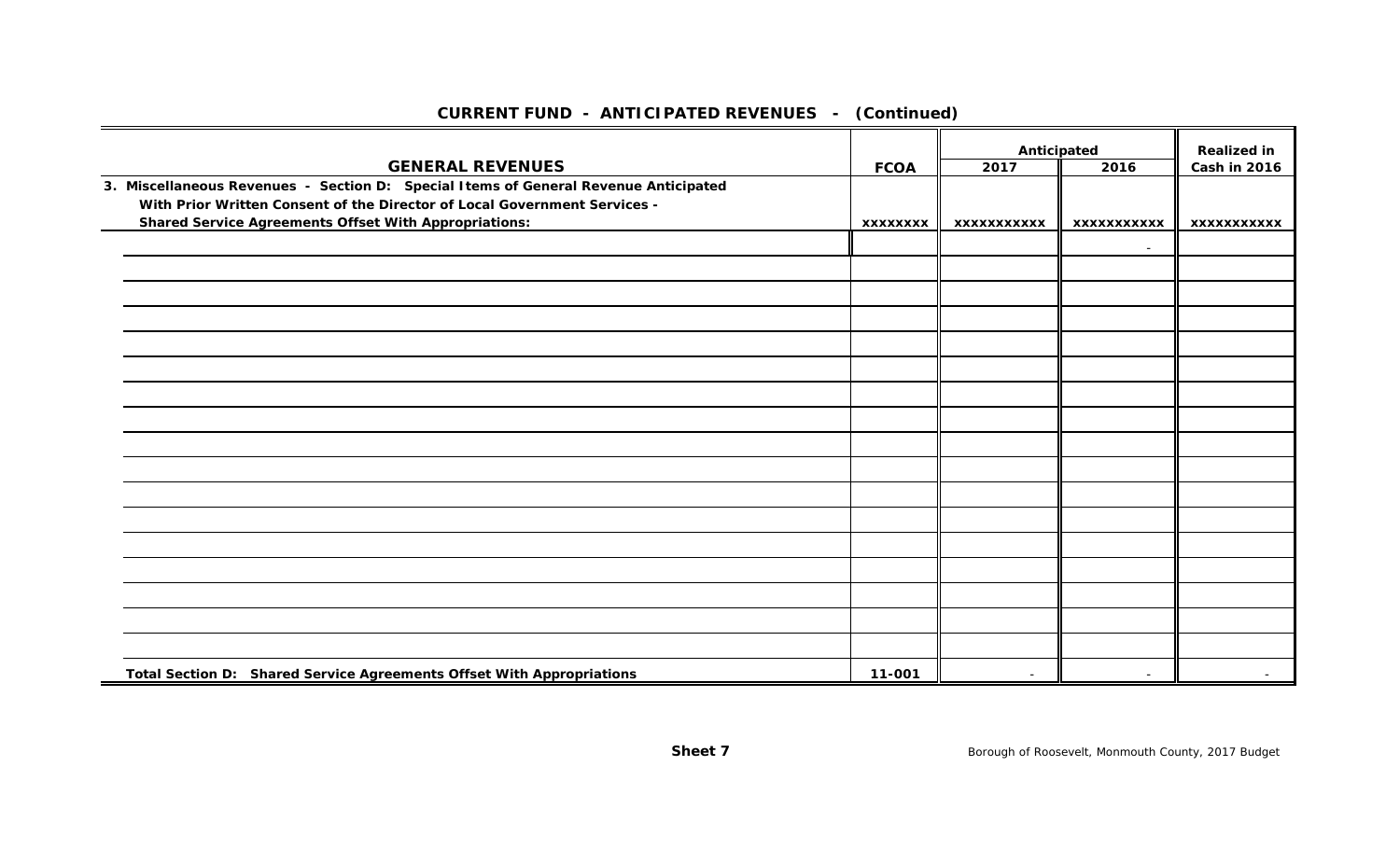|                                                                                     |                 |                     |                          | <b>Realized in</b>  |
|-------------------------------------------------------------------------------------|-----------------|---------------------|--------------------------|---------------------|
| <b>GENERAL REVENUES</b>                                                             | <b>FCOA</b>     | Anticipated<br>2017 | 2016                     | <b>Cash in 2016</b> |
| 3. Miscellaneous Revenues - Section E: Special Items of General Revenue Anticipated |                 |                     |                          |                     |
| With Prior Written Consent of Director of Local Government Services - Additional    |                 |                     |                          |                     |
| Revenues Offset with Appropriations (N.J.S. 40A:4-45.3h):                           | <b>XXXXXXXX</b> | <b>XXXXXXXXXXX</b>  | <b>XXXXXXXXXXX</b>       | <b>XXXXXXXXXXX</b>  |
|                                                                                     |                 |                     |                          |                     |
|                                                                                     |                 |                     |                          |                     |
|                                                                                     |                 |                     |                          |                     |
|                                                                                     |                 |                     |                          |                     |
|                                                                                     |                 |                     |                          |                     |
|                                                                                     |                 |                     |                          |                     |
|                                                                                     |                 |                     |                          |                     |
|                                                                                     |                 |                     |                          |                     |
|                                                                                     |                 |                     |                          |                     |
|                                                                                     |                 |                     |                          |                     |
|                                                                                     |                 |                     |                          |                     |
|                                                                                     |                 |                     |                          |                     |
|                                                                                     |                 |                     |                          |                     |
|                                                                                     |                 |                     |                          |                     |
|                                                                                     |                 |                     |                          |                     |
|                                                                                     |                 |                     |                          |                     |
| Total Section E: Special Item of General Revenue Anticipated with Prior Written     | <b>XXXXXXXX</b> | <b>XXXXXXXXXXX</b>  | <b>XXXXXXXXXXX</b>       | <b>XXXXXXXXXXX</b>  |
| <b>Consent of Director of Local Government Services - Additional Revenues</b>       | 08-003          | $\sim$              | $\overline{\phantom{0}}$ |                     |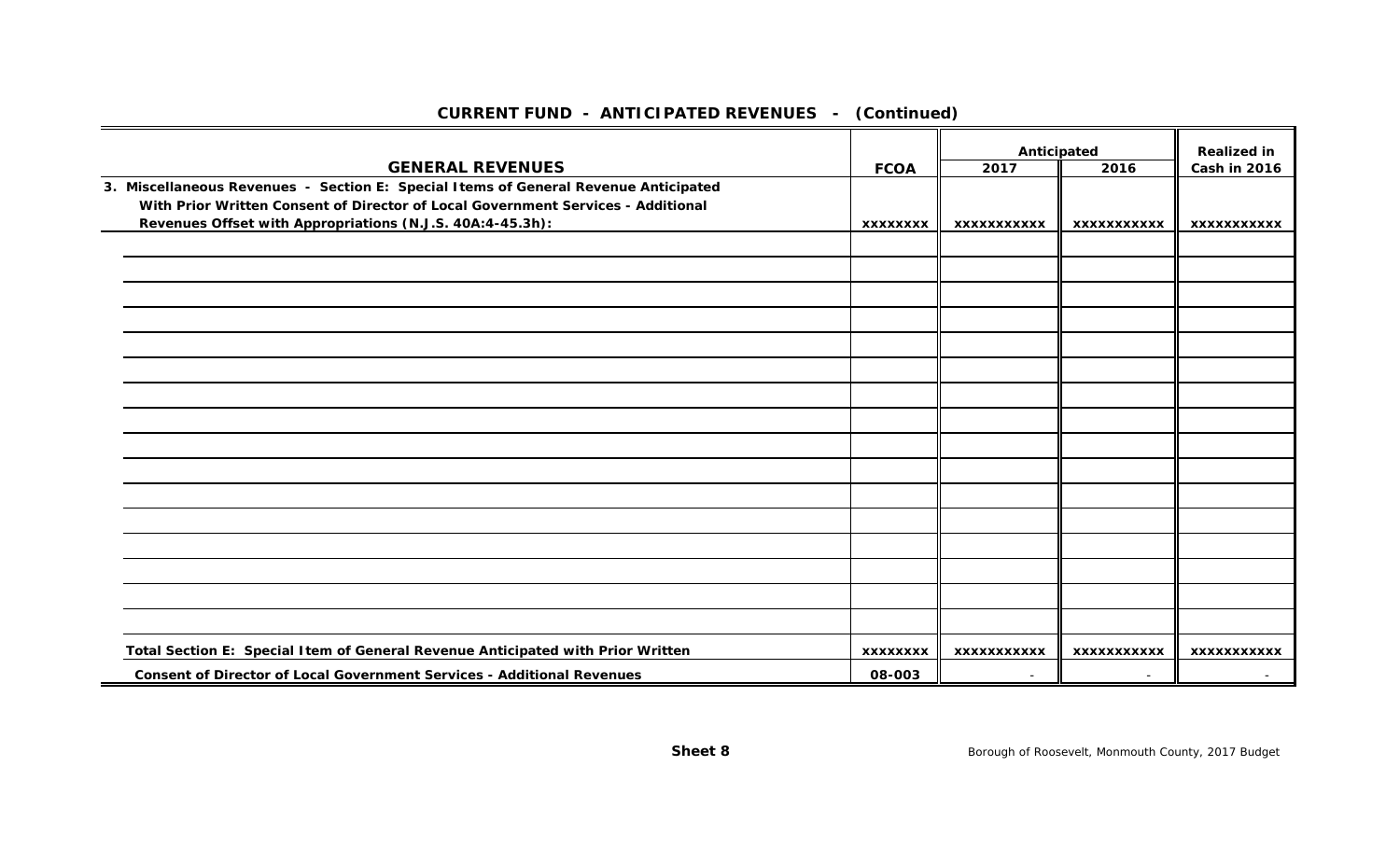|                                                                                                                                                                         |                 | Anticipated        |                    | <b>Realized in</b> |
|-------------------------------------------------------------------------------------------------------------------------------------------------------------------------|-----------------|--------------------|--------------------|--------------------|
| <b>GENERAL REVENUES</b>                                                                                                                                                 | <b>FCOA</b>     | 2017               | 2016               | Cash in 2016       |
| 3. Miscellaneous Revenues - Section F: Special Items of General Revenue Anticipated With<br>Prior Written Consent of Director of Local Government Services - Public and |                 |                    |                    |                    |
| <b>Private Revenues Offset with Appropriations:</b>                                                                                                                     | <b>XXXXXXXX</b> | <b>XXXXXXXXXXX</b> | <b>XXXXXXXXXXX</b> | <b>XXXXXXXXXXX</b> |
| <b>Recycling Tonnage Grant</b>                                                                                                                                          | 10-701          | 537.65             |                    | $\sim$             |
| Alcohol Education and Rehabilitation Fund                                                                                                                               | 10-702          | $\sim$             |                    | $\sim$             |
| Clean Communities Program                                                                                                                                               | 10-770          | 4,000.00           | 4,000.00           | 4,000.00           |
| Sustainable New Jersey Small Grant                                                                                                                                      | 10-703          | $\sim$             | 2,000.00           | 2,000.00           |
|                                                                                                                                                                         | 10-720          | $\sim$             |                    |                    |
|                                                                                                                                                                         | 10-722          | $\sim$             |                    | $\sim$             |
| <b>Recreational Trails Grant</b>                                                                                                                                        | 10-723          | $\sim$             | 8,000.00           | 8,000.00           |
| <b>Green Communities Grant</b>                                                                                                                                          | 10-724          | $\sim$             | 3,000.00           | 3,000.00           |
|                                                                                                                                                                         |                 |                    |                    |                    |
|                                                                                                                                                                         |                 |                    |                    |                    |
|                                                                                                                                                                         |                 |                    |                    |                    |
|                                                                                                                                                                         |                 |                    |                    |                    |
|                                                                                                                                                                         |                 |                    |                    |                    |
|                                                                                                                                                                         |                 |                    |                    |                    |
|                                                                                                                                                                         |                 |                    |                    |                    |
|                                                                                                                                                                         |                 |                    |                    |                    |
|                                                                                                                                                                         |                 |                    |                    |                    |
|                                                                                                                                                                         |                 |                    |                    |                    |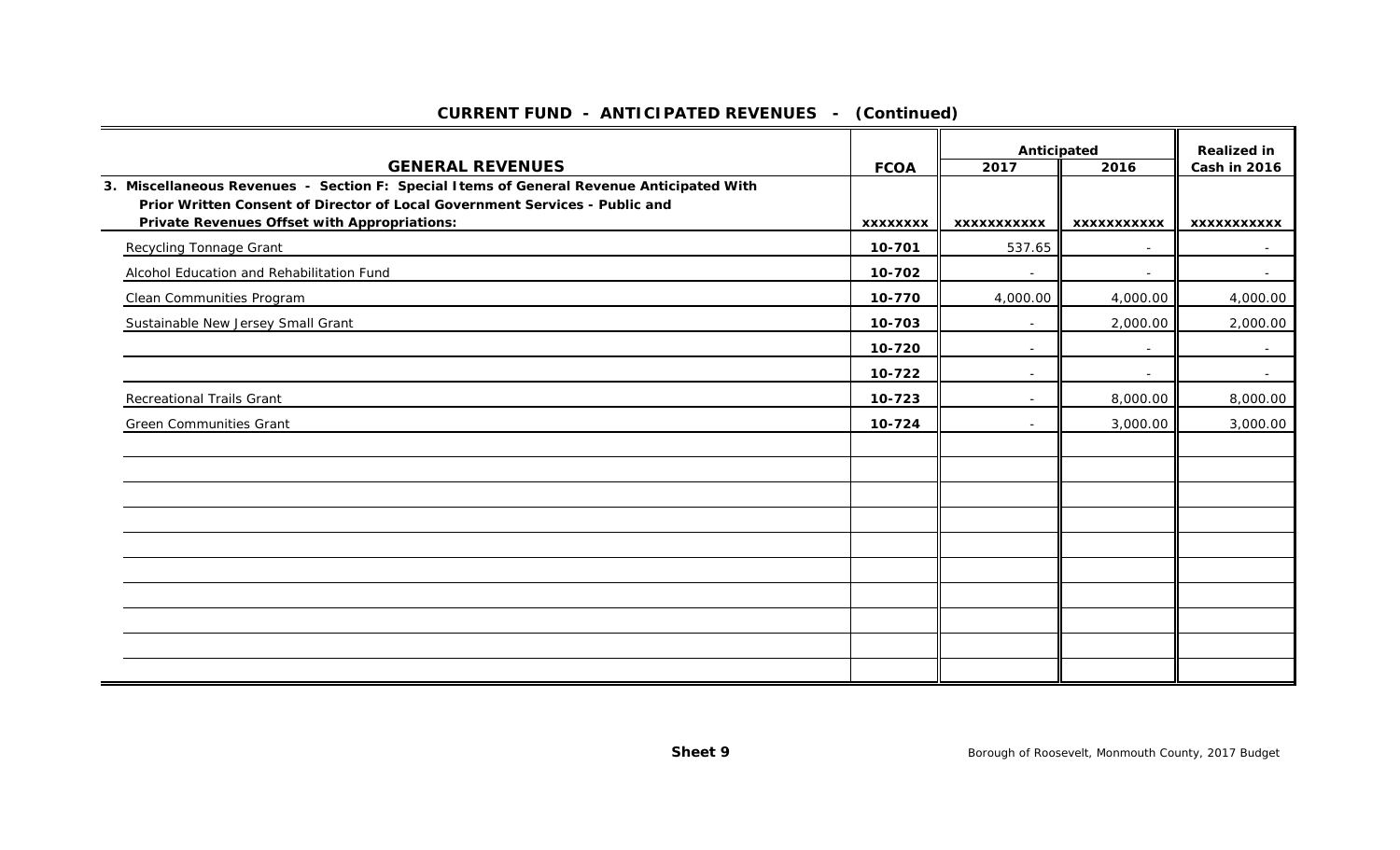|                                                                                          |                 | Anticipated        |                    | <b>Realized in</b>  |
|------------------------------------------------------------------------------------------|-----------------|--------------------|--------------------|---------------------|
| <b>GENERAL REVENUES</b>                                                                  | <b>FCOA</b>     | 2017               | 2016               | <b>Cash in 2016</b> |
| 3. Miscellaneous Revenues - Section F: Special Items of General Revenue Anticipated With |                 |                    |                    |                     |
| Prior Written Consent of Director of Local Government Services - Public and              |                 |                    |                    |                     |
| Private Revenues Offset with Appropriations: (Continued)                                 | <b>XXXXXXXX</b> | <b>XXXXXXXXXXX</b> | <b>XXXXXXXXXXX</b> | XXXXXXXXXXX         |
|                                                                                          |                 |                    |                    |                     |
|                                                                                          |                 |                    |                    |                     |
|                                                                                          |                 |                    |                    |                     |
|                                                                                          |                 |                    |                    |                     |
|                                                                                          |                 |                    |                    |                     |
|                                                                                          |                 |                    |                    |                     |
|                                                                                          |                 |                    |                    |                     |
|                                                                                          |                 |                    |                    |                     |
|                                                                                          |                 |                    |                    |                     |
|                                                                                          |                 |                    |                    |                     |
|                                                                                          |                 |                    |                    |                     |
|                                                                                          |                 |                    |                    |                     |
|                                                                                          |                 |                    |                    |                     |
|                                                                                          |                 |                    |                    |                     |
|                                                                                          |                 |                    |                    |                     |
|                                                                                          |                 |                    |                    |                     |
| Total Section F: Special Items of General Revenue Anticipated With Prior Written         | <b>XXXXXXXX</b> | XXXXXXXXXXX        | XXXXXXXXXXX        | XXXXXXXXXXX         |
| Consent of Director of Local Government Services - Public and Private Revenues           | 10-001          | 4,537.65           | 17,000.00          | 17,000.00           |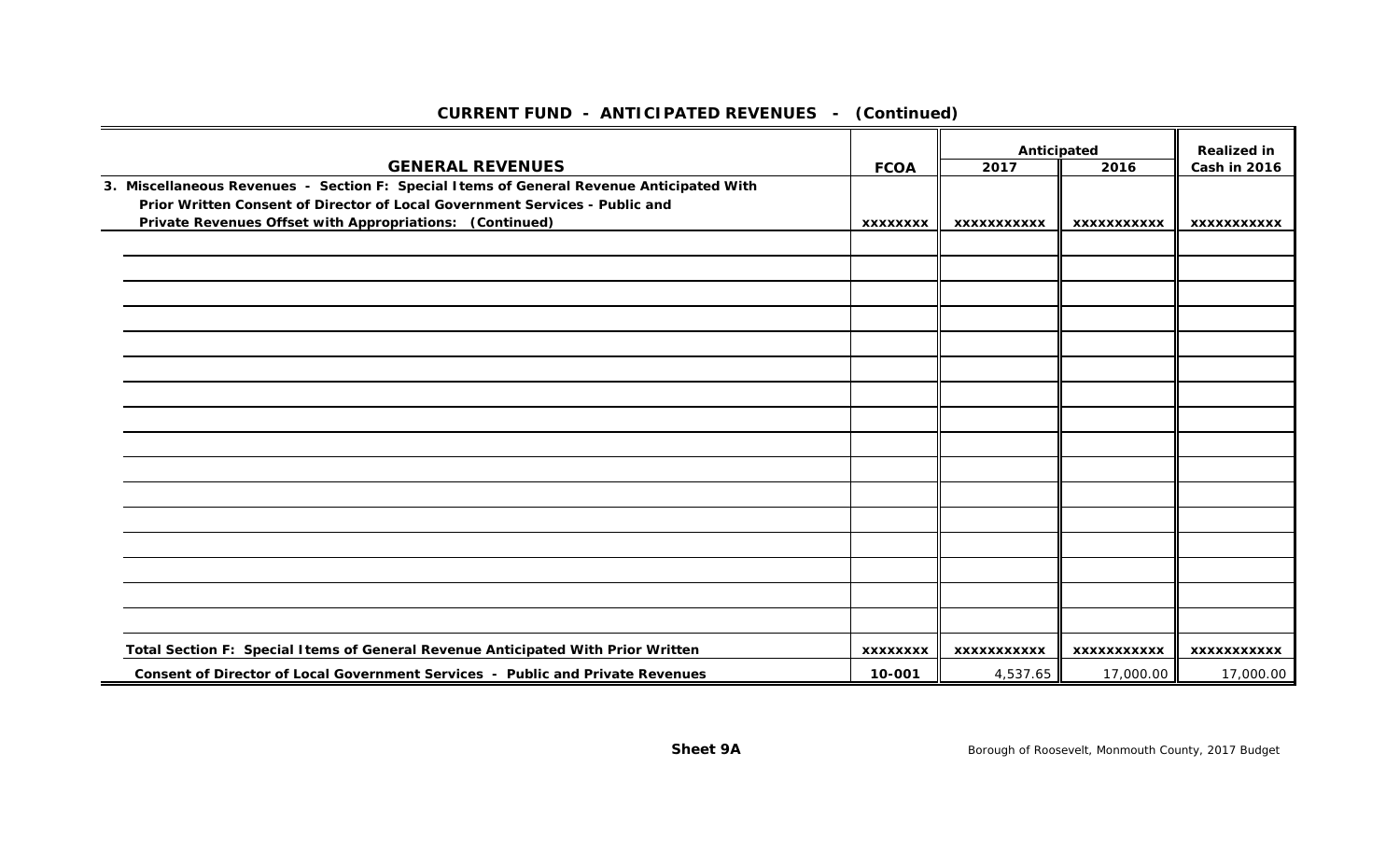|                                                                                                                                                                                   |                 | Anticipated              |                          | <b>Realized in</b>       |
|-----------------------------------------------------------------------------------------------------------------------------------------------------------------------------------|-----------------|--------------------------|--------------------------|--------------------------|
| <b>GENERAL REVENUES</b>                                                                                                                                                           | <b>FCOA</b>     | 2017                     | 2016                     | Cash in 2016             |
| 3. Miscellaneous Revenues - Section G: Special Items of General Revenue Anticipated With<br>Prior Written Consent of Director of Local Government Services - Other Special Items: | <b>XXXXXXXX</b> | <b>XXXXXXXXXXX</b>       | <b>XXXXXXXXXXX</b>       | <b>XXXXXXXXXXX</b>       |
| Utility Operating Surplus of Prior Year                                                                                                                                           | 08-116          | $\sim$                   | $\sim$                   | $\sim$                   |
| Uniform Fire Safety Act                                                                                                                                                           | 08-106          |                          | $\overline{\phantom{a}}$ |                          |
|                                                                                                                                                                                   |                 |                          |                          |                          |
| <b>Recreation Fees</b>                                                                                                                                                            | 08-107          | 10,000.00                | 10,000.00                | 15,085.00                |
|                                                                                                                                                                                   |                 | $\sim$                   | $\overline{\phantom{a}}$ | $\sim$                   |
|                                                                                                                                                                                   |                 | $\overline{\phantom{a}}$ | $\overline{\phantom{a}}$ | $\overline{\phantom{a}}$ |
|                                                                                                                                                                                   |                 |                          |                          |                          |
|                                                                                                                                                                                   |                 |                          |                          |                          |
|                                                                                                                                                                                   |                 |                          |                          |                          |
|                                                                                                                                                                                   |                 |                          |                          |                          |
|                                                                                                                                                                                   |                 |                          |                          |                          |
|                                                                                                                                                                                   |                 |                          |                          |                          |
|                                                                                                                                                                                   |                 |                          |                          |                          |
|                                                                                                                                                                                   |                 |                          |                          |                          |
|                                                                                                                                                                                   |                 |                          |                          |                          |
|                                                                                                                                                                                   |                 |                          |                          |                          |
|                                                                                                                                                                                   |                 |                          |                          |                          |
|                                                                                                                                                                                   |                 |                          |                          |                          |
|                                                                                                                                                                                   |                 |                          |                          |                          |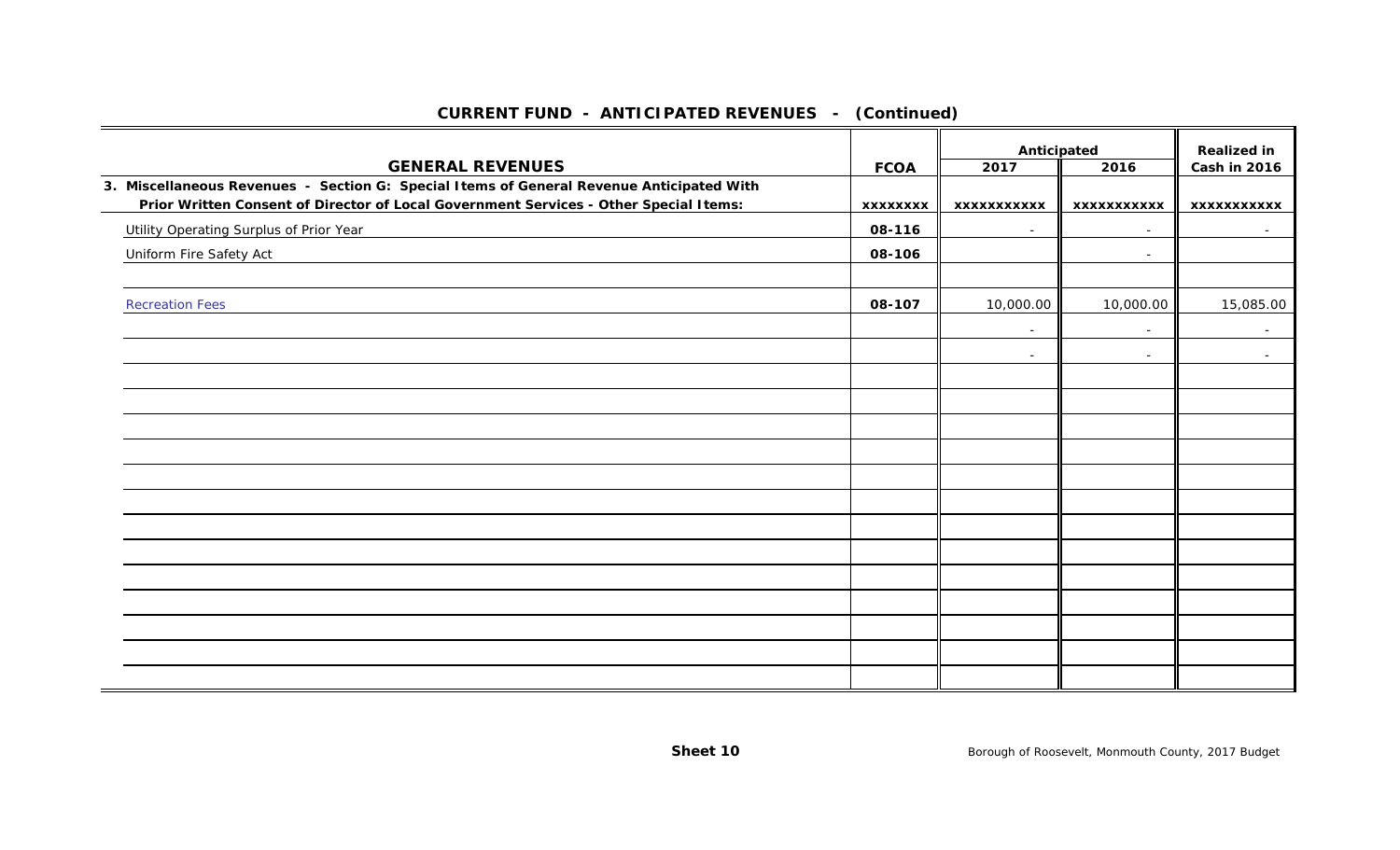|                                                                                                   |                 | Anticipated        |                    | <b>Realized in</b>  |
|---------------------------------------------------------------------------------------------------|-----------------|--------------------|--------------------|---------------------|
| <b>GENERAL REVENUES</b>                                                                           | <b>FCOA</b>     | 2017               | 2016               | <b>Cash in 2016</b> |
| 3. Miscellaneous Revenues - Section G: Special Items of General Revenue Anticipated With          |                 |                    |                    |                     |
| Prior Written Consent of Director of Local Government Services - Other Special Items: (Continued) | <b>XXXXXXXX</b> | <b>XXXXXXXXXXX</b> | <b>XXXXXXXXXXX</b> | <b>XXXXXXXXXXX</b>  |
|                                                                                                   |                 |                    |                    |                     |
|                                                                                                   |                 |                    |                    |                     |
|                                                                                                   |                 |                    |                    |                     |
|                                                                                                   |                 |                    |                    |                     |
|                                                                                                   |                 |                    |                    |                     |
|                                                                                                   |                 |                    |                    |                     |
|                                                                                                   |                 |                    |                    |                     |
|                                                                                                   |                 |                    |                    |                     |
|                                                                                                   |                 |                    |                    |                     |
|                                                                                                   |                 |                    |                    |                     |
|                                                                                                   |                 |                    |                    |                     |
|                                                                                                   |                 |                    |                    |                     |
|                                                                                                   |                 |                    |                    |                     |
|                                                                                                   |                 |                    |                    |                     |
|                                                                                                   |                 |                    |                    |                     |
|                                                                                                   |                 |                    |                    |                     |
|                                                                                                   |                 |                    |                    |                     |
| Total Section G: Special I tems of General Revenue Anticipated With Prior Written                 | <b>XXXXXXXX</b> | <b>XXXXXXXXXXX</b> | <b>XXXXXXXXXXX</b> | <b>XXXXXXXXXXX</b>  |
| Consent of Director of Local Government Services - Other Special Items                            | 08-004          | 10,000.00          | 10,000.00          | 15,085.00           |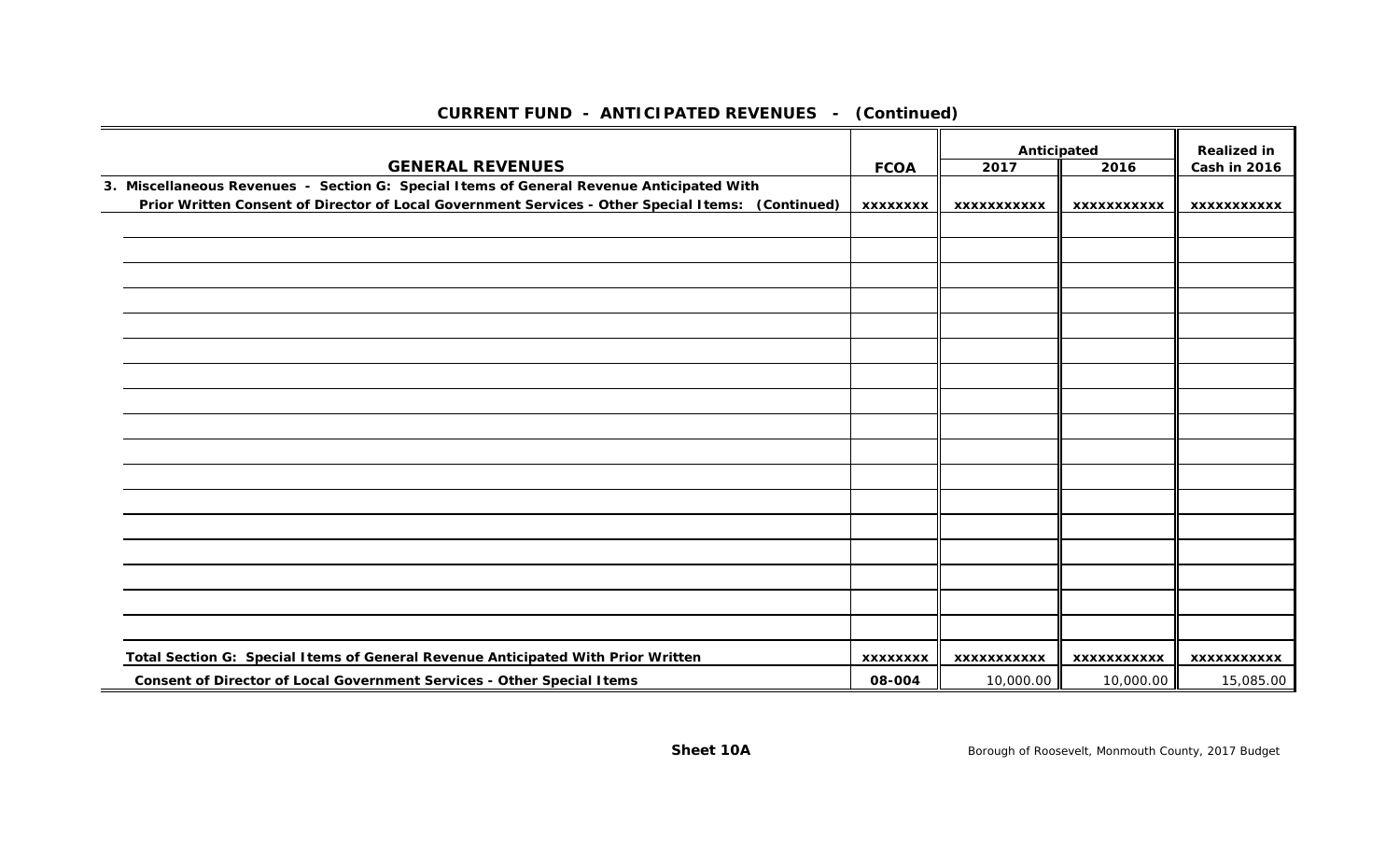|  | <b>CURRENT FUND - ANTICIPATED REVENUES - (Continued)</b> |  |  |
|--|----------------------------------------------------------|--|--|
|--|----------------------------------------------------------|--|--|

|                                                                                |                                      |                                                                                                                                                   |                 | Anticipated              |                    | <b>Realized in</b>  |
|--------------------------------------------------------------------------------|--------------------------------------|---------------------------------------------------------------------------------------------------------------------------------------------------|-----------------|--------------------------|--------------------|---------------------|
|                                                                                |                                      | <b>GENERAL REVENUES</b>                                                                                                                           | <b>FCOA</b>     | 2017                     | 2016               | <b>Cash in 2016</b> |
|                                                                                | <b>Summary of Revenues</b>           |                                                                                                                                                   |                 |                          |                    |                     |
|                                                                                |                                      |                                                                                                                                                   | <b>XXXXXXXX</b> | <b>XXXXXXXXXXX</b>       | <b>XXXXXXXXXXX</b> | <b>XXXXXXXXXXX</b>  |
|                                                                                | 1. Surplus Anticipated (Sheet 4, #1) |                                                                                                                                                   | 08-101          | 345,000.00               | 391,000.00         | 391,000.00          |
|                                                                                |                                      | 2. Surplus Anticipated with Prior Written Consent of Director of Local Government Services (Sheet 4, #2)                                          | 08-102          |                          |                    |                     |
|                                                                                | 3 Miscellaneous Revenues:            |                                                                                                                                                   | <b>XXXXXXXX</b> | <b>XXXXXXXXXXX</b>       | <b>XXXXXXXXXXX</b> | XXXXXXXXXXX         |
|                                                                                | <b>Total Section A:</b>              | Local Revenues                                                                                                                                    | 08-001          |                          |                    |                     |
|                                                                                | Total Section B:                     | State Aid Without Offsetting Appropriations                                                                                                       | 09-001          | 81,849.00                | 81,849.00          | 81,849.00           |
|                                                                                | Total Section C:                     | Dedicated Uniform Construction Code Fees Offset with Appropriations                                                                               | 08-002          |                          |                    |                     |
|                                                                                | Total Section D:                     | Special Items of General Revenue Anticipated With Prior Written Consent of<br>Director of Local Government Services - Shared Service Agreements   | 11-001          |                          |                    |                     |
|                                                                                | <b>Total Section E:</b>              | Special Items of General Revenue Anticipated With Prior Written Consent of<br>Director of Local Government Services - Additional Revenues         | 08-003          | $\overline{\phantom{a}}$ |                    |                     |
|                                                                                | <b>Total Section F:</b>              | Special Items of General Revenue Anticipated With Prior Written Consent of<br>Director of Local Government Services - Public and Private Revenues | 10-001          | 4,537.65                 | 17,000.00          | 17,000.00           |
|                                                                                | <b>Total Section G:</b>              | Special Items of General Revenue Anticipated With Prior Written Consent of<br>Director of Local Government Services - Other Special Items         | 08-004          | 10,000.00                | 10,000.00          | 15,085.00           |
|                                                                                | <b>Total Miscellaneous Revenues</b>  |                                                                                                                                                   | 13-099          | 96,386.65                | 108,849.00         | 113,934.00          |
|                                                                                | 4. Receipts from Delinquent Taxes    |                                                                                                                                                   | 15-499          | 43,000.00                | 45,000.00          | 45,169.46           |
|                                                                                |                                      | 5. Subtotal General Revenues (Items 1, 2, 3, and 4)                                                                                               | 13-199          | 484,386.65               | 544,849.00         | 550,103.46          |
|                                                                                |                                      | 6. Amount to be Raised by Taxes for Support of Municipal Budget:                                                                                  | <b>XXXXXXXX</b> |                          |                    |                     |
| Local Tax for Municipal Purposes Including Reserve for Uncollected Taxes<br>a) |                                      |                                                                                                                                                   |                 | 648,045.24               | 621,350.46         | <b>XXXXXXXXXXX</b>  |
| Addition to Local District School Tax<br>b)                                    |                                      |                                                                                                                                                   |                 |                          |                    | <b>XXXXXXXXXXX</b>  |
| Minimum Library Tax<br>C)                                                      |                                      |                                                                                                                                                   |                 |                          |                    |                     |
|                                                                                |                                      | Total Amount to be Raised by Taxes for Support of Municipal Budget                                                                                | 07-199          | 648,045.24               | 621,350.46         | 759,772.78          |
|                                                                                | 7. Total General Revenues            |                                                                                                                                                   | 13-299          | 1,132,431.89             | 1,166,199.46       | 1,309,876.24        |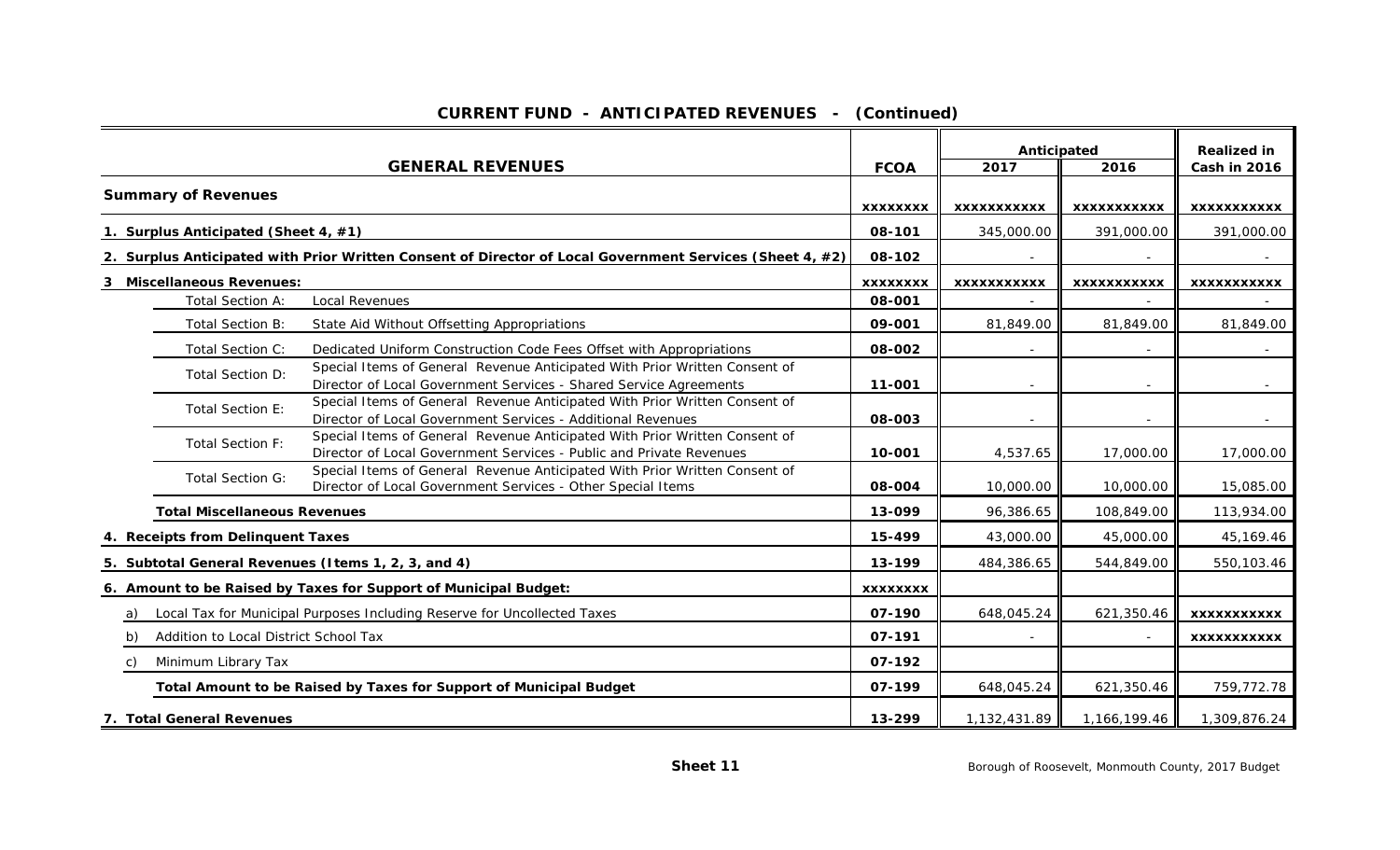| 8. GENERAL APPROPRIATIONS            |             |           | Appropriated |                                                   |                                                                 |                    |                 |  |  | Expended 2016 |
|--------------------------------------|-------------|-----------|--------------|---------------------------------------------------|-----------------------------------------------------------------|--------------------|-----------------|--|--|---------------|
| (A) Operations - within "CAPS"       | <b>FCOA</b> | for 2017  | for 2016     | for 2016 By<br>Emergency<br><b>Appropriations</b> | Total for 2016<br><b>As Modified By</b><br><b>All Transfers</b> | Paid or<br>Charged | <b>Reserved</b> |  |  |               |
| <b>GENERAL GOVERNMENT FUNCTIONS:</b> |             |           |              |                                                   |                                                                 |                    |                 |  |  |               |
| <b>General Administration</b>        | 20-100      |           |              |                                                   |                                                                 |                    |                 |  |  |               |
| Salaries and Wages                   | 20-100-1    | 58,956.00 | 58,956.00    | $\sim$                                            | 58,956.00                                                       | 57,800.00          | 1,156.00        |  |  |               |
| Data Processing                      | 20-100-2    | 18,000.00 | 12,000.00    |                                                   | 13,100.00                                                       | 10,986.09          | 2,113.91        |  |  |               |
| Other Expenses                       | 20-100-2    | 17,000.00 | 14,800.00    | $\sim$                                            | 16,400.00                                                       | 15,570.55          | 829.45          |  |  |               |
| <b>Mayor and Council:</b>            | 20-110      |           |              |                                                   |                                                                 |                    |                 |  |  |               |
| Other Expenses                       | 20-110-2    | 1,800.00  | 1,500.00     | $\overline{\phantom{0}}$                          | 1,500.00                                                        | 1,428.38           | 71.62           |  |  |               |
| <b>Municipal Clerk</b>               | 20-120      |           |              |                                                   |                                                                 |                    |                 |  |  |               |
| Salaries and Wages                   | 20-120-1    | 62,150.00 | 42,601.00    |                                                   | 42,601.00                                                       | 40,713.16          | 1,887.84        |  |  |               |
| Other Expenses                       | 20-120-2    | 39,600.00 | 12,400.00    |                                                   | 10,400.00                                                       | 9,272.85           | 1,127.15        |  |  |               |
| <b>Financial Administration:</b>     | 20-130      |           |              |                                                   |                                                                 |                    |                 |  |  |               |
| Salaries and Wages                   | 20-130-1    | 21,873.00 | 21,873.00    | $\sim$                                            | 21,873.00                                                       | 20,657.96          | 1,215.04        |  |  |               |
| Other Expenses                       | 20-130-2    | 4,650.00  | 4,650.00     |                                                   | 4,650.00                                                        | 4,500.43           | 149.57          |  |  |               |
| <b>Audit Services</b>                | 20-135      |           |              |                                                   | $\overline{\phantom{a}}$                                        |                    |                 |  |  |               |
| Other Expenses                       | 20-135-2    | 11,100.00 | 11,100.00    |                                                   | 11,100.00                                                       | 10,750.00          | 350.00          |  |  |               |
|                                      |             |           |              |                                                   |                                                                 |                    |                 |  |  |               |
|                                      |             |           |              |                                                   |                                                                 |                    |                 |  |  |               |
|                                      |             |           |              |                                                   |                                                                 |                    |                 |  |  |               |
|                                      |             |           |              |                                                   |                                                                 |                    |                 |  |  |               |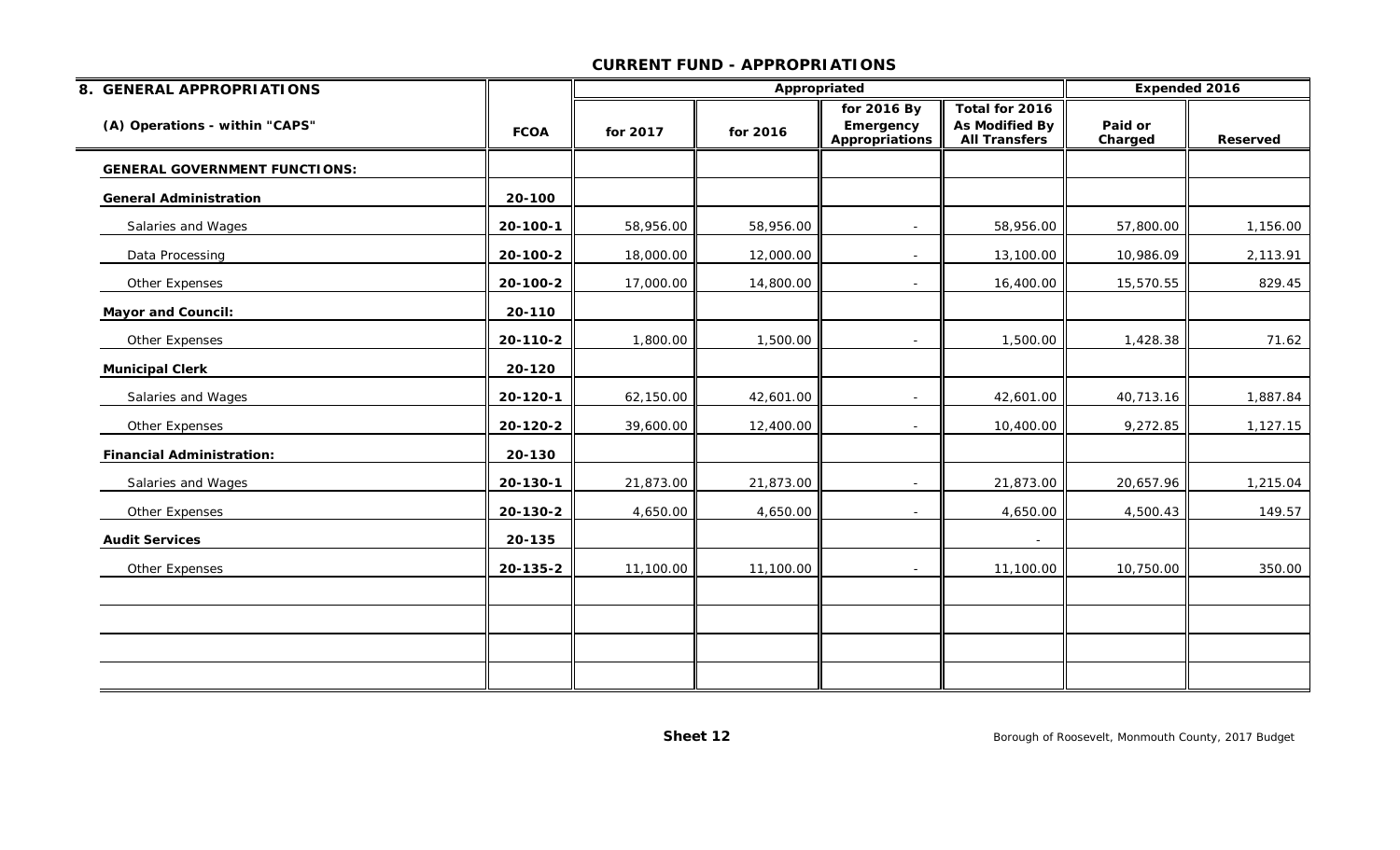| 8. GENERAL APPROPRIATIONS                                |                    |                          | Appropriated             |                                            | Expended 2016                                            |                    |            |
|----------------------------------------------------------|--------------------|--------------------------|--------------------------|--------------------------------------------|----------------------------------------------------------|--------------------|------------|
| (A) Operations within "CAPS" - (continued)               | <b>FCOA</b>        | for 2017                 | for 2016                 | for 2016 By<br>Emergency<br>Appropriations | Total for 2016<br>As Modified By<br><b>All Transfers</b> | Paid or<br>Charged | Reserved   |
| Revenue Administration (Collection of Taxes)             | 20-145             |                          |                          |                                            |                                                          |                    |            |
| Salaries and Wages                                       | 20-145-1           | 8,140.00                 | 8,140.00                 | $\sim$                                     | 8,140.00                                                 | 8,140.00           | $\sim$     |
| Other Expenses                                           | 20-145-2           | 7,750.00                 | 7,750.00                 | $\sim$                                     | 6,200.00                                                 | 5,997.76           | 202.24     |
| <b>Tax Assessment Administration</b>                     | 20-150             |                          |                          |                                            |                                                          |                    |            |
| (Assessment of Taxes)                                    |                    |                          |                          |                                            |                                                          |                    |            |
| Salaries and Wages                                       | 20-150-1           | 9,167.00                 | 9,167.00                 | $\sim$                                     | 9,167.00                                                 | 8,987.00           | 180.00     |
| Other Expenses                                           | 20-150-2           | 3,600.00                 | 3,600.00                 | $\overline{\phantom{a}}$                   | 2,100.00                                                 | 1,267.22           | 832.78     |
| <b>Legal Services and Costs</b>                          | 20-155             |                          |                          |                                            |                                                          |                    |            |
| Other Expenses<br><b>Engineering Services and Costs:</b> | 20-155-2<br>20-165 | 75,700.00                | 95,000.00                | $\sim$                                     | 95,000.00                                                | 88,267.11          | 6,732.89   |
| Other Expenses                                           | 20-165-2           | 16,000.00                | 22,000.00                | $\sim$                                     | 25,000.00                                                | 23,486.77          | 1,513.23   |
|                                                          |                    | $\sim$                   | $\sim$                   | $\sim$                                     | $\overline{\phantom{a}}$                                 | $\sim$             | $\sim$ $-$ |
|                                                          |                    | $\overline{\phantom{a}}$ | $\overline{\phantom{a}}$ | $\sim$                                     | $\sim$                                                   |                    | $\sim$     |
|                                                          |                    |                          |                          |                                            |                                                          |                    |            |
|                                                          |                    |                          |                          |                                            |                                                          |                    |            |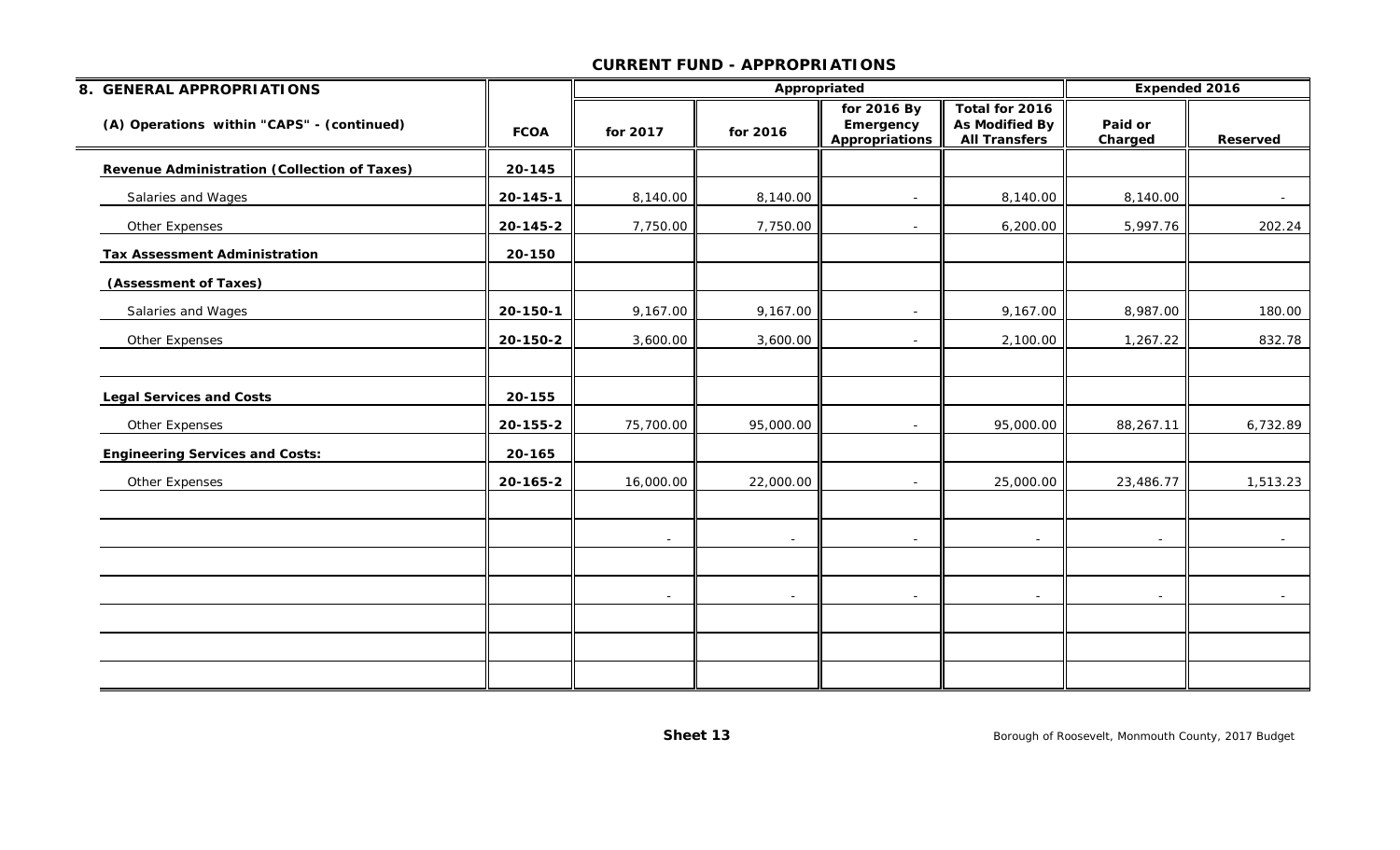| 8. GENERAL APPROPRIATIONS                  |             |           | Appropriated |                                                   |                                                                 |                    | Expended 2016   |
|--------------------------------------------|-------------|-----------|--------------|---------------------------------------------------|-----------------------------------------------------------------|--------------------|-----------------|
| (A) Operations within "CAPS" - (continued) | <b>FCOA</b> | for 2017  | for 2016     | for 2016 By<br>Emergency<br><b>Appropriations</b> | Total for 2016<br><b>As Modified By</b><br><b>All Transfers</b> | Paid or<br>Charged | <b>Reserved</b> |
| <b>LAND USE ADMINISTRATION:</b>            |             |           |              |                                                   |                                                                 |                    |                 |
| <b>Planning Board</b>                      | 21-180      |           |              |                                                   |                                                                 |                    |                 |
| Salaries and Wages                         | 21-180-1    | 4,100.00  | 4,100.00     | $\sim$                                            | 4,100.00                                                        | 1,187.50           | 2,912.50        |
| Other Expenses                             | 21-180-2    | 13,500.00 | 8,833.00     |                                                   | 13,833.00                                                       | 8,587.12           | 5,245.88        |
| <b>Zoning Board</b>                        | 21-185      |           |              |                                                   |                                                                 |                    |                 |
| Salaries and Wages                         | 21-185-1    | 8,900.00  | 8,400.00     |                                                   | 8,400.00                                                        | 5,287.84           | 3,112.16        |
| Other Expenses                             | 21-185-2    | 800.00    | 800.00       |                                                   | 800.00                                                          | 72.06              | 727.94          |
| <b>Code Enforcement</b>                    | 22-195      |           |              |                                                   |                                                                 |                    |                 |
| Salaries and Wages                         | 22-195-1    | 1,000.00  | 1,112.00     |                                                   | 1,112.00                                                        | 500.00             | 612.00          |
| <b>Housing Inspection</b>                  | 22-196      |           |              |                                                   |                                                                 |                    |                 |
| Salaries and Wages                         | 22-196-1    | 2,400.00  | 2,448.00     |                                                   | 2,448.00                                                        | 1,900.00           | 548.00          |
| <b>INSURANCE:</b>                          |             |           |              |                                                   |                                                                 |                    |                 |
| Purchase of Insurance:                     |             |           |              |                                                   |                                                                 |                    |                 |
| Liability                                  | 23-210-2    | 13,000.00 | 13,000.00    |                                                   | 13,000.00                                                       | 12,708.36          | 291.64          |
| Worker Compensation                        | 23-215-2    | 16,000.00 | 16,000.00    | $\overline{\phantom{a}}$                          | 16,000.00                                                       | 15,821.82          | 178.18          |
| <b>Employee Group Plans</b>                | 23-220-2    | 28,000.00 | 13,856.00    |                                                   | 10,856.00                                                       | 7,428.48           | 3,427.52        |
| Unemployment Compensation Insurance        | 23-225-2    | 1,500.00  | 1,500.00     |                                                   | 1,500.00                                                        | 1,061.93           | 438.07          |
|                                            |             |           |              |                                                   |                                                                 |                    |                 |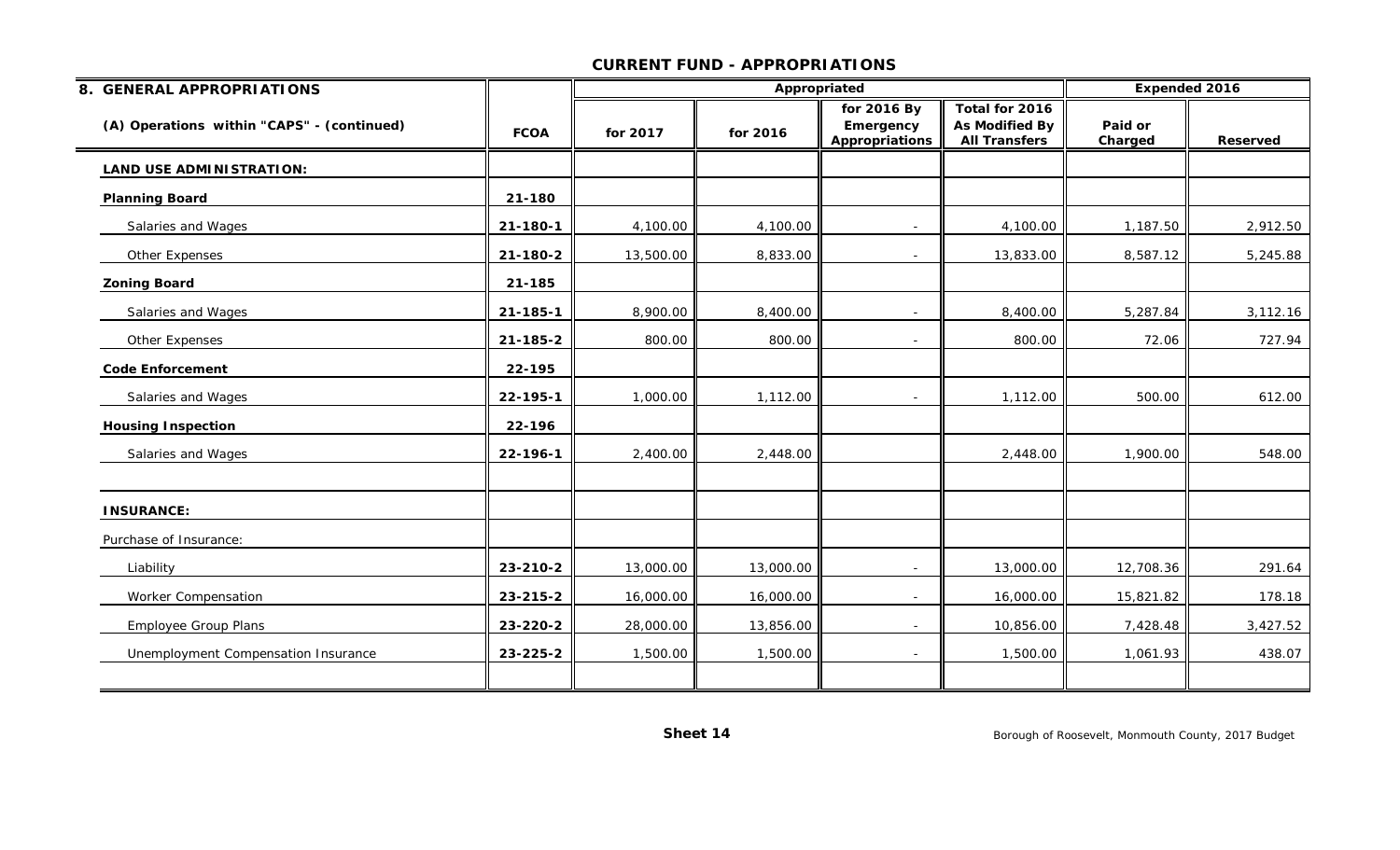| 8. GENERAL APPROPRIATIONS                           |             |           |           | Appropriated                                      |                                                                 | Expended 2016      |          |
|-----------------------------------------------------|-------------|-----------|-----------|---------------------------------------------------|-----------------------------------------------------------------|--------------------|----------|
| (A) Operations within "CAPS" - (continued)          | <b>FCOA</b> | for 2017  | for 2016  | for 2016 By<br>Emergency<br><b>Appropriations</b> | Total for 2016<br><b>As Modified By</b><br><b>All Transfers</b> | Paid or<br>Charged | Reserved |
| <b>PUBLIC SAFETY FUNCTIONS:</b>                     |             |           |           |                                                   |                                                                 |                    |          |
|                                                     |             |           |           |                                                   |                                                                 |                    |          |
|                                                     |             |           |           |                                                   |                                                                 |                    |          |
| <b>Office of Emergency Management</b>               | 25-252      |           |           |                                                   |                                                                 |                    |          |
| Other Expenses                                      | 25-252-2    | 500.00    | 500.00    | $\overline{a}$                                    | 500.00                                                          | 15.17              | 484.83   |
| Aid to Volunteer First Aid (First Aid Organization) | 25-255      |           |           |                                                   |                                                                 |                    |          |
| Other Expenses                                      | 25-255-2    | 20,000.00 | 16,650.00 |                                                   | 16,650.00                                                       | 16,650.00          | $\sim$   |
| <b>Fire Department</b>                              | 25-265      |           |           |                                                   |                                                                 |                    |          |
| Other Expenses                                      | 25-265-2    | 2,000.00  | 20,500.00 | $\overline{\phantom{a}}$                          | 20,500.00                                                       | 12,133.30          | 8,366.70 |
| <b>School Crossing Guards</b>                       | 25-240      |           |           |                                                   |                                                                 |                    |          |
| Salaries and Wages                                  | 25-240-1    | 10,000.00 | 10,000.00 |                                                   | 9,000.00                                                        | 7,970.11           | 1,029.89 |
| <b>Municipal Court</b>                              | 25-490      |           |           |                                                   |                                                                 |                    |          |
| Other Expenses                                      | 25-490-2    | 6,000.00  | 6,000.00  |                                                   | 6,000.00                                                        | 6,000.00           |          |
| <b>Public Defender</b>                              | 25-495      |           |           |                                                   |                                                                 |                    |          |
| Other Expenses                                      | 25-495-02   | 100.00    | 100.00    |                                                   | 100.00                                                          |                    | 100.00   |
|                                                     |             |           |           |                                                   |                                                                 |                    |          |
|                                                     |             |           |           |                                                   |                                                                 |                    |          |
|                                                     |             |           |           |                                                   |                                                                 |                    |          |
|                                                     |             |           |           |                                                   |                                                                 |                    |          |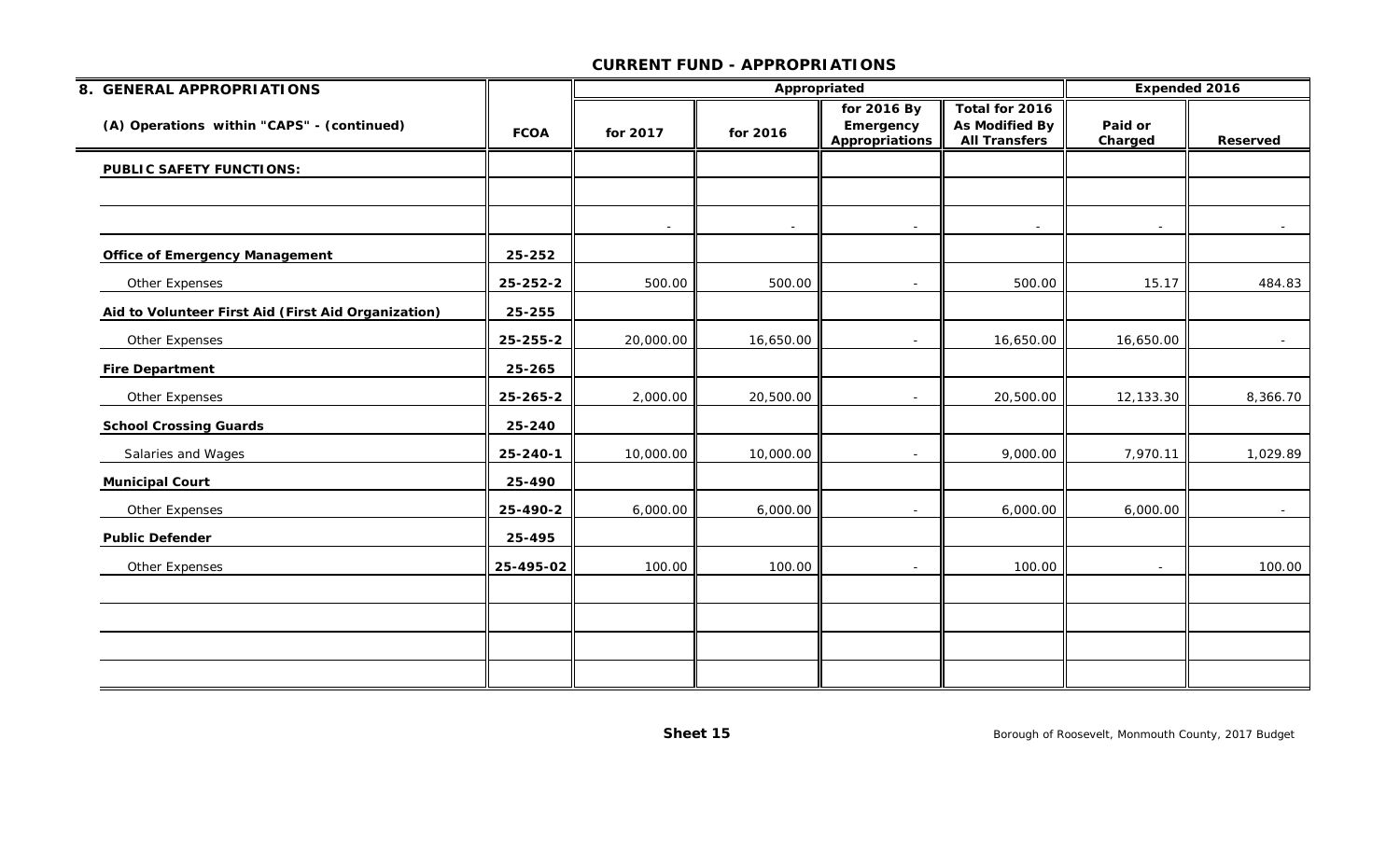| 8. GENERAL APPROPRIATIONS                             |                |           | Appropriated             |                                            |                                                          | <b>Expended 2016</b> |                 |
|-------------------------------------------------------|----------------|-----------|--------------------------|--------------------------------------------|----------------------------------------------------------|----------------------|-----------------|
| (A) Operations within "CAPS" - (continued)            | <b>FCOA</b>    | for 2017  | for 2016                 | for 2016 By<br>Emergency<br>Appropriations | Total for 2016<br>As Modified By<br><b>All Transfers</b> | Paid or<br>Charged   | <b>Reserved</b> |
| <b>PUBLIC WORKS FUNCTIONS:</b>                        |                |           |                          |                                            |                                                          |                      |                 |
| <b>Streets and Road Maintenance (Road Repairs and</b> |                |           |                          |                                            |                                                          |                      |                 |
| Maintenance)                                          | 26-290         |           |                          |                                            |                                                          |                      |                 |
| Salaries and Wages                                    | 26-290-1       | 7,000.00  | 20,000.00                |                                            | 20,000.00                                                | 10,224.24            | 9,775.76        |
| Other Expenses                                        | 26-290-2       | 35,750.00 | 40,000.00                |                                            | 38,500.00                                                | 35, 172.54           | 3,327.46        |
| Solid Waste Collection (Garbage and Trash Removal)    | 26-305         |           |                          |                                            |                                                          |                      |                 |
| Salaries and Wages                                    | $26 - 305 - 1$ | $\sim$    | $\overline{\phantom{a}}$ | $\overline{\phantom{a}}$                   |                                                          |                      |                 |
| Other Expenses                                        | 26-305-2       | 24,500.00 | 23,870.00                | $\sim$                                     | 23,870.00                                                | 23,370.00            | 500.00          |
| <b>Public Buildings and Grounds</b>                   | 26-310         |           |                          |                                            |                                                          |                      |                 |
| Other Expenses                                        | 26-310-2       | 58,600.00 | 63,100.00                | $\sim$                                     | 67,100.00                                                | 65,261.98            | 1,838.02        |
| <b>Vehicle Maintenance</b>                            | 26-315         |           |                          |                                            |                                                          |                      |                 |
| Other Expenses                                        | 26-315-2       | 1,400.00  | 1,400.00                 | $\sim$                                     | 700.00                                                   | 192.95               | 507.05          |
|                                                       |                |           |                          |                                            |                                                          |                      |                 |
|                                                       |                |           |                          |                                            |                                                          |                      |                 |
|                                                       |                |           |                          |                                            |                                                          |                      |                 |
|                                                       |                |           |                          |                                            |                                                          |                      |                 |
|                                                       |                |           |                          |                                            |                                                          |                      |                 |
|                                                       |                |           |                          |                                            |                                                          |                      |                 |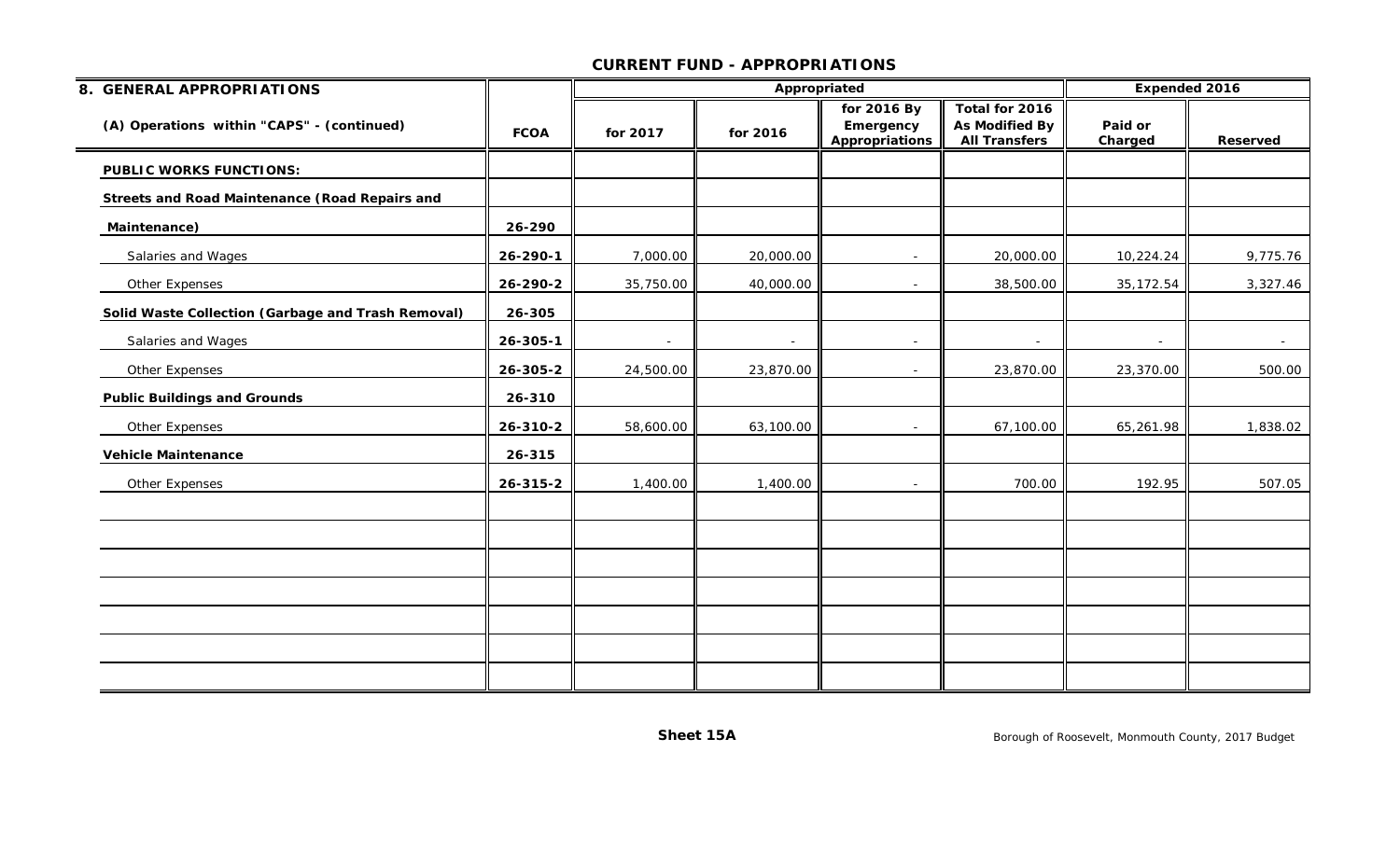| 8. GENERAL APPROPRIATIONS                  |             |           |           | Appropriated                               |                                                                 | <b>Expended 2016</b> |                 |
|--------------------------------------------|-------------|-----------|-----------|--------------------------------------------|-----------------------------------------------------------------|----------------------|-----------------|
| (A) Operations within "CAPS" - (continued) | <b>FCOA</b> | for 2017  | for 2016  | for 2016 By<br>Emergency<br>Appropriations | Total for 2016<br><b>As Modified By</b><br><b>All Transfers</b> | Paid or<br>Charged   | <b>Reserved</b> |
| HEALTH AND HUMAN SERVICES FUNCTIONS:       |             |           |           |                                            |                                                                 |                      |                 |
| <b>Public Health Services</b>              | 27-330      |           |           |                                            |                                                                 |                      |                 |
| Other Expenses                             | 27-330-2    | 9,000.00  | 9,000.00  |                                            | 9,000.00                                                        | 6,045.00             | 2,955.00        |
| <b>Environmental Commission</b>            | 27-335      |           |           |                                            |                                                                 |                      |                 |
| Salaries and Wages                         | 27-335-1    | 2,200.00  | 2,200.00  | $\sim$                                     | 2,200.00                                                        | 1,793.40             | 406.60          |
| Other Expenses                             | 27-335-2    | 4,000.00  | 4,000.00  | $\overline{\phantom{0}}$                   | 4,000.00                                                        | 782.58               | 3,217.42        |
| <b>Animal Control:</b>                     | 27-340      |           |           |                                            |                                                                 |                      |                 |
| Other Expenses                             | 27-340-2    | 1,000.00  | 1,500.00  | $\overline{\phantom{a}}$                   | 1,500.00                                                        | 902.00               | 598.00          |
| PARK AND RECREATION FUNCTIONS:             |             |           |           |                                            |                                                                 |                      |                 |
| <b>Recreation Services and Programs</b>    | 38-370      |           |           |                                            |                                                                 |                      |                 |
| Salaries and Wages                         | 38-370-1    | 12,000.00 | 20,092.00 | $\overline{\phantom{a}}$                   | 20,442.00                                                       | 20,222.02            | 219.98          |
| Other Expenses                             | 38-370-2    | 17,200.00 | 10,000.00 | $\blacksquare$                             | 8,000.00                                                        | 6,224.00             | 1,776.00        |
| <b>OTHER COMMON OPERATING FUNCTIONS:</b>   |             |           |           |                                            |                                                                 |                      |                 |
| <b>Celebration of Public Events</b>        | 30-420      |           |           |                                            |                                                                 |                      |                 |
| Other Expenses                             | 30-420-2    | 1,500.00  | 2,000.00  |                                            | 2,000.00                                                        | 2,000.00             |                 |
|                                            |             |           |           |                                            |                                                                 |                      |                 |
|                                            |             |           |           |                                            |                                                                 |                      |                 |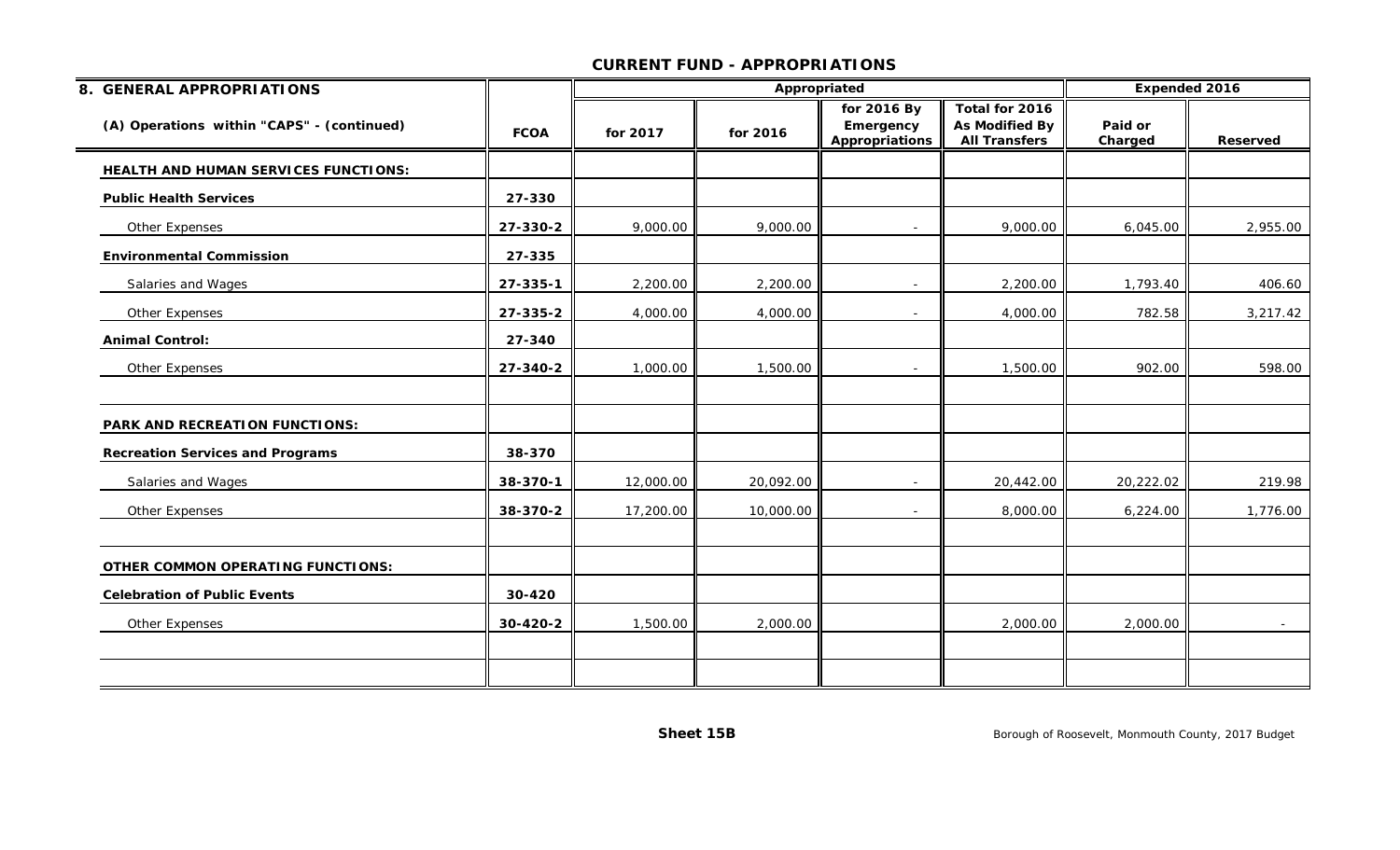| 8. GENERAL APPROPRIATIONS                  |             |           |           | Appropriated                               |                                                                 | Expended 2016      |          |
|--------------------------------------------|-------------|-----------|-----------|--------------------------------------------|-----------------------------------------------------------------|--------------------|----------|
| (A) Operations within "CAPS" - (continued) | <b>FCOA</b> | for 2017  | for 2016  | for 2016 By<br>Emergency<br>Appropriations | Total for 2016<br><b>As Modified By</b><br><b>All Transfers</b> | Paid or<br>Charged | Reserved |
| UTILITY EXPENSE AND BULK PURCHASES:        |             |           |           |                                            |                                                                 |                    |          |
| Electricity                                | 31-430-2    | 6,000.00  | 4,500.00  | $\sim$                                     | 6,700.00                                                        | 5,328.44           | 1,371.56 |
| <b>Street Lighting</b>                     | 31-435-2    | 10,500.00 | 12,000.00 |                                            | 12,000.00                                                       | 9,054.59           | 2,945.41 |
| Telephone                                  | 31-440-2    | 6,000.00  | 7,000.00  | $\overline{\phantom{a}}$                   | 7,000.00                                                        | 5,269.45           | 1,730.55 |
| Gas (Natural and Propane)                  | 31-446-2    | 6,000.00  | 9,000.00  | $\blacksquare$                             | 9,000.00                                                        | 4,753.71           | 4,246.29 |
| Gasoline                                   | 31-460-2    | 1,000.00  | 2,500.00  | $\overline{\phantom{a}}$                   | 2,500.00                                                        | 538.82             | 1,961.18 |
|                                            |             |           |           |                                            |                                                                 |                    |          |
| LANDFILL/SOLID WASTE DISPOSAL COSTS:       |             |           |           |                                            | $\sim$                                                          |                    |          |
| <b>Landfill Tipping Fees</b>               | 32-465      |           |           |                                            | $\overline{\phantom{a}}$                                        |                    |          |
| Other Expenses                             | 32-465-2    | 32,000.00 | 35,000.00 | $\sim$                                     | 31,000.00                                                       | 27,216.94          | 3,783.06 |
|                                            |             |           |           |                                            |                                                                 |                    |          |
|                                            |             |           |           |                                            |                                                                 |                    |          |
|                                            |             |           |           |                                            |                                                                 |                    |          |
|                                            |             |           |           |                                            |                                                                 |                    |          |
|                                            |             |           |           |                                            |                                                                 |                    |          |
|                                            |             |           |           |                                            |                                                                 |                    |          |
|                                            |             |           |           |                                            |                                                                 |                    |          |
|                                            |             |           |           |                                            |                                                                 |                    |          |
|                                            |             |           |           |                                            |                                                                 |                    |          |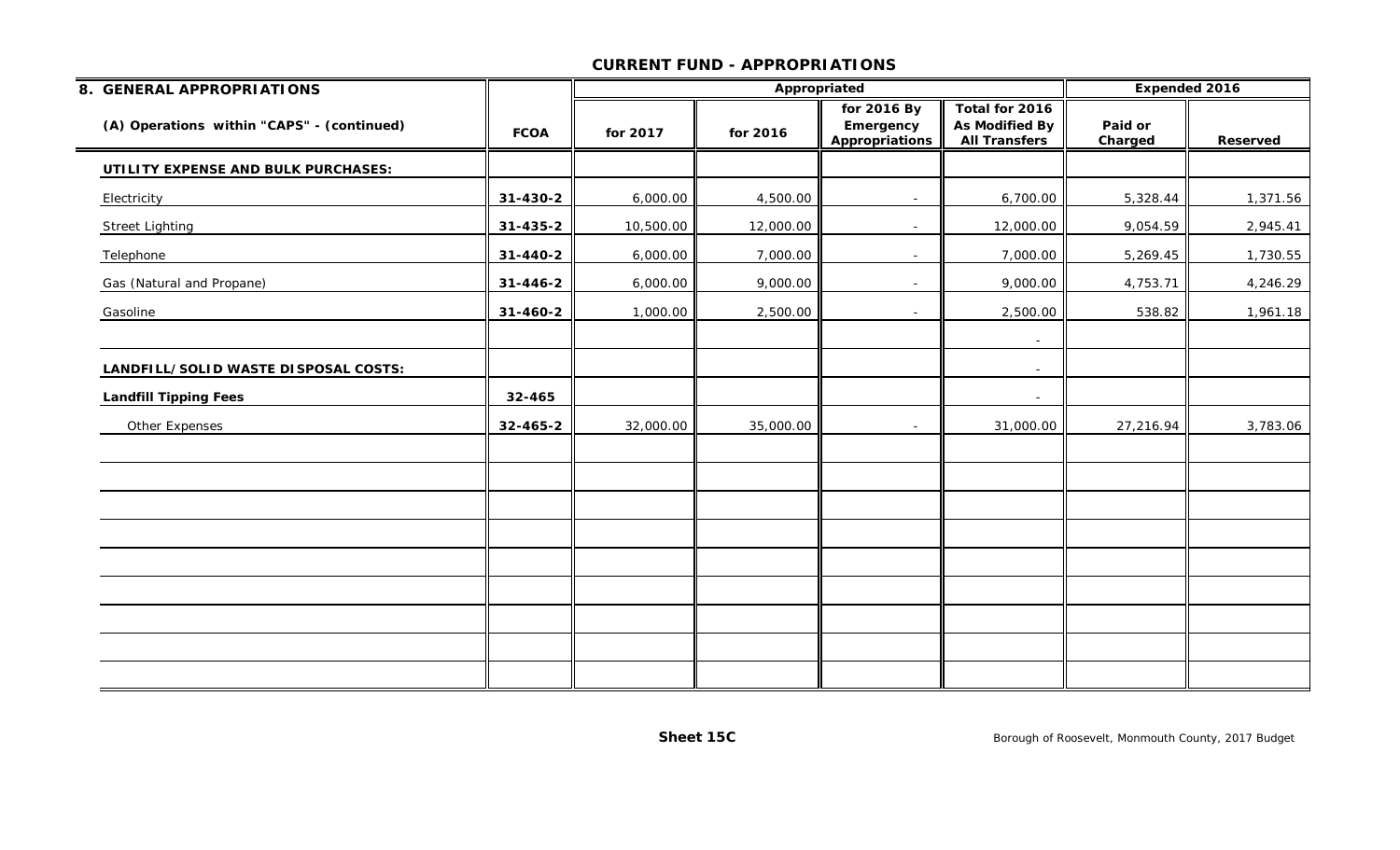| 8. GENERAL APPROPRIATIONS                                                                                          |               |             |                    | Appropriated                                      |                                                                 | Expended 2016      |                  |
|--------------------------------------------------------------------------------------------------------------------|---------------|-------------|--------------------|---------------------------------------------------|-----------------------------------------------------------------|--------------------|------------------|
| (A) Operations within "CAPS" - (continued)                                                                         | <b>FCOA</b>   | for 2017    | for 2016           | for 2016 By<br>Emergency<br><b>Appropriations</b> | Total for 2016<br><b>As Modified By</b><br><b>All Transfers</b> | Paid or<br>Charged | Reserved         |
| <b>Uniform Construction Code -</b><br><b>Appropriations Offset by Dedicated Revenues</b><br>$(N.J.A.C. 5:23-4.17)$ | <b>XXXXXX</b> | XXXXXXXXXXX | <b>XXXXXXXXXXX</b> | XXXXXXXXXXX                                       | <b>XXXXXXXXXXX</b>                                              | XXXXXXXXXXX        | XXXXXXXXXXX      |
|                                                                                                                    |               |             |                    |                                                   |                                                                 |                    |                  |
|                                                                                                                    |               |             |                    | $\sim$                                            | $\sim$                                                          | $\sim$             | $\sim$           |
|                                                                                                                    |               |             |                    |                                                   |                                                                 |                    |                  |
|                                                                                                                    |               |             |                    |                                                   |                                                                 |                    |                  |
|                                                                                                                    |               |             |                    |                                                   | $\sim$                                                          | $\sim$             | $\sim$ 100 $\mu$ |
|                                                                                                                    |               |             |                    |                                                   |                                                                 |                    |                  |
|                                                                                                                    |               |             |                    |                                                   |                                                                 |                    |                  |
|                                                                                                                    |               |             |                    |                                                   |                                                                 |                    |                  |
|                                                                                                                    |               |             |                    |                                                   |                                                                 |                    |                  |
|                                                                                                                    |               |             |                    |                                                   |                                                                 |                    |                  |
|                                                                                                                    |               |             |                    |                                                   |                                                                 |                    |                  |
|                                                                                                                    |               |             |                    |                                                   |                                                                 |                    |                  |
|                                                                                                                    |               |             |                    |                                                   |                                                                 |                    |                  |
|                                                                                                                    |               |             |                    |                                                   |                                                                 |                    |                  |
|                                                                                                                    |               |             |                    |                                                   |                                                                 |                    |                  |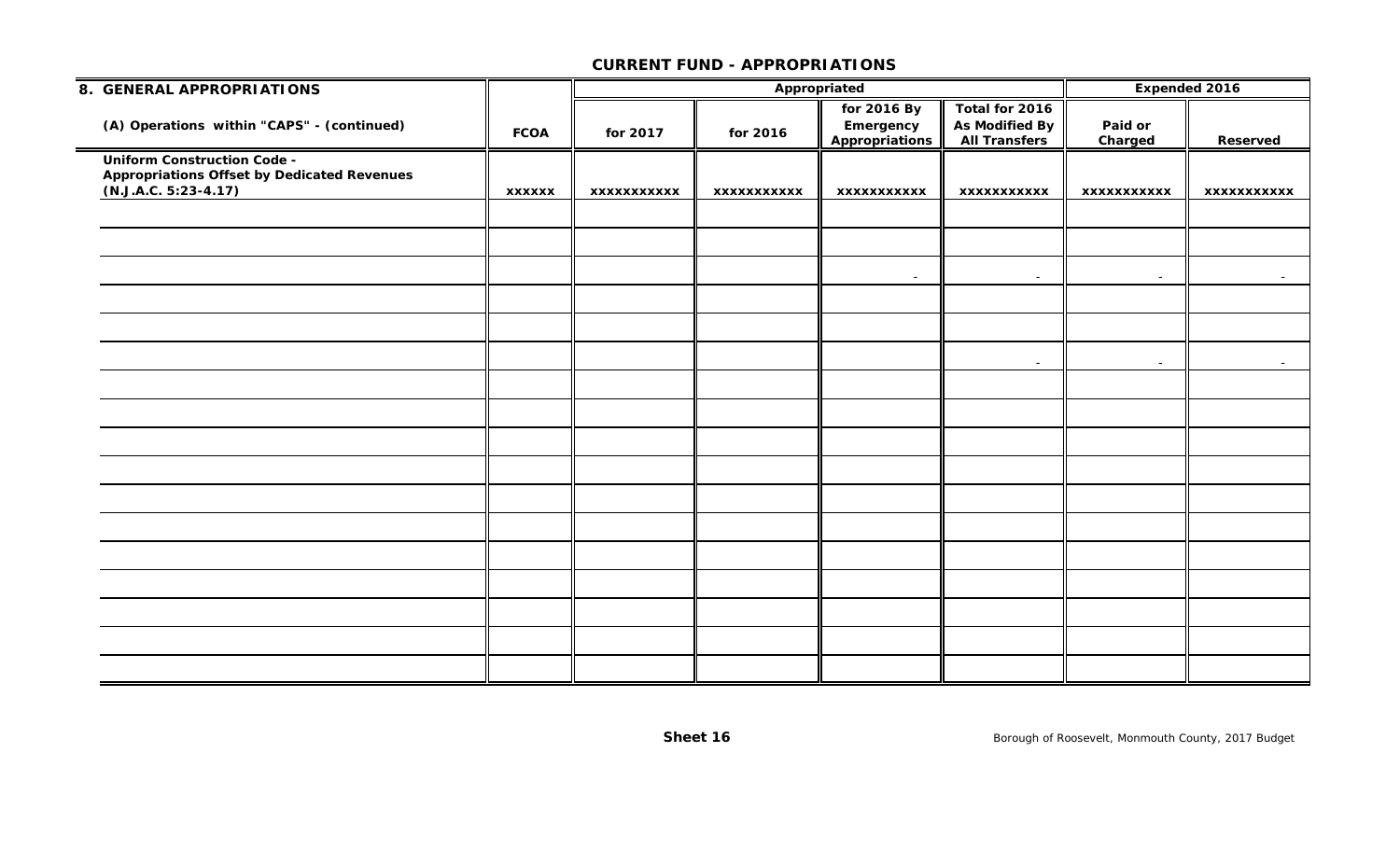| 8. GENERAL APPROPRIATIONS                                       |                |                          | Appropriated |                                                   | Expended 2016                                                   |                    |            |
|-----------------------------------------------------------------|----------------|--------------------------|--------------|---------------------------------------------------|-----------------------------------------------------------------|--------------------|------------|
| (A) Operations within "CAPS" - (continued)                      | <b>FCOA</b>    | for 2017                 | for 2016     | for 2016 By<br>Emergency<br><b>Appropriations</b> | Total for 2016<br><b>As Modified By</b><br><b>All Transfers</b> | Paid or<br>Charged | Reserved   |
|                                                                 |                |                          |              |                                                   |                                                                 |                    |            |
|                                                                 |                |                          |              |                                                   |                                                                 |                    |            |
|                                                                 |                |                          |              |                                                   |                                                                 |                    |            |
|                                                                 |                |                          |              |                                                   |                                                                 |                    |            |
|                                                                 |                |                          |              |                                                   |                                                                 |                    |            |
|                                                                 |                |                          |              |                                                   |                                                                 |                    |            |
|                                                                 |                |                          |              |                                                   |                                                                 |                    |            |
|                                                                 |                |                          |              |                                                   |                                                                 |                    |            |
|                                                                 |                |                          |              |                                                   |                                                                 |                    |            |
|                                                                 |                |                          |              |                                                   |                                                                 |                    |            |
|                                                                 |                |                          |              |                                                   |                                                                 |                    |            |
|                                                                 |                |                          |              |                                                   |                                                                 |                    |            |
|                                                                 |                |                          |              |                                                   |                                                                 |                    |            |
| Total Operations {Item 8(A)} within "CAPS"                      | 34-199         | 718,936.00               | 716,498.00   | $\sim$                                            | 716,498.00                                                      | 629,501.63         | 86,996.37  |
| <b>B.</b> Contingent                                            | 35-470         | $\overline{\phantom{a}}$ | $\sim$       | <b>XXXXXXXXXXX</b>                                | $\overline{\phantom{a}}$                                        |                    | $\sim$ $-$ |
| <b>Total Operations Including Contingent -</b><br>within "CAPS" | 34-201         | 718,936.00               | 716,498.00   | $\sim$                                            | 716,498.00                                                      | 629,501.63         | 86,996.37  |
| Detail:                                                         |                |                          |              |                                                   |                                                                 |                    |            |
| <b>Salaries &amp; Wages</b>                                     | $34 - 201 - 1$ | 207,886.00               | 209,089.00   | $\sim$                                            | 208,439.00                                                      | 185,383.23         | 23,055.77  |
| <b>Other Expenses (Including Contingent)</b>                    | $34 - 201 - 2$ | 511,050.00               | 507,409.00   |                                                   | 508,059.00                                                      | 444,118.40         | 63,940.60  |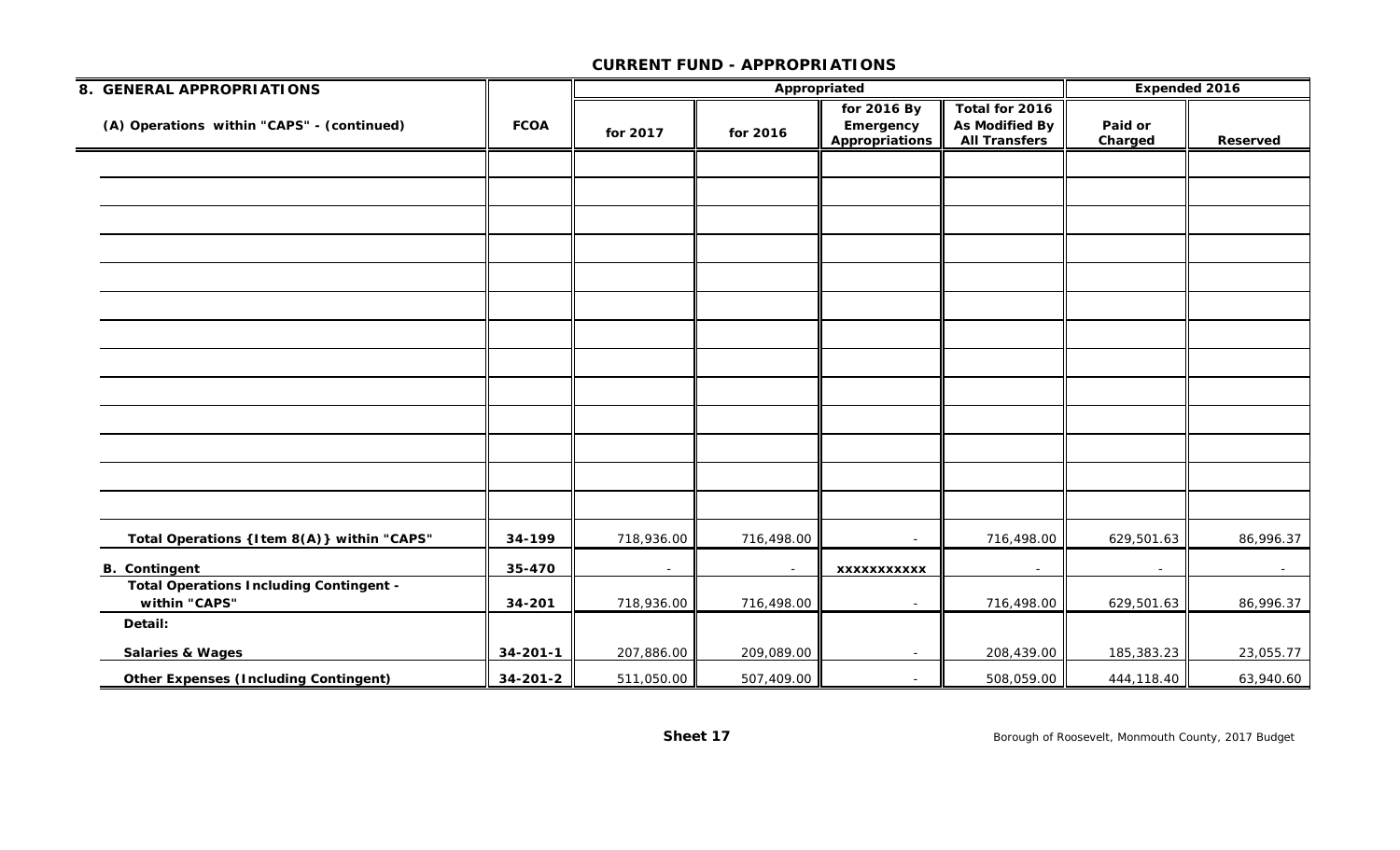| 8. GENERAL APPROPRIATIONS                                                           |               |                    | Appropriated       |                                            |                                                                 |                    | Expended 2016      |
|-------------------------------------------------------------------------------------|---------------|--------------------|--------------------|--------------------------------------------|-----------------------------------------------------------------|--------------------|--------------------|
|                                                                                     | <b>FCOA</b>   | for 2017           | for 2016           | for 2016 By<br>Emergency<br>Appropriations | Total for 2016<br><b>As Modified By</b><br><b>All Transfers</b> | Paid or<br>Charged | <b>Reserved</b>    |
| (E) Deferred Charges and Statutory Expenditures -<br><b>Municipal within "CAPS"</b> | <b>XXXXXX</b> | XXXXXXXXXXX        | <b>XXXXXXXXXXX</b> | XXXXXXXXXXX                                | <b>XXXXXXXXXXX</b>                                              | XXXXXXXXXXX        | XXXXXXXXXXX        |
| (1) DEFERRED CHARGES                                                                | <b>XXXXXX</b> | <b>XXXXXXXXXXX</b> | <b>XXXXXXXXXXX</b> | <b>XXXXXXXXXXX</b>                         | <b>XXXXXXXXXXX</b>                                              | <b>XXXXXXXXXXX</b> | <b>XXXXXXXXXXX</b> |
| <b>Emergency Authorizations</b>                                                     | 46-870        | $\sim$             | $\sim$             | XXXXXXXXXXX                                | $\overline{\phantom{a}}$                                        | $\sim$             | xxxxxxxxxxx        |
|                                                                                     |               |                    |                    | <b>XXXXXXXXXXX</b>                         |                                                                 |                    | XXXXXXXXXXX        |
| Anticipated Deficit Water-Sewer Utility                                             | 46-880        | 46,000.00          | 26,445.00          | XXXXXXXXXXX                                | 26,445.00                                                       |                    | <b>XXXXXXXXXXX</b> |
|                                                                                     |               |                    |                    | <b>XXXXXXXXXXX</b>                         |                                                                 |                    | <b>XXXXXXXXXXX</b> |
|                                                                                     |               |                    |                    | XXXXXXXXXXX                                |                                                                 |                    | XXXXXXXXXXX        |
|                                                                                     |               |                    |                    | XXXXXXXXXXX                                |                                                                 |                    | <b>XXXXXXXXXXX</b> |
|                                                                                     |               |                    |                    | <b>XXXXXXXXXXX</b>                         |                                                                 |                    | <b>XXXXXXXXXXX</b> |
|                                                                                     |               |                    |                    | XXXXXXXXXXX                                |                                                                 |                    | XXXXXXXXXXX        |
|                                                                                     |               |                    |                    | XXXXXXXXXXX                                |                                                                 |                    | XXXXXXXXXXX        |
|                                                                                     |               |                    |                    | XXXXXXXXXXX                                |                                                                 |                    | XXXXXXXXXXX        |
|                                                                                     |               |                    |                    | <b>XXXXXXXXXXX</b>                         |                                                                 |                    | <b>XXXXXXXXXXX</b> |
|                                                                                     |               |                    |                    | XXXXXXXXXXX                                |                                                                 |                    | XXXXXXXXXXX        |
|                                                                                     |               |                    |                    | <b>XXXXXXXXXXX</b>                         |                                                                 |                    | <b>XXXXXXXXXXX</b> |
|                                                                                     |               |                    |                    | <b>XXXXXXXXXXX</b>                         |                                                                 |                    | XXXXXXXXXXX        |
|                                                                                     |               |                    |                    | <b>XXXXXXXXXXX</b>                         |                                                                 |                    | <b>XXXXXXXXXXX</b> |
|                                                                                     |               |                    |                    | <b>XXXXXXXXXXX</b>                         |                                                                 |                    | <b>XXXXXXXXXXX</b> |
|                                                                                     |               |                    |                    | <b>XXXXXXXXXXX</b>                         |                                                                 |                    | <b>XXXXXXXXXXX</b> |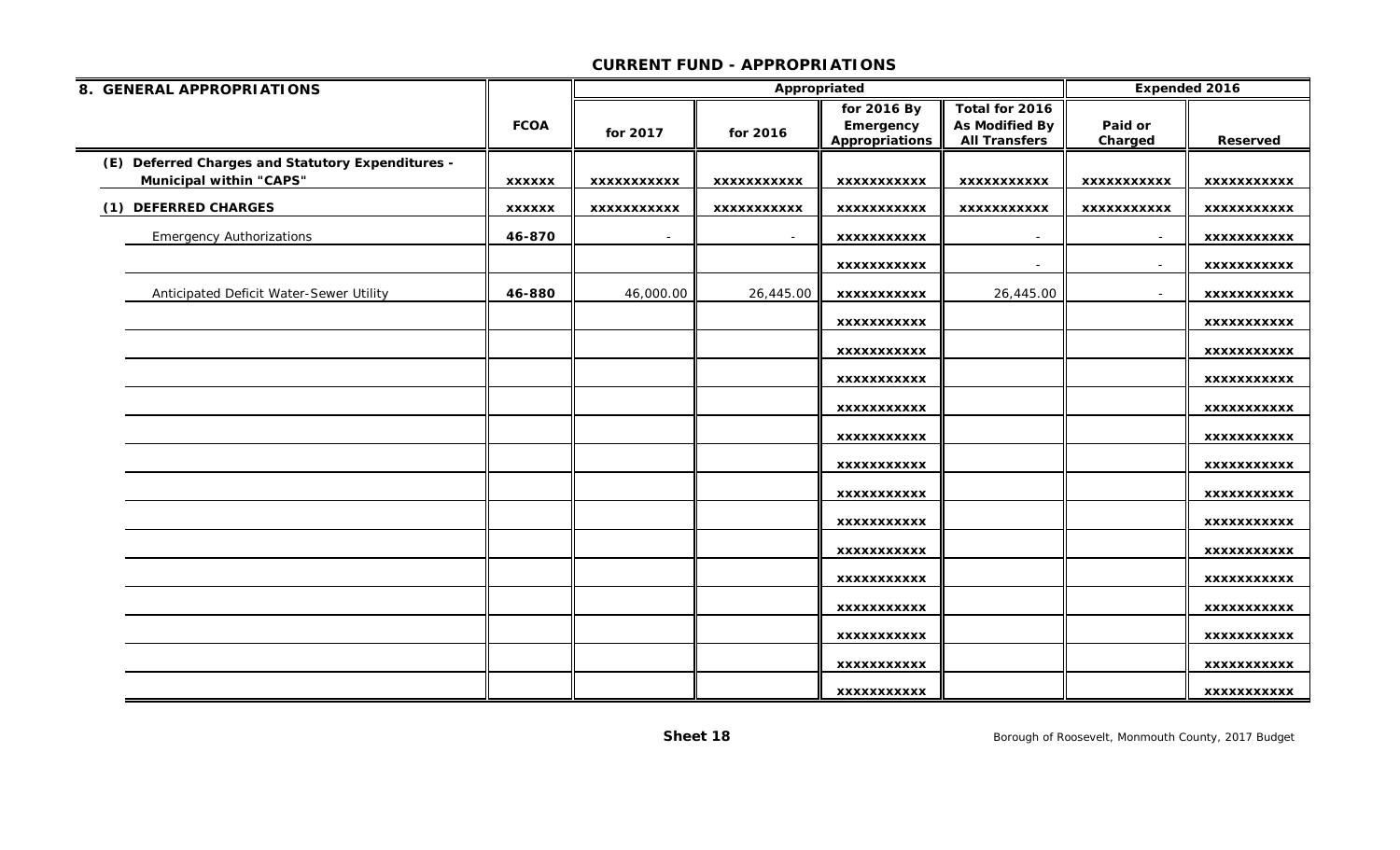| 8. GENERAL APPROPRIATIONS                                                                    |               |                          | Appropriated       |                                                   | <b>Expended 2016</b>                                     |                          |                    |
|----------------------------------------------------------------------------------------------|---------------|--------------------------|--------------------|---------------------------------------------------|----------------------------------------------------------|--------------------------|--------------------|
|                                                                                              | <b>FCOA</b>   | for 2017                 | for 2016           | for 2016 By<br>Emergency<br><b>Appropriations</b> | Total for 2016<br>As Modified By<br><b>All Transfers</b> | Paid or<br>Charged       | <b>Reserved</b>    |
| (E) Deferred Charges and Statutory Expenditures-<br>Municipal within "CAPS" (continued)      | <b>XXXXXX</b> | <b>XXXXXXXXXXX</b>       | <b>XXXXXXXXXXX</b> | <b>XXXXXXXXXXX</b>                                | <b>XXXXXXXXXXX</b>                                       | XXXXXXXXXXX              | <b>XXXXXXXXXXX</b> |
| <b>STATUTORY EXPENDITURES:</b><br>(2)                                                        | <b>XXXXXX</b> | <b>XXXXXXXXXXX</b>       | <b>XXXXXXXXXXX</b> | <b>XXXXXXXXXXX</b>                                | <b>XXXXXXXXXXX</b>                                       | <b>XXXXXXXXXXX</b>       | <b>XXXXXXXXXXX</b> |
| Contribution to:                                                                             |               |                          |                    |                                                   |                                                          |                          |                    |
| Public Employees' Retirement System                                                          | 36-471        | 11,000.00                | 15,000.00          |                                                   | 15,000.00                                                | 2,681.00                 | 12,319.00          |
| Social Security System (O.A.S.I)                                                             | 36-472        | 17,000.00                | 14,000.00          |                                                   | 14,000.00                                                | 13,922.74                | 77.26              |
| Consolidated Police and Firemen's Pension Fund                                               | 36-474        | $\sim$                   | $\sim$             | $\sim$                                            | $\overline{\phantom{a}}$                                 |                          | $\sim$             |
| Police and Firemen's Retirement System of N.J.                                               | 36-475        | $\overline{\phantom{a}}$ |                    |                                                   |                                                          |                          |                    |
| Defined Contribution Benefit Plan                                                            | 36-477        | 4,000.00                 | 5,000.00           |                                                   | 5,000.00                                                 |                          | 5,000.00           |
|                                                                                              |               |                          |                    |                                                   |                                                          | $\overline{\phantom{a}}$ | $\sim$ $-$         |
| <b>Total Deferred Charges and Statutory</b><br><b>Expenditures - Municipal within "CAPS"</b> | 34-209        | 78,000.00                | 60,445.00          |                                                   | 60,445.00                                                | 16,603.74                | 17,396.26          |
|                                                                                              |               |                          |                    |                                                   |                                                          |                          |                    |
|                                                                                              |               |                          |                    |                                                   |                                                          |                          |                    |
| (G) Cash Deficit of Preceeding Year                                                          | 46-855        |                          |                    |                                                   |                                                          |                          |                    |
| (H-1) Total General Appropriations for Municipal<br><b>Purposes within "CAPS"</b>            | 34-299        | 796,936.00               | 776,943.00         |                                                   | 776,943.00                                               | 646,105.37               | 104,392.63         |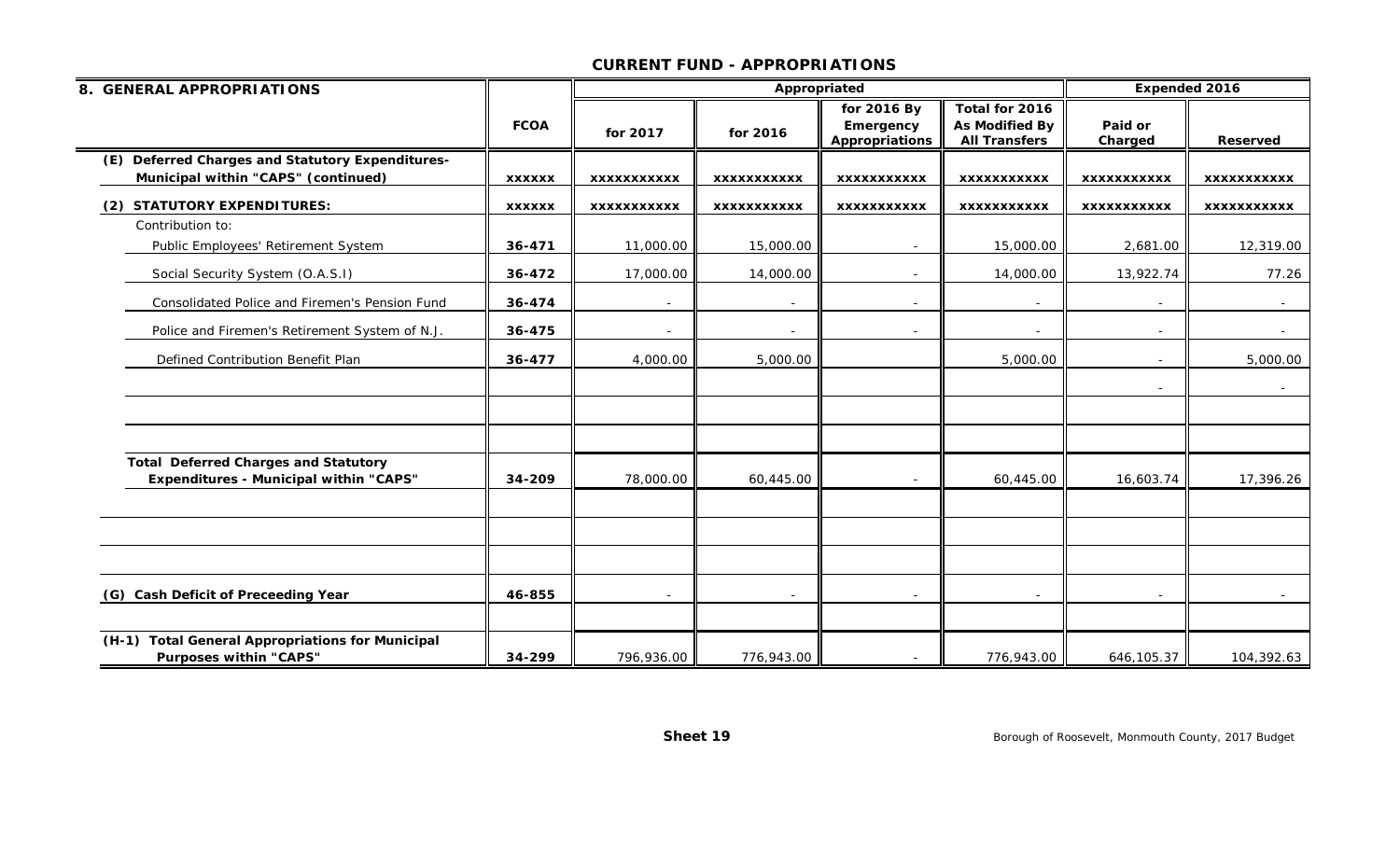| 8. GENERAL APPROPRIATIONS                         |             |                          |             | Appropriated                                      |                                                                 |                          | Expended 2016   |
|---------------------------------------------------|-------------|--------------------------|-------------|---------------------------------------------------|-----------------------------------------------------------------|--------------------------|-----------------|
| (A) Operations - Excluded from "CAPS"             | <b>FCOA</b> | for 2017                 | for 2016    | for 2016 By<br>Emergency<br><b>Appropriations</b> | Total for 2016<br><b>As Modified By</b><br><b>All Transfers</b> | Paid or<br>Charged       | Reserved        |
|                                                   |             | <b>XXXXXXXXXXX</b>       | XXXXXXXXXXX | <b>XXXXXXXXXXX</b>                                | <b>XXXXXXXXXXX</b>                                              | XXXXXXXXXXX              | XXXXXXXXXXX     |
| Employee Group Health Insurance (P.L. 2007, C.62) | 23-220-2    | $\sim$                   | 144.00      | $\sim$                                            | 144.00                                                          | 144.00                   | $\sim$ $-$      |
|                                                   |             |                          |             |                                                   |                                                                 |                          |                 |
| Recycling Tax                                     | 32-465-2    | 1,400.00                 | 1,400.00    | $\sim$                                            | 1,400.00                                                        | 1,066.56                 | 333.44          |
|                                                   |             |                          |             |                                                   |                                                                 | $\sim$                   | $\sim$          |
|                                                   |             |                          |             |                                                   |                                                                 | $\blacksquare$           | $\sim$          |
|                                                   |             |                          |             |                                                   |                                                                 |                          |                 |
|                                                   |             | $\overline{\phantom{a}}$ | $\sim$      | $\blacksquare$                                    | $\overline{\phantom{a}}$                                        | $\overline{\phantom{a}}$ | $\sim$          |
|                                                   |             |                          |             |                                                   |                                                                 |                          |                 |
|                                                   |             |                          |             |                                                   |                                                                 |                          |                 |
|                                                   |             | $\sim$                   | $\sim$      | $\sim$                                            | $\sim$                                                          | $\sim$                   | $\sim$ 10 $\pm$ |
|                                                   |             |                          |             |                                                   |                                                                 |                          |                 |
|                                                   |             |                          |             |                                                   |                                                                 |                          |                 |
|                                                   |             |                          |             |                                                   |                                                                 |                          |                 |
|                                                   |             |                          |             |                                                   |                                                                 |                          |                 |
|                                                   |             |                          |             |                                                   |                                                                 |                          |                 |
|                                                   |             |                          |             |                                                   |                                                                 |                          |                 |
|                                                   |             |                          |             |                                                   |                                                                 |                          |                 |
|                                                   |             |                          |             |                                                   |                                                                 |                          |                 |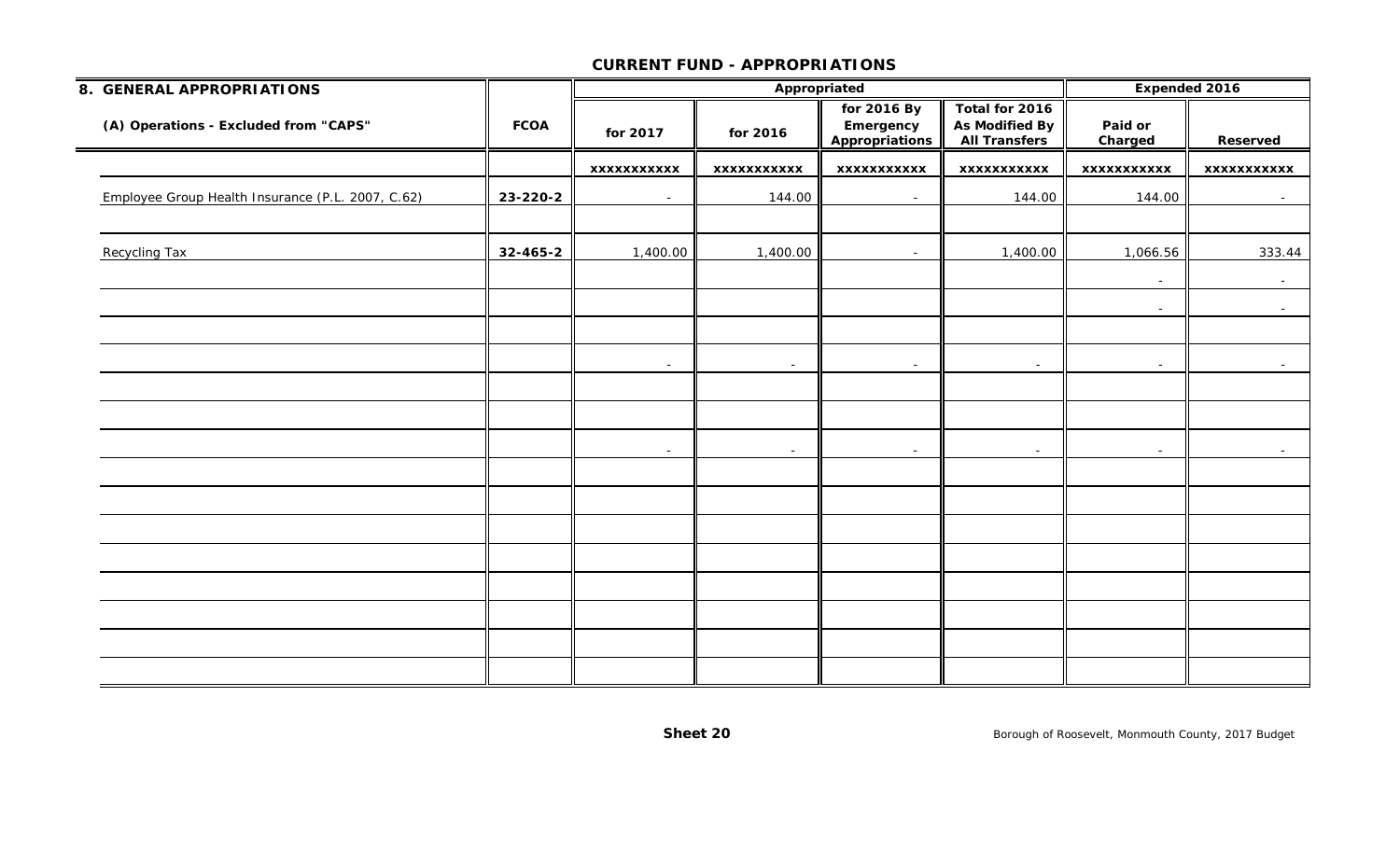| 8. GENERAL APPROPRIATIONS                     |             |          |          | Appropriated                               |                                                          | Expended 2016      |          |
|-----------------------------------------------|-------------|----------|----------|--------------------------------------------|----------------------------------------------------------|--------------------|----------|
| (A) Operations - Excluded from "CAPS"         | <b>FCOA</b> | for 2017 | for 2016 | for 2016 By<br>Emergency<br>Appropriations | Total for 2016<br>As Modified By<br><b>All Transfers</b> | Paid or<br>Charged | Reserved |
|                                               |             |          |          |                                            |                                                          |                    |          |
|                                               |             |          |          |                                            |                                                          |                    |          |
|                                               |             |          |          |                                            |                                                          |                    |          |
|                                               |             |          |          |                                            |                                                          |                    |          |
|                                               |             |          |          |                                            |                                                          |                    |          |
|                                               |             |          |          |                                            |                                                          |                    |          |
|                                               |             |          |          |                                            |                                                          |                    |          |
|                                               |             |          |          |                                            |                                                          |                    |          |
|                                               |             |          |          |                                            |                                                          |                    |          |
|                                               |             |          |          |                                            |                                                          |                    |          |
|                                               |             |          |          |                                            |                                                          |                    |          |
|                                               |             |          |          |                                            |                                                          |                    |          |
|                                               |             |          |          |                                            |                                                          |                    |          |
|                                               |             |          |          |                                            |                                                          |                    |          |
|                                               |             |          |          |                                            |                                                          |                    |          |
|                                               |             |          |          |                                            |                                                          |                    |          |
|                                               |             |          |          |                                            |                                                          |                    |          |
|                                               |             |          |          |                                            |                                                          |                    |          |
| Total Other Operations - Excluded from "CAPS" | 34-300      | 1,400.00 | 1,544.00 | $\sim$                                     | 1,544.00                                                 | 1,210.56           | 333.44   |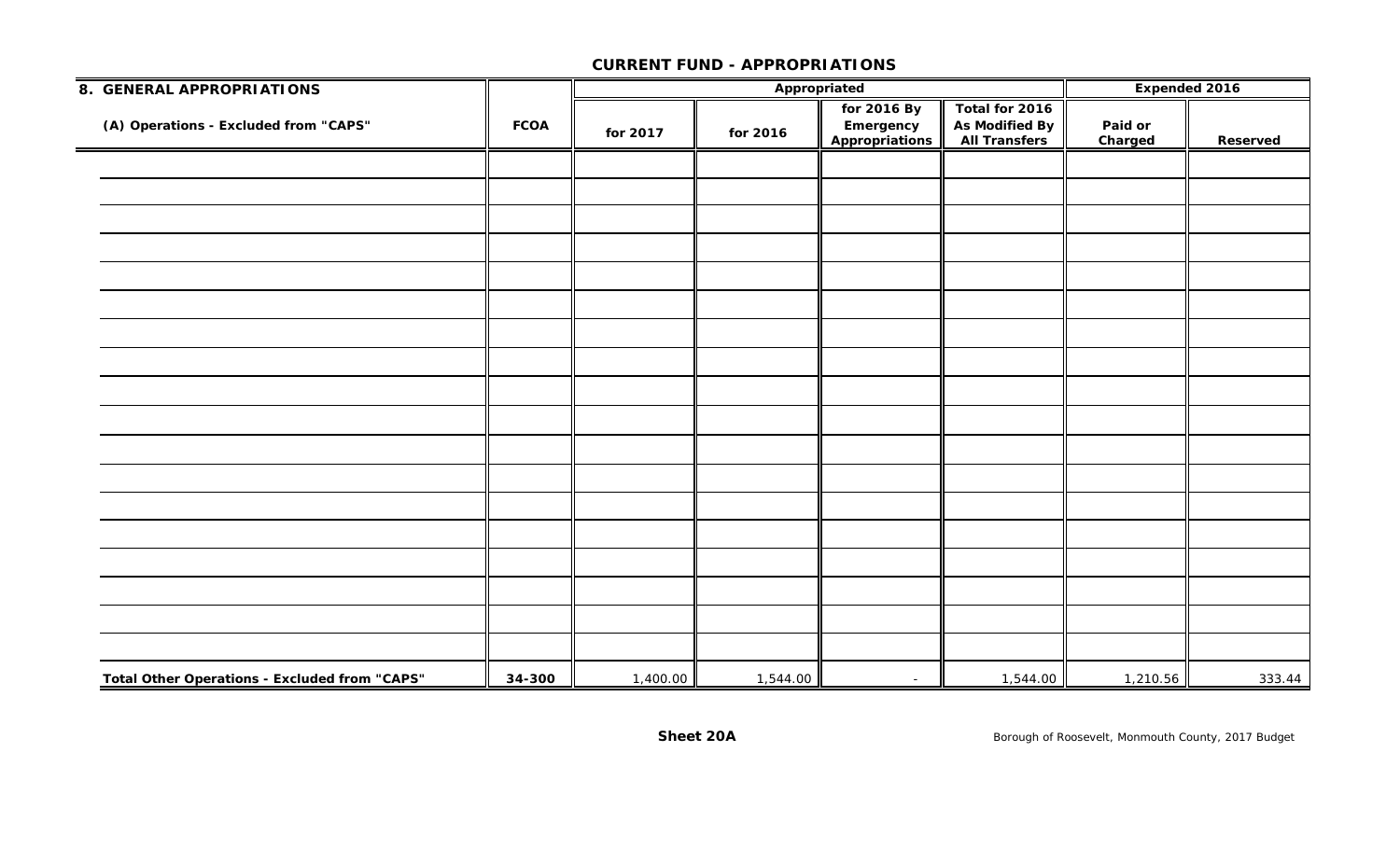| 8. GENERAL APPROPRIATIONS                                                                                     |               |             |                    | Appropriated                                      |                                                                 | <b>Expended 2016</b>     |             |
|---------------------------------------------------------------------------------------------------------------|---------------|-------------|--------------------|---------------------------------------------------|-----------------------------------------------------------------|--------------------------|-------------|
| (A) Operations - Excluded from "CAPS"                                                                         | <b>FCOA</b>   | for 2017    | for 2016           | for 2016 By<br>Emergency<br><b>Appropriations</b> | Total for 2016<br><b>As Modified By</b><br><b>All Transfers</b> | Paid or<br>Charged       | Reserved    |
| <b>Uniform Construction Code</b><br>Appropriations Offset by Increased Fee Revenues<br>$(N.J.A.C. 5:23-4.17)$ | <b>XXXXXX</b> | XXXXXXXXXXX | <b>XXXXXXXXXXX</b> | <b>XXXXXXXXXXX</b>                                | <b>XXXXXXXXXXX</b>                                              | <b>XXXXXXXXXXX</b>       | xxxxxxxxxxx |
|                                                                                                               |               |             |                    |                                                   |                                                                 |                          |             |
|                                                                                                               |               |             |                    |                                                   |                                                                 |                          |             |
|                                                                                                               |               |             |                    |                                                   |                                                                 |                          |             |
|                                                                                                               |               |             |                    |                                                   |                                                                 |                          |             |
|                                                                                                               |               |             |                    |                                                   |                                                                 |                          |             |
|                                                                                                               |               |             |                    |                                                   |                                                                 |                          |             |
|                                                                                                               |               |             |                    |                                                   |                                                                 |                          |             |
|                                                                                                               |               |             |                    |                                                   |                                                                 |                          |             |
|                                                                                                               |               |             |                    |                                                   |                                                                 |                          |             |
|                                                                                                               |               |             |                    |                                                   |                                                                 |                          |             |
|                                                                                                               |               |             |                    |                                                   |                                                                 |                          |             |
| <b>Total Uniform Construction Code Appropriations</b>                                                         | 22-999        | $\sim$      | $\sim$             | $\sim$                                            | $\overline{\phantom{a}}$                                        | $\overline{\phantom{a}}$ | $\sim$      |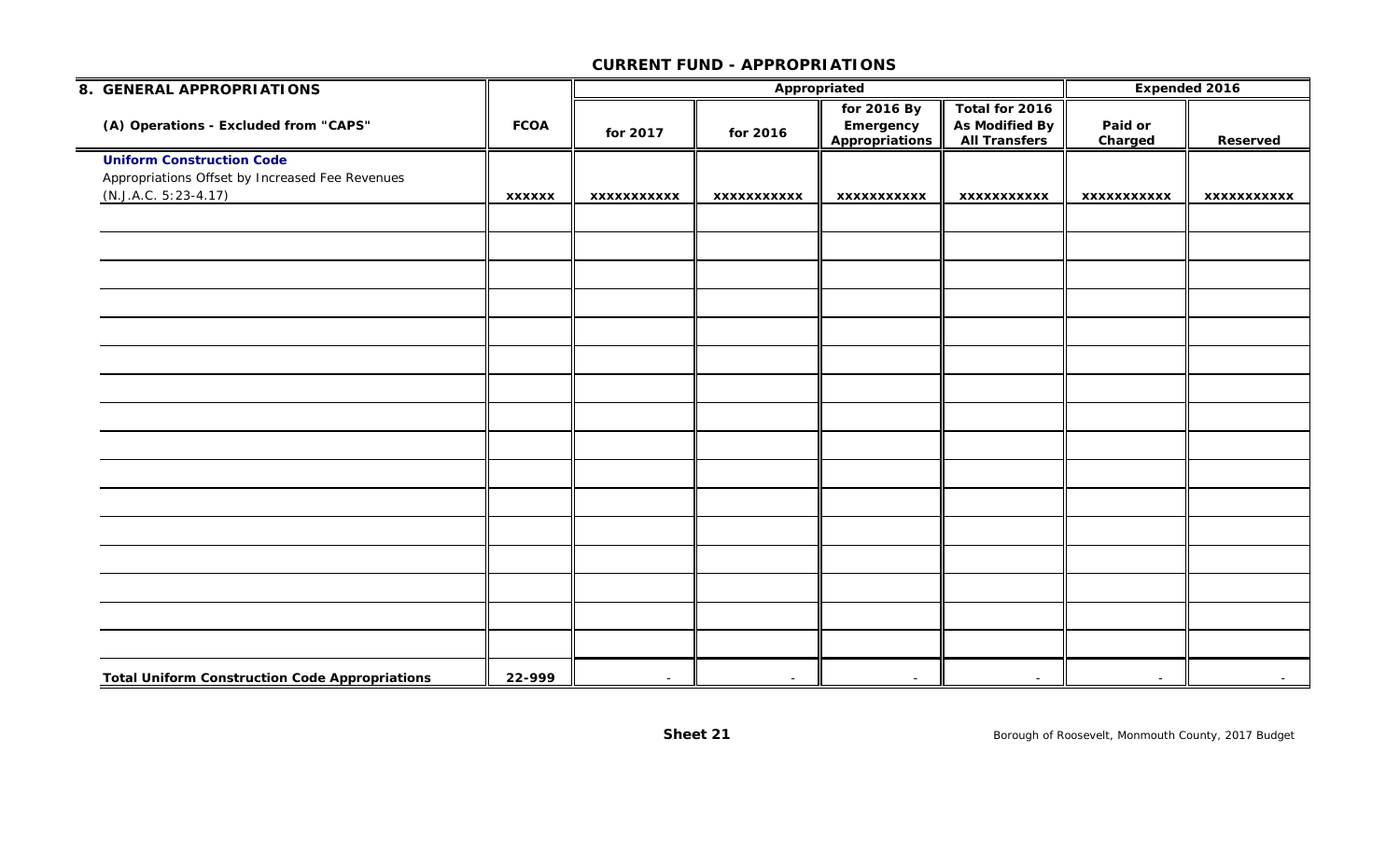| 8. GENERAL APPROPRIATIONS                                |               |                    | Appropriated       |                                                   |                                                          | Expended 2016      |                    |
|----------------------------------------------------------|---------------|--------------------|--------------------|---------------------------------------------------|----------------------------------------------------------|--------------------|--------------------|
| (A) Operations - Excluded from "CAPS"                    | <b>FCOA</b>   | for 2017           | for 2016           | for 2016 By<br>Emergency<br><b>Appropriations</b> | Total for 2016<br>As Modified By<br><b>All Transfers</b> | Paid or<br>Charged | Reserved           |
| <b>Shared Service Agreements</b>                         | <b>XXXXXX</b> | <b>XXXXXXXXXXX</b> | <b>XXXXXXXXXXX</b> | <b>XXXXXXXXXXX</b>                                | <b>XXXXXXXXXXX</b>                                       | <b>XXXXXXXXXXX</b> | <b>XXXXXXXXXXX</b> |
|                                                          |               |                    |                    |                                                   |                                                          |                    |                    |
| Solid Waste Collection (Borough of Hightstown)           | 42-311        |                    |                    |                                                   |                                                          |                    |                    |
| <b>Other Expenses</b>                                    | 42-311-2      | 64,260.00          | 63,000.00          |                                                   | 63,000.00                                                | 63,000.00          |                    |
| 911 Communication Center (County of Monmouth)            | 42-305        |                    |                    |                                                   |                                                          |                    |                    |
| Other Expenses                                           | 42-305-2      | 7,421.00           | 7,421.00           |                                                   | 7,421.00                                                 | 7,420.20           | 0.80               |
|                                                          |               |                    |                    |                                                   | $\overline{\phantom{a}}$                                 |                    |                    |
| Borough Clerk Services (Borough of Hightstown)           | 42-312        |                    |                    |                                                   | $\overline{\phantom{a}}$                                 | $\sim$             | $\sim$             |
| Other Expenses                                           | 42-312-2      | $\sim$             | 36,400.00          |                                                   | 36,400.00                                                | 27,310.53          | 9,089.47           |
| Fire Protection Services (Millstone Fire District No. 1) | 42-315        |                    |                    |                                                   |                                                          |                    |                    |
| Other Expenses                                           | 42-315-2      | 18,750.00          | $\sim$             |                                                   | $\overline{\phantom{a}}$                                 | $\sim$             | $\sim$             |
|                                                          |               |                    |                    |                                                   |                                                          |                    |                    |
|                                                          |               |                    |                    |                                                   |                                                          |                    |                    |
|                                                          |               |                    |                    |                                                   |                                                          |                    |                    |
|                                                          |               |                    |                    |                                                   |                                                          |                    |                    |
| <b>Total Shared Service Agreements</b>                   | 42-999        | 90,431.00          | 106,821.00         | $\overline{\phantom{a}}$                          | 106,821.00                                               | 97,730.73          | 9,090.27           |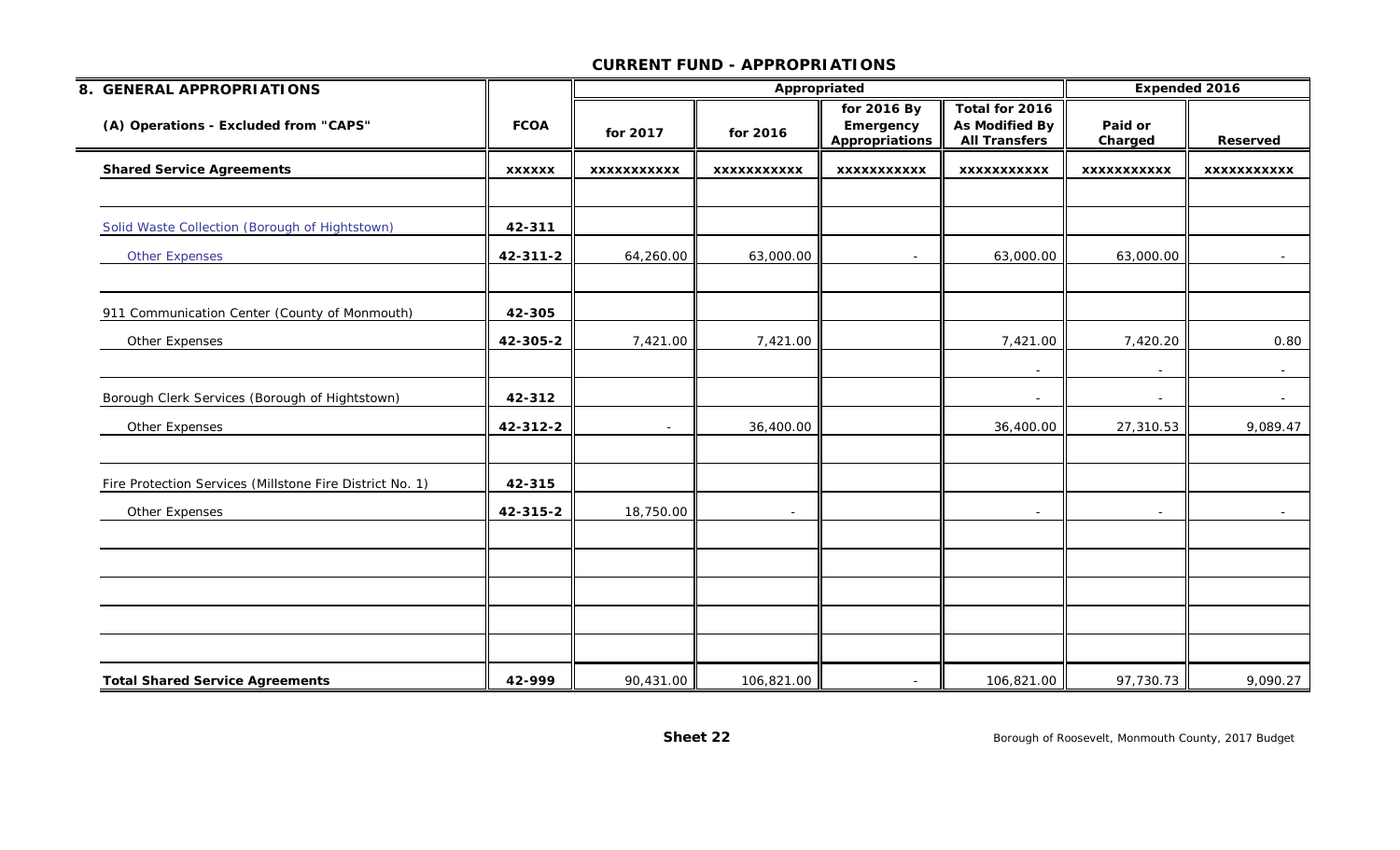| 8. GENERAL APPROPRIATIONS                                                         |               |                    |             | Appropriated   |                          | Expended 2016      |                    |  |
|-----------------------------------------------------------------------------------|---------------|--------------------|-------------|----------------|--------------------------|--------------------|--------------------|--|
|                                                                                   |               |                    |             | for 2016 By    | Total for 2016           |                    |                    |  |
| (A) Operations - Excluded from "CAPS"                                             | <b>FCOA</b>   | for 2017           | for 2016    | Emergency      | <b>As Modified By</b>    | Paid or            |                    |  |
|                                                                                   |               |                    |             | Appropriations | <b>All Transfers</b>     | Charged            | <b>Reserved</b>    |  |
| <b>Additional Appropriations Offset by</b>                                        |               |                    |             |                |                          |                    |                    |  |
| Revenues (N.J.S. 40A:4-45.3h)                                                     | <b>XXXXXX</b> | <b>XXXXXXXXXXX</b> | XXXXXXXXXXX | XXXXXXXXXXX    | XXXXXXXXXXX              | <b>XXXXXXXXXXX</b> | <b>XXXXXXXXXXX</b> |  |
|                                                                                   |               |                    |             |                |                          |                    |                    |  |
|                                                                                   |               |                    |             |                |                          |                    |                    |  |
|                                                                                   |               |                    |             |                |                          |                    |                    |  |
|                                                                                   |               |                    |             |                |                          |                    |                    |  |
|                                                                                   |               |                    |             |                |                          |                    |                    |  |
|                                                                                   |               |                    |             |                |                          |                    |                    |  |
|                                                                                   |               |                    |             |                |                          |                    |                    |  |
|                                                                                   |               |                    |             |                |                          |                    |                    |  |
|                                                                                   |               |                    |             |                |                          |                    |                    |  |
|                                                                                   |               |                    |             |                |                          |                    |                    |  |
|                                                                                   |               |                    |             |                |                          |                    |                    |  |
|                                                                                   |               |                    |             |                |                          |                    |                    |  |
|                                                                                   |               |                    |             |                |                          |                    |                    |  |
|                                                                                   |               |                    |             |                |                          |                    |                    |  |
|                                                                                   |               |                    |             |                |                          |                    |                    |  |
|                                                                                   |               |                    |             |                |                          |                    |                    |  |
| <b>Total Additional Appropriations Offset by</b><br>Revenues (N.J.S. 40A:4-45.3h) | 34-303        | $\sim$             | $\sim$      |                | $\overline{\phantom{a}}$ | $\sim$             | $\sim$             |  |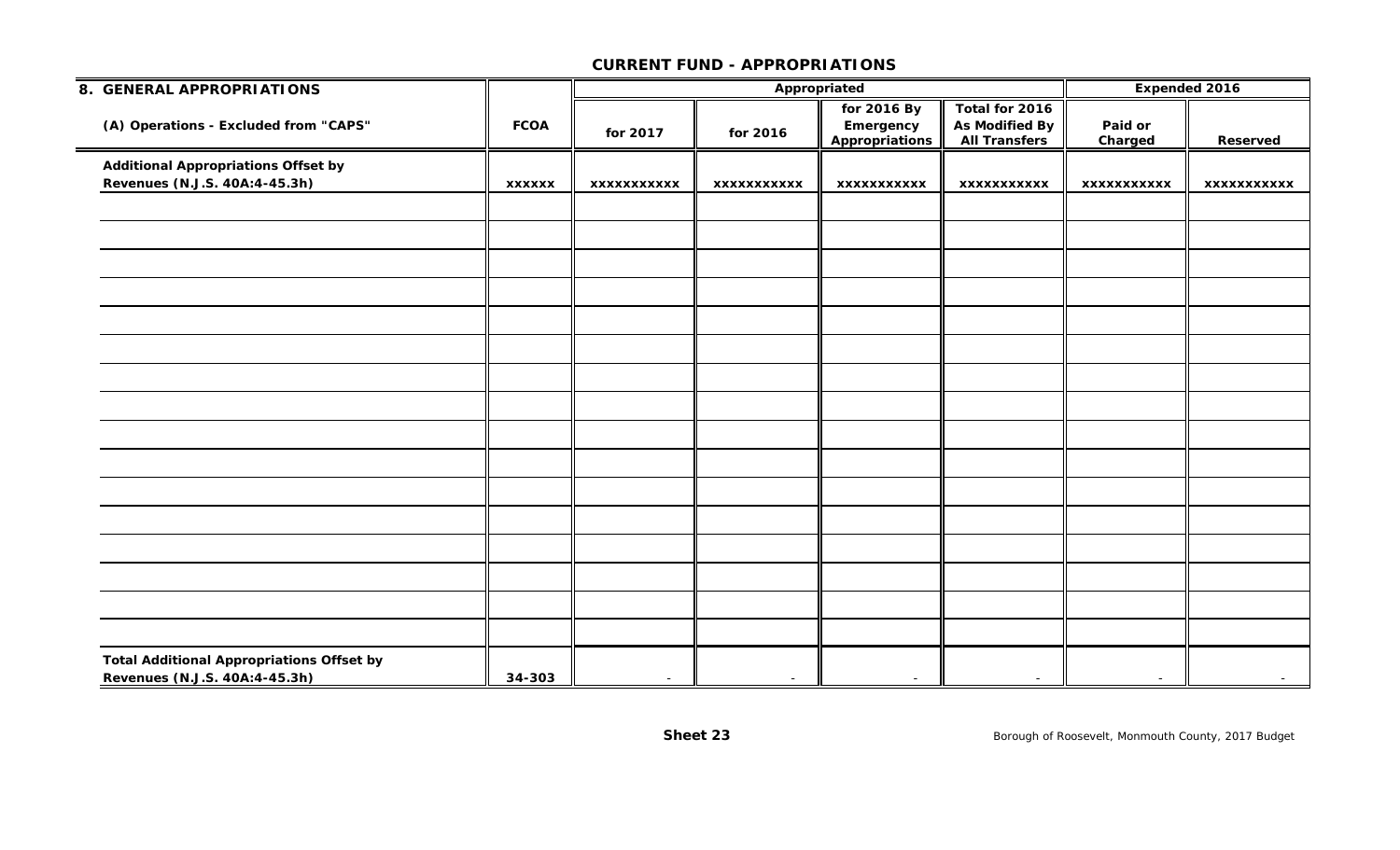| 8. GENERAL APPROPRIATIONS                      |                |                          | Appropriated             |                                                   |                                                                 | Expended 2016            |                    |
|------------------------------------------------|----------------|--------------------------|--------------------------|---------------------------------------------------|-----------------------------------------------------------------|--------------------------|--------------------|
| (A) Operations - Excluded from "CAPS"          | <b>FCOA</b>    | for 2017                 | for 2016                 | for 2016 By<br>Emergency<br><b>Appropriations</b> | Total for 2016<br><b>As Modified By</b><br><b>All Transfers</b> | Paid or<br>Charged       | Reserved           |
| Public and Private Programs Offset by Revenues | <b>XXXXXX</b>  | <b>XXXXXXXXXXX</b>       | <b>XXXXXXXXXXX</b>       | <b>XXXXXXXXXXX</b>                                | <b>XXXXXXXXXXX</b>                                              | <b>XXXXXXXXXXX</b>       | <b>XXXXXXXXXXX</b> |
| <b>Clean Communities Program</b>               | 41-770-2       | 4,000.00                 | 4,000.00                 | $\sim$                                            | 4,000.00                                                        | 4,000.00                 | $\sim$ $-$         |
| <b>Recycling Tonnage Grant</b>                 | $41 - 701 - 2$ | 537.65                   |                          |                                                   | $\overline{\phantom{a}}$                                        | $\overline{\phantom{a}}$ | $\sim$             |
| Sustainable Jersey Small Grant                 | 41-703-2       | $\overline{\phantom{a}}$ | 2,000.00                 |                                                   | 2,000.00                                                        | 2,000.00                 |                    |
|                                                |                | $\sim$                   | $\overline{\phantom{a}}$ |                                                   | $\sim$                                                          | $\overline{\phantom{a}}$ | $\sim$ $-$         |
|                                                |                | $\overline{\phantom{a}}$ | $\sim$                   | $\sim$                                            | $\sim$                                                          | $\overline{\phantom{a}}$ |                    |
| Recreational Trails Grant                      | 41-723         | $\overline{\phantom{a}}$ | 8,000.00                 |                                                   | 8,000.00                                                        | 8,000.00                 |                    |
| <b>Green Communities Grant</b>                 | 41-724         | $\sim$                   | 3,000.00                 |                                                   | 3,000.00                                                        | 3,000.00                 | $\sim$ $-$         |
|                                                |                |                          |                          |                                                   |                                                                 |                          |                    |
|                                                |                |                          |                          |                                                   |                                                                 |                          |                    |
|                                                |                |                          |                          |                                                   |                                                                 |                          |                    |
|                                                |                |                          |                          |                                                   |                                                                 |                          |                    |
|                                                |                |                          |                          |                                                   |                                                                 |                          |                    |
|                                                |                |                          |                          |                                                   |                                                                 |                          |                    |
|                                                |                |                          |                          |                                                   |                                                                 |                          |                    |
|                                                |                |                          |                          |                                                   |                                                                 |                          |                    |
|                                                |                |                          |                          |                                                   |                                                                 |                          |                    |
|                                                |                |                          |                          |                                                   |                                                                 |                          |                    |
|                                                |                |                          |                          |                                                   |                                                                 |                          |                    |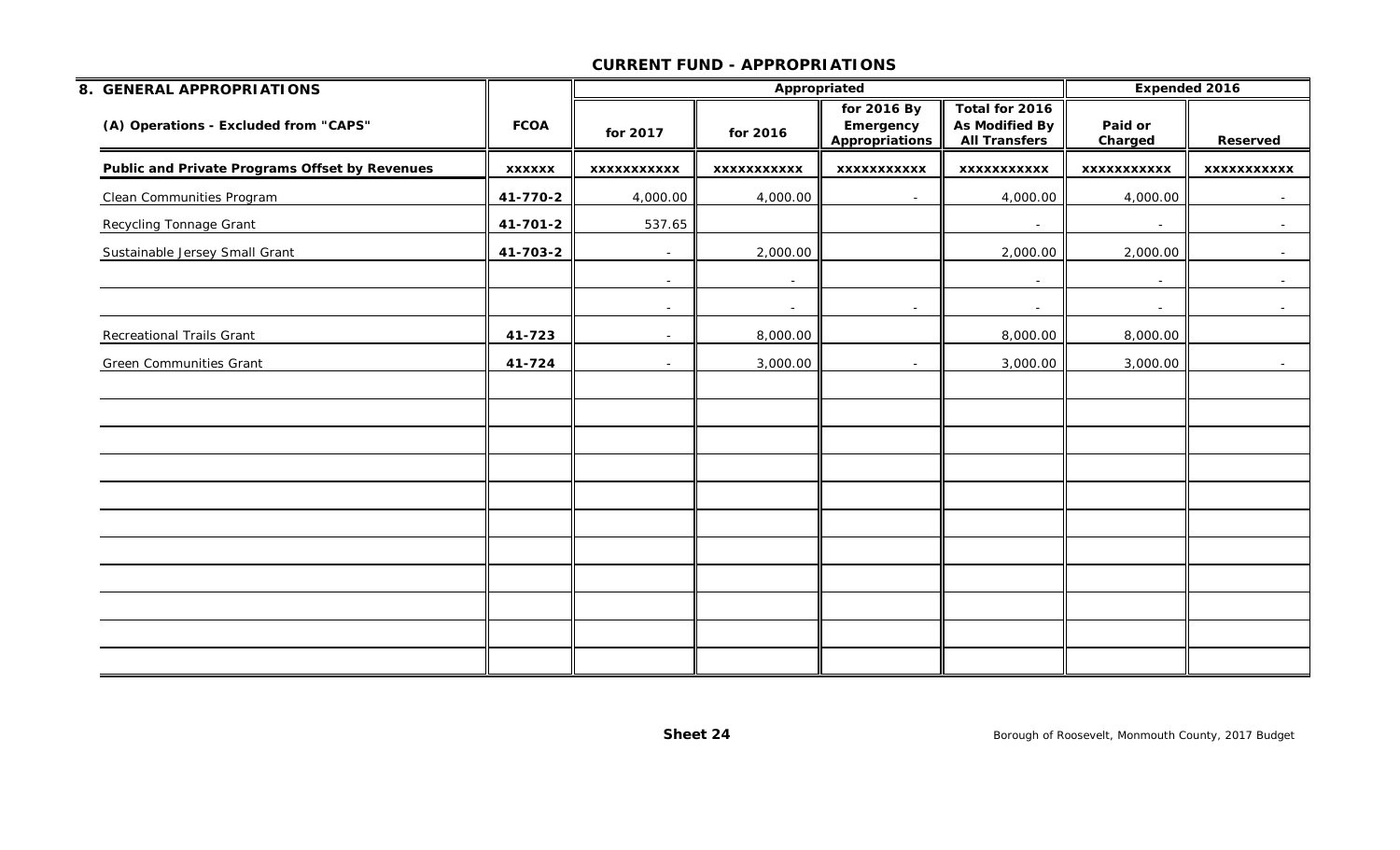| 8. GENERAL APPROPRIATIONS                                      |               |                    | Appropriated       |                                                   | Expended 2016                                                   |                    |                    |
|----------------------------------------------------------------|---------------|--------------------|--------------------|---------------------------------------------------|-----------------------------------------------------------------|--------------------|--------------------|
| (A) Operations - Excluded from "CAPS"                          | <b>FCOA</b>   | for 2017           | for 2016           | for 2016 By<br>Emergency<br><b>Appropriations</b> | Total for 2016<br><b>As Modified By</b><br><b>All Transfers</b> | Paid or<br>Charged | <b>Reserved</b>    |
| <b>Public and Private Programs Offset</b>                      |               |                    |                    |                                                   |                                                                 |                    |                    |
| by Revenues (Continued)                                        | <b>XXXXXX</b> | <b>XXXXXXXXXXX</b> | <b>XXXXXXXXXXX</b> | <b>XXXXXXXXXXX</b>                                | <b>XXXXXXXXXXX</b>                                              | <b>XXXXXXXXXXX</b> | <b>XXXXXXXXXXX</b> |
|                                                                |               |                    |                    |                                                   |                                                                 |                    |                    |
|                                                                |               |                    |                    |                                                   |                                                                 |                    |                    |
|                                                                |               |                    |                    |                                                   |                                                                 |                    |                    |
|                                                                |               |                    |                    |                                                   |                                                                 |                    |                    |
|                                                                |               |                    |                    |                                                   |                                                                 |                    |                    |
|                                                                |               |                    |                    |                                                   |                                                                 |                    |                    |
|                                                                |               |                    |                    |                                                   |                                                                 |                    |                    |
|                                                                |               |                    |                    |                                                   |                                                                 |                    |                    |
|                                                                |               |                    |                    |                                                   |                                                                 |                    |                    |
|                                                                |               |                    |                    |                                                   |                                                                 |                    |                    |
|                                                                |               |                    |                    |                                                   |                                                                 |                    |                    |
|                                                                |               |                    |                    |                                                   |                                                                 |                    |                    |
| <b>Total Public and Private Programs Offset</b><br>by Revenues | 40-999        | 4,537.65           | 17,000.00          |                                                   | 17,000.00                                                       | 17,000.00          | $\sim$ $-$         |
|                                                                |               |                    |                    |                                                   |                                                                 |                    |                    |
| <b>Total Operations - Excluded from "CAPS"</b>                 | 34-305        | 96,368.65          | 125,365.00         | $\blacksquare$                                    | 125,365.00                                                      | 115,941.29         | 9,423.71           |
| Detail:                                                        |               |                    |                    |                                                   |                                                                 |                    |                    |
| <b>Salaries and Wages</b>                                      | 34-305-1      | $\sim$             | $\sim$             | $\sim$                                            | $\overline{\phantom{a}}$                                        |                    | $\sim$             |
| <b>Other Expenses</b>                                          | 34-305-2      | 96,368.65          | 125,365.00         | $\sim$                                            | 125,365.00                                                      | 115,941.29         | 9,423.71           |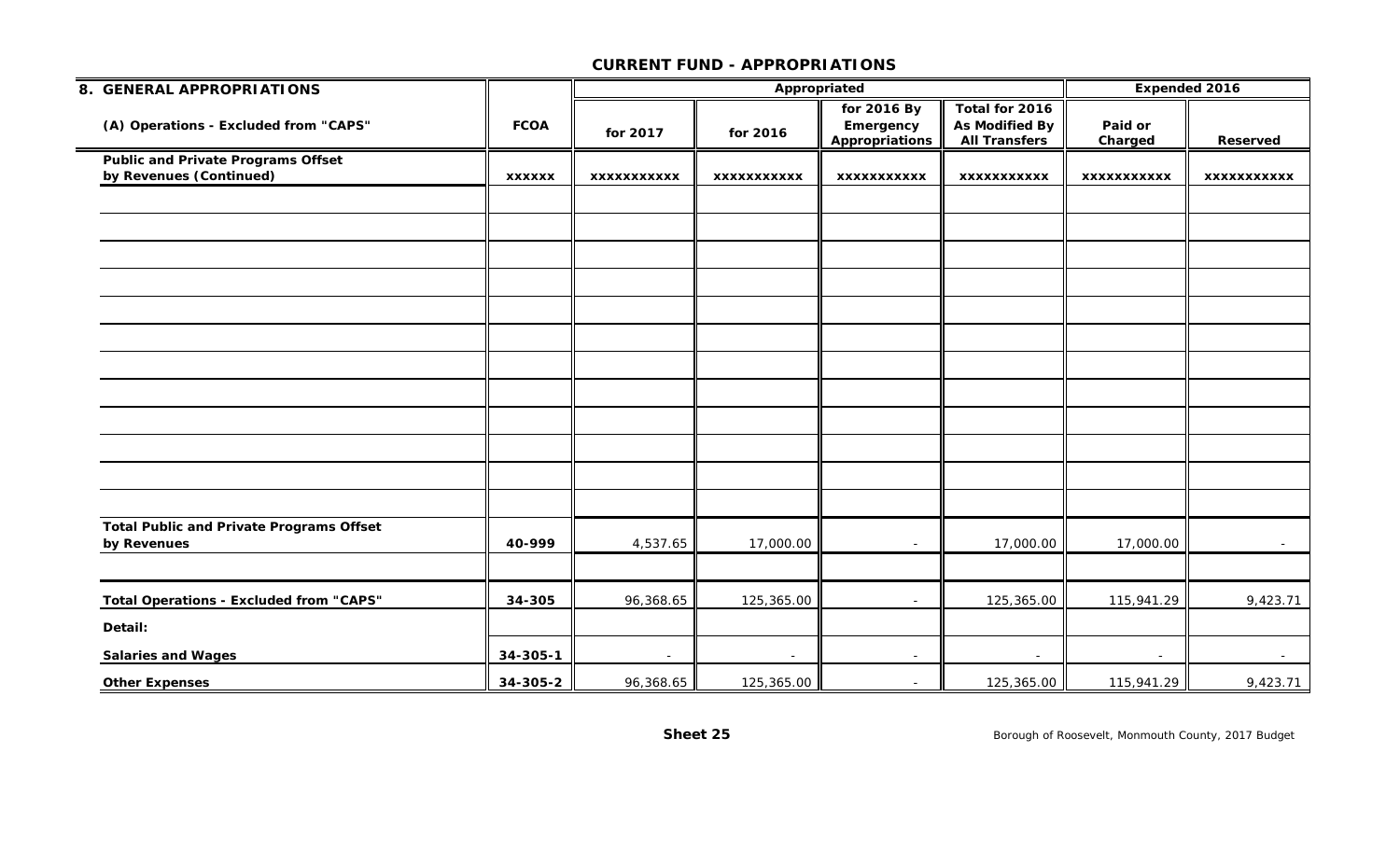| 8. GENERAL APPROPRIATIONS                       |             |           |                | Appropriated                               |                                                                 |                    | <b>Expended 2016</b> |
|-------------------------------------------------|-------------|-----------|----------------|--------------------------------------------|-----------------------------------------------------------------|--------------------|----------------------|
| (C) Capital Improvements - Excluded from "CAPS" | <b>FCOA</b> | for 2017  | for 2016       | for 2016 By<br>Emergency<br>Appropriations | Total for 2016<br><b>As Modified By</b><br><b>All Transfers</b> | Paid or<br>Charged | Reserved             |
| <b>Down Payments on Improvements</b>            | 44-902      | $\sim$    | $\overline{a}$ | $\sim$                                     | $\sim$                                                          | $\sim$             | $\sim$               |
| <b>Capital Improvement Fund</b>                 | 44-901      | 30,000.00 | 30,000.00      | XXXXXXXXXXX                                | 30,000.00                                                       | 30,000.00          | $\sim$ $-$           |
| <b>Municipal Building Improvements</b>          | 44-905      | $\sim$    | $\sim$         | $\sim$                                     | $\sim$                                                          | $\sim$             |                      |
| <b>EMS/Fire Building Feasibility</b>            | 44-906      | $\sim$    | 15,000.00      |                                            | 15,000.00                                                       | 15,000.00          |                      |
|                                                 |             |           |                |                                            |                                                                 |                    |                      |
|                                                 |             |           |                |                                            |                                                                 |                    |                      |
|                                                 |             |           |                |                                            |                                                                 |                    |                      |
|                                                 |             |           |                |                                            |                                                                 |                    |                      |
|                                                 |             |           |                |                                            |                                                                 |                    |                      |
|                                                 |             |           |                |                                            |                                                                 |                    |                      |
|                                                 |             |           |                |                                            |                                                                 |                    |                      |
|                                                 |             |           |                |                                            |                                                                 |                    |                      |
|                                                 |             |           |                |                                            |                                                                 |                    |                      |
|                                                 |             |           |                |                                            |                                                                 |                    |                      |
|                                                 |             |           |                |                                            |                                                                 |                    |                      |
|                                                 |             |           |                |                                            |                                                                 |                    |                      |
|                                                 |             |           |                |                                            |                                                                 |                    |                      |
|                                                 |             |           |                |                                            |                                                                 |                    |                      |
|                                                 |             |           |                |                                            |                                                                 |                    |                      |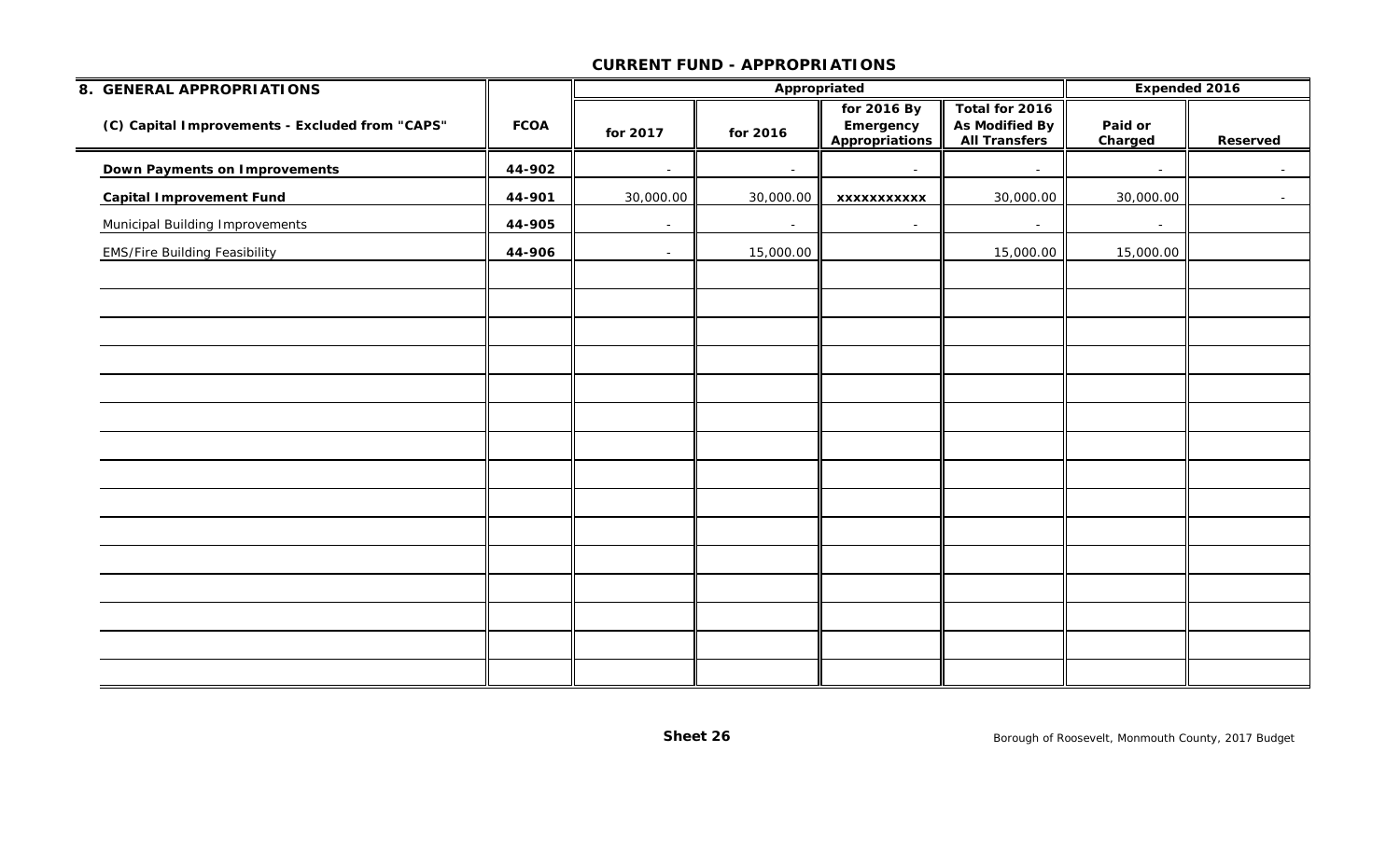| 8. GENERAL APPROPRIATIONS                              |               |                    | Appropriated       |                                            | <b>Expended 2016</b>                              |                    |                    |
|--------------------------------------------------------|---------------|--------------------|--------------------|--------------------------------------------|---------------------------------------------------|--------------------|--------------------|
| (C) Capital Improvements - Excluded from "CAPS"        | <b>FCOA</b>   | for 2017           | for 2016           | for 2016 By<br>Emergency<br>Appropriations | Total for 2016<br>As Modified By<br>All Transfers | Paid or<br>Charged | Reserved           |
|                                                        |               |                    |                    |                                            |                                                   |                    |                    |
|                                                        |               |                    |                    |                                            |                                                   |                    |                    |
|                                                        |               |                    |                    |                                            |                                                   |                    |                    |
|                                                        |               |                    |                    |                                            |                                                   |                    |                    |
|                                                        |               |                    |                    |                                            |                                                   |                    |                    |
|                                                        |               |                    |                    |                                            |                                                   |                    |                    |
| <b>Public and Private Programs Offset by Revenues:</b> | <b>XXXXXX</b> | <b>XXXXXXXXXXX</b> | <b>XXXXXXXXXXX</b> | <b>XXXXXXXXXXX</b>                         | <b>XXXXXXXXXXX</b>                                | <b>XXXXXXXXXXX</b> | <b>XXXXXXXXXXX</b> |
| New Jersey DOT Trust Fund Authority Act                | 41-865        | $\sim$ .           | $\sim$             | $\sim$ .                                   | $\sim$                                            | $\sim$             | $\sim 100$         |
|                                                        |               |                    |                    |                                            |                                                   |                    |                    |
|                                                        |               |                    |                    |                                            |                                                   |                    |                    |
|                                                        |               |                    |                    |                                            |                                                   |                    |                    |
|                                                        |               |                    |                    |                                            |                                                   |                    |                    |
|                                                        |               |                    |                    |                                            |                                                   |                    |                    |
|                                                        |               |                    |                    |                                            |                                                   |                    |                    |
|                                                        |               |                    |                    |                                            |                                                   |                    |                    |
|                                                        |               |                    |                    |                                            |                                                   |                    |                    |
|                                                        |               |                    |                    |                                            |                                                   |                    |                    |
|                                                        |               |                    |                    |                                            |                                                   |                    |                    |
| <b>Total Capital Improvements Excluded from "CAPS"</b> | 44-999        | 30,000.00          | 45,000.00          | $\sim$                                     | 45,000.00                                         | 45,000.00          | $\sim$             |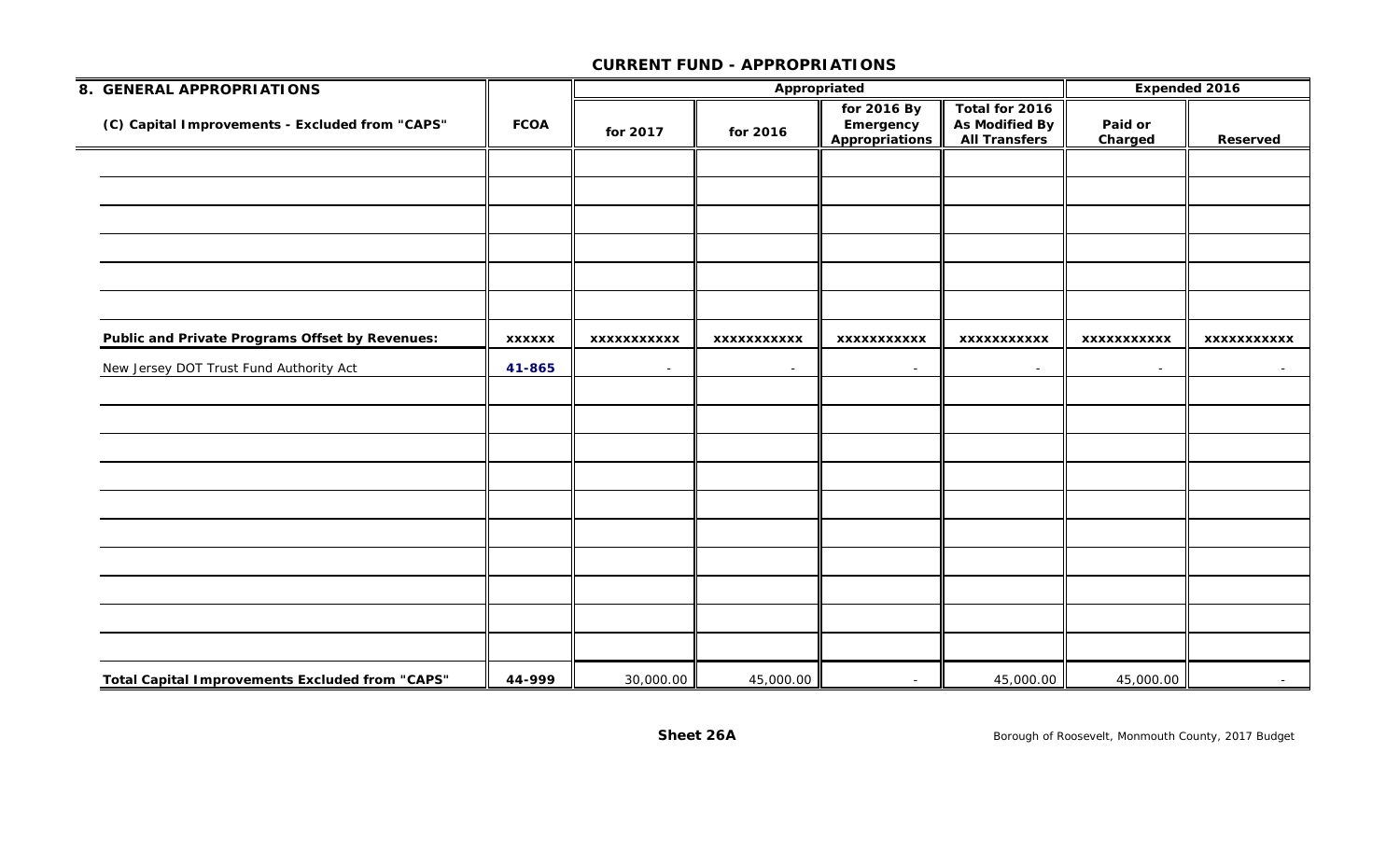| 8. GENERAL APPROPRIATIONS                            |               |                          | Appropriated             |                                                   |                                                                 |                    | <b>Expended 2016</b> |
|------------------------------------------------------|---------------|--------------------------|--------------------------|---------------------------------------------------|-----------------------------------------------------------------|--------------------|----------------------|
| (D) Municipal Debt Service - Excluded from "CAPS"    | <b>FCOA</b>   | for 2017                 | for 2016                 | for 2016 By<br>Emergency<br><b>Appropriations</b> | Total for 2016<br><b>As Modified By</b><br><b>All Transfers</b> | Paid or<br>Charged | <b>Reserved</b>      |
| Payment of Bond Principal                            | 45-920        | 10,000.00                | 10,000.00                |                                                   | 10,000.00                                                       | 10,000.00          | <b>XXXXXXXXXXX</b>   |
| Payment of Bond Anticipation Notes and Capital Notes | 45-925        | $\sim$                   | $\sim$                   | $\sim$                                            | $\overline{\phantom{a}}$                                        | $\sim$             | XXXXXXXXXXX          |
| Interest on Bonds                                    | 45-930        | 3,750.00                 | 4,000.00                 |                                                   | 4,000.00                                                        | 4,000.00           | <b>XXXXXXXXXXX</b>   |
| Interest on Notes                                    | 45-935        | $\overline{\phantom{a}}$ |                          |                                                   |                                                                 |                    | <b>XXXXXXXXXXX</b>   |
| <b>Green Trust Loan Program:</b>                     | <b>XXXXXX</b> | <b>XXXXXXXXXXX</b>       | <b>XXXXXXXXXXX</b>       | <b>XXXXXXXXXXX</b>                                | <b>XXXXXXXXXXX</b>                                              | <b>XXXXXXXXXXX</b> | <b>XXXXXXXXXXX</b>   |
| Loan Repayments for Principal and Interest           | 45-940        | $\overline{\phantom{a}}$ |                          |                                                   | $\overline{\phantom{a}}$                                        |                    | <b>XXXXXXXXXXX</b>   |
|                                                      |               |                          |                          |                                                   |                                                                 |                    | XXXXXXXXXXX          |
|                                                      |               |                          |                          |                                                   |                                                                 |                    | XXXXXXXXXXX          |
|                                                      |               |                          |                          |                                                   |                                                                 |                    | <b>XXXXXXXXXXX</b>   |
|                                                      |               |                          |                          |                                                   |                                                                 |                    | XXXXXXXXXXX          |
|                                                      |               |                          |                          |                                                   |                                                                 |                    | XXXXXXXXXXX          |
|                                                      |               |                          |                          |                                                   |                                                                 |                    | XXXXXXXXXXX          |
|                                                      |               |                          |                          |                                                   |                                                                 |                    | <b>XXXXXXXXXXX</b>   |
|                                                      |               | $\overline{\phantom{a}}$ | $\overline{\phantom{a}}$ |                                                   | $\overline{\phantom{a}}$                                        | $\sim$             | <b>XXXXXXXXXXX</b>   |
|                                                      |               | $\overline{\phantom{a}}$ |                          |                                                   |                                                                 |                    | XXXXXXXXXXX          |
| <b>Capital Lease Obligations</b>                     |               |                          |                          |                                                   |                                                                 |                    | XXXXXXXXXXX          |
| Principal                                            | 45-941        | $\sim$                   |                          |                                                   | $\overline{\phantom{a}}$                                        |                    | XXXXXXXXXXX          |
| Interest                                             | 45-941        | $\blacksquare$           |                          |                                                   |                                                                 |                    | <b>XXXXXXXXXXX</b>   |
| Total Municipal Debt Service - Excluded from "CAPS"  | 45-999        | 13,750.00                | 14,000.00                |                                                   | 14,000.00                                                       | 14,000.00          | <b>XXXXXXXXXXX</b>   |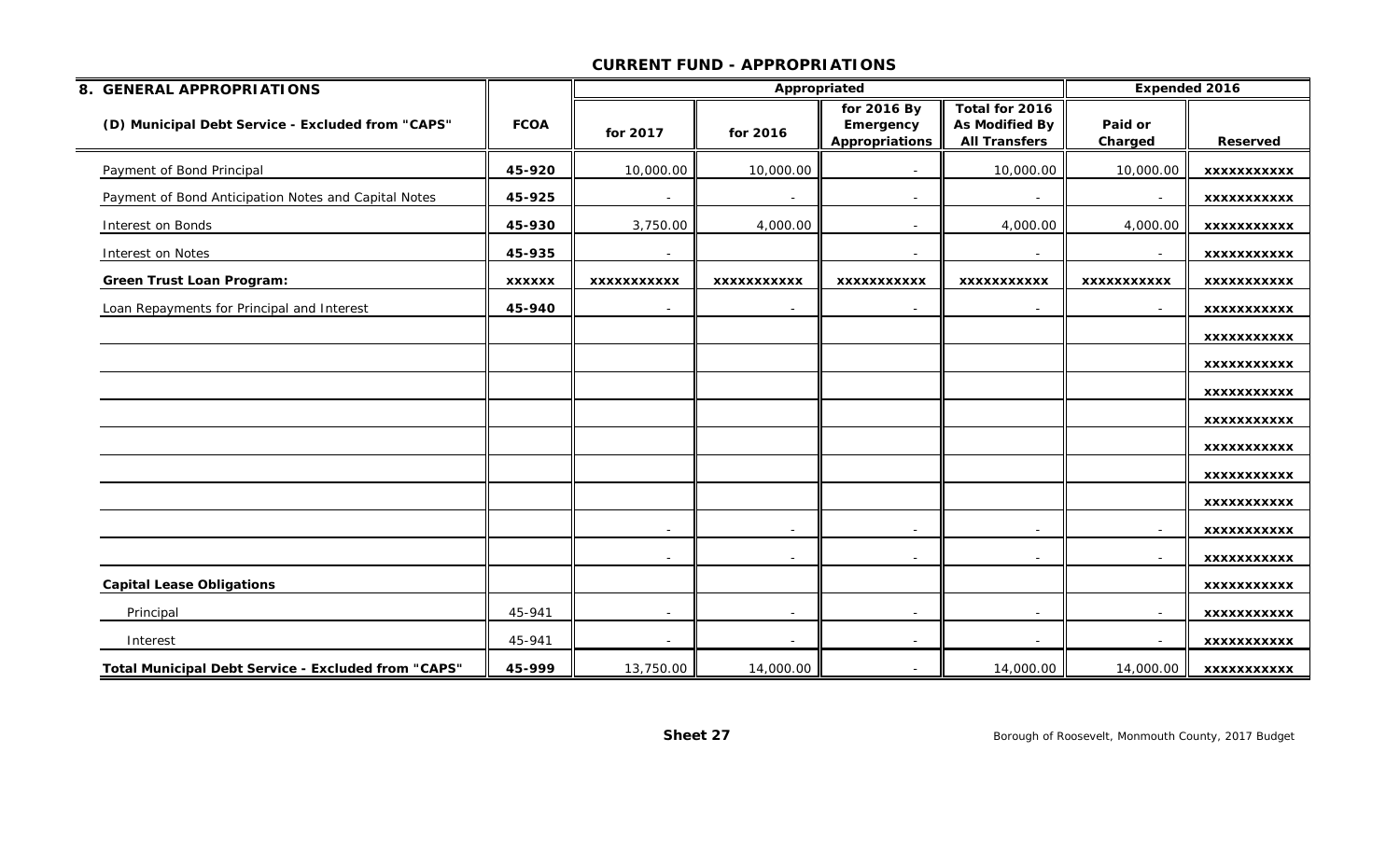| 8. GENERAL APPROPRIATIONS                                                                      |               |                          | Appropriated       |                                            | <b>Expended 2016</b>                                            |                    |                    |
|------------------------------------------------------------------------------------------------|---------------|--------------------------|--------------------|--------------------------------------------|-----------------------------------------------------------------|--------------------|--------------------|
| (E) Deferred Charges - Municipal -<br><b>Excluded from "CAPS"</b>                              | <b>FCOA</b>   | for 2017                 | for 2016           | for 2016 By<br>Emergency<br>Appropriations | Total for 2016<br><b>As Modified By</b><br><b>All Transfers</b> | Paid or<br>Charged | <b>Reserved</b>    |
| (1) DEFERRED CHARGES:                                                                          | <b>XXXXXX</b> | <b>XXXXXXXXXXX</b>       | <b>XXXXXXXXXXX</b> | <b>XXXXXXXXXXX</b>                         | <b>XXXXXXXXXXX</b>                                              | <b>XXXXXXXXXXX</b> | <b>XXXXXXXXXXX</b> |
| <b>Emergency Authorizations</b>                                                                | 46-870        |                          |                    | <b>XXXXXXXXXXX</b>                         |                                                                 |                    | <b>XXXXXXXXXXX</b> |
| Special Emergency Authorizations -<br>5 Years (N.J.S. 40A: 44-55)                              | 46-875        | $\overline{\phantom{a}}$ |                    | <b>XXXXXXXXXXX</b>                         | $\overline{\phantom{a}}$                                        | $\sim$             | <b>XXXXXXXXXXX</b> |
| Special Emergency Authorizations -<br>3 Years (N.J.S. 40A: 4-55.1 & 40A: 4-55.13)              | 46-871        |                          |                    | <b>XXXXXXXXXXX</b>                         |                                                                 |                    | <b>XXXXXXXXXXX</b> |
| Deferred Charges to Future Taxation - Unfunded                                                 |               |                          |                    | <b>XXXXXXXXXXX</b>                         |                                                                 |                    | <b>XXXXXXXXXXX</b> |
| Ord. 252 Oscar Drive Improvements                                                              | 46-880        |                          |                    | <b>XXXXXXXXXXX</b>                         |                                                                 |                    | XXXXXXXXXXX        |
| Ord. 260 Nurko Road Improvements                                                               | 46-870        | 15,377.24                | 24,891.46          | <b>XXXXXXXXXXX</b>                         | 24,891.46                                                       | 24,891.36          | <b>XXXXXXXXXXX</b> |
|                                                                                                |               |                          |                    | <b>XXXXXXXXXXX</b>                         |                                                                 |                    | <b>XXXXXXXXXXX</b> |
|                                                                                                |               |                          |                    | <b>XXXXXXXXXXX</b>                         |                                                                 |                    | <b>XXXXXXXXXXX</b> |
|                                                                                                |               |                          |                    | <b>XXXXXXXXXXX</b>                         |                                                                 |                    | <b>XXXXXXXXXXX</b> |
| Total Deferred Charges - Municipal -<br><b>Excluded from "CAPS"</b>                            | 46-999        | 15,377.24                | 24,891.46          | <b>XXXXXXXXXXX</b>                         | 24,891.46                                                       | 24,891.36          | <b>XXXXXXXXXXX</b> |
| Judgements (N.J.S.A. 40A:4-45.3cc)<br>(F)                                                      | 37-480        |                          |                    |                                            |                                                                 |                    |                    |
| (N) Transferred to Board of Education for Use of<br>Local Schools (N.J.S.A. 40:48-17.1 & 17.3) | 29-405        | $\overline{\phantom{a}}$ | $\sim$             | <b>XXXXXXXXXXX</b>                         | $\overline{\phantom{a}}$                                        | $\sim$             | XXXXXXXXXXX        |
|                                                                                                |               |                          |                    | <b>XXXXXXXXXXX</b>                         |                                                                 |                    | <b>XXXXXXXXXXX</b> |
| (G) With Prior Consent of Local Finance Board:<br><b>Cash Deficit of Preceeding Year</b>       | 46-885        |                          |                    | <b>XXXXXXXXXXX</b>                         |                                                                 |                    | <b>XXXXXXXXXXX</b> |
|                                                                                                |               |                          |                    | <b>XXXXXXXXXXX</b>                         |                                                                 |                    | <b>XXXXXXXXXXX</b> |
| (H-2) Total General Appropriations for Municipal<br><b>Purposes Excluded from "CAPS"</b>       | 34-309        | 155,495.89               | 209,256.46         |                                            | 209,256.46                                                      | 199,832.65         | 9,423.71           |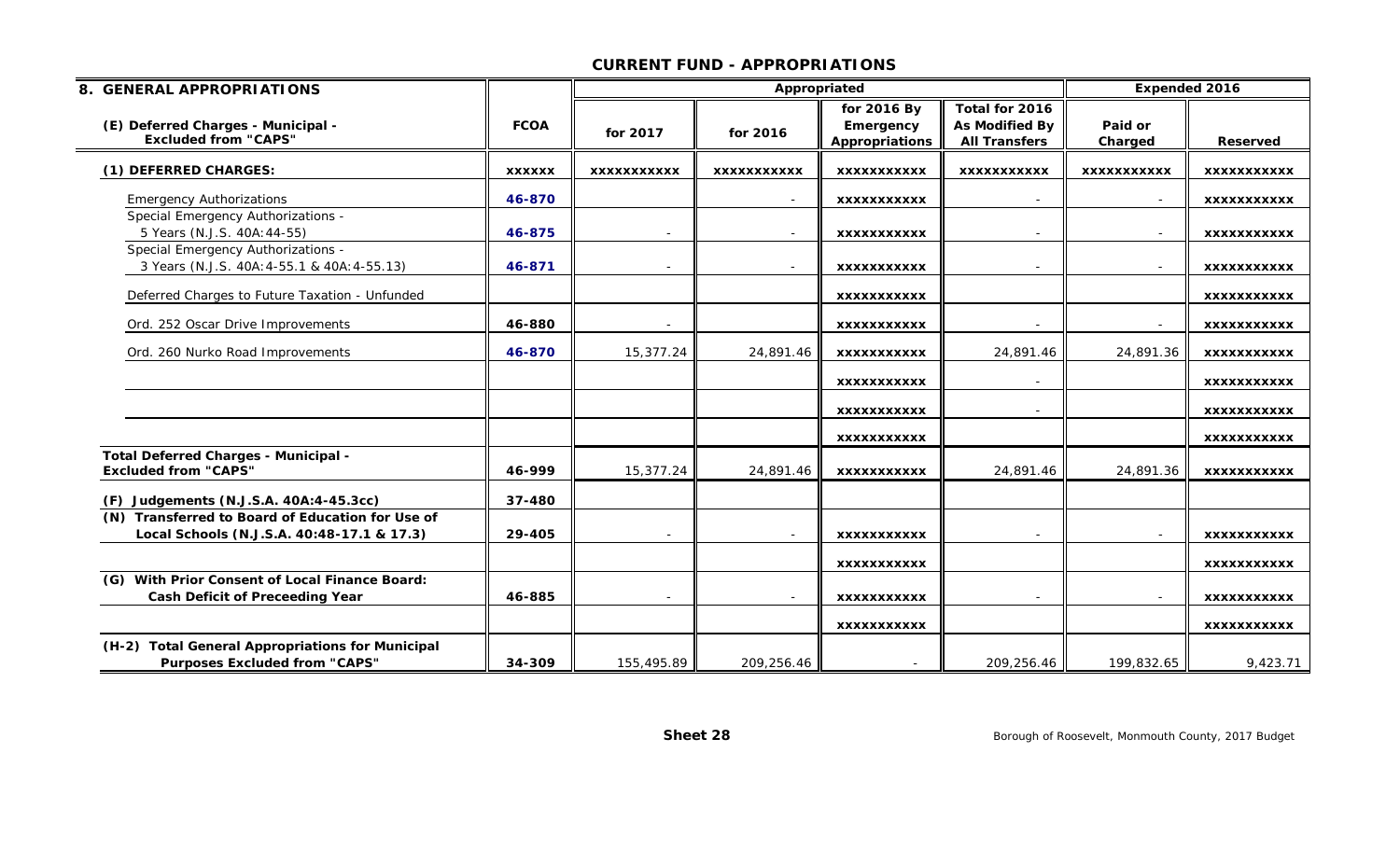| 8. GENERAL APPROPRIATIONS                                                                                         |              |                          |                     | Appropriated        |                       | <b>Expended 2016</b> |                    |
|-------------------------------------------------------------------------------------------------------------------|--------------|--------------------------|---------------------|---------------------|-----------------------|----------------------|--------------------|
|                                                                                                                   |              |                          |                     | for 2016 By         | Total for 2016        |                      |                    |
|                                                                                                                   | <b>FCOA</b>  | for 2017                 | for 2016            | Emergency           | <b>As Modified By</b> | Paid or              |                    |
|                                                                                                                   |              |                          |                     | Appropriations      | <b>All Transfers</b>  | Charged              | Reserved           |
| For Local District School Purposes -<br><b>Excluded from "CAPS"</b>                                               | <b>XXXXX</b> | <b>XXXXXXXXXXX</b>       | <b>XXXXXXXXXXX</b>  | <b>XXXXXXXXXXXX</b> | <b>XXXXXXXXXXX</b>    | <b>XXXXXXXXXXX</b>   | <b>XXXXXXXXXXX</b> |
|                                                                                                                   |              |                          |                     |                     |                       |                      |                    |
| (I) Type 1 District School Debt Service                                                                           | <b>XXXXX</b> | <b>XXXXXXXXXXX</b>       | <b>XXXXXXXXXXX</b>  | <b>XXXXXXXXXXX</b>  | <b>XXXXXXXXXXX</b>    | <b>XXXXXXXXXXX</b>   | <b>XXXXXXXXXXX</b> |
| Payment of Bond Principal                                                                                         | 48-920       |                          |                     |                     |                       |                      | <b>XXXXXXXXXXX</b> |
| Payment of Bond Anticipation Notes                                                                                | 48-925       |                          |                     |                     |                       |                      | <b>XXXXXXXXXXX</b> |
| Interest on Bonds                                                                                                 | 48-930       |                          |                     |                     |                       |                      | <b>XXXXXXXXXXX</b> |
| Interest on Notes                                                                                                 | 48-935       |                          |                     |                     |                       |                      | <b>XXXXXXXXXXX</b> |
|                                                                                                                   |              |                          |                     |                     |                       |                      | <b>XXXXXXXXXXX</b> |
| Total of Type 1 District School Debt Service -<br><b>Excluded from "CAPS"</b>                                     | 48-999       |                          |                     |                     |                       |                      | <b>XXXXXXXXXXX</b> |
| (J) Deferred Charges and Statutory Expenditures -<br>Local School - Excluded from "CAPS"                          | <b>XXXXX</b> | <b>XXXXXXXXXXX</b>       | <b>XXXXXXXXXXXX</b> | <b>XXXXXXXXXXX</b>  | <b>XXXXXXXXXXX</b>    | <b>XXXXXXXXXXX</b>   | <b>XXXXXXXXXXX</b> |
|                                                                                                                   |              |                          |                     |                     |                       |                      |                    |
| <b>Emergency Authorizations - Schools</b>                                                                         | 29-406       |                          |                     | <b>XXXXXXXXXXX</b>  |                       |                      | <b>XXXXXXXXXXX</b> |
| Capital Project for Land, Building or Equipment<br>N.J.S. 18A: 22-20                                              | 29-407       |                          |                     |                     |                       |                      | <b>XXXXXXXXXXX</b> |
| Total of Deferred Charges and Statutory Expenditures -<br>Local School - Excluded from "CAPS"                     | 29-409       | $\overline{\phantom{a}}$ |                     |                     |                       |                      | <b>XXXXXXXXXXX</b> |
| (K) Total Municipal Appropriations for Local District School<br>Purposes {Items (I) and (J)}-Excluded from "CAPS" | 29-410       | $\sim$                   |                     |                     |                       |                      | <b>XXXXXXXXXXX</b> |
| (O) Total General Appropriations - Excluded from "CAPS"                                                           | 34-399       | 155,495.89               | 209,256.46          |                     | 209,256.46            | 199,832.65           | 9,423.71           |
|                                                                                                                   |              |                          |                     |                     |                       |                      |                    |
| <b>Subtotal General Appropriations</b><br>{Items $(H-1)$ and $(O)$ }                                              | 34-400       | 952,431.89               | 986,199.46          |                     | 986,199.46            | 845,938.02           | 113,816.34         |
|                                                                                                                   |              |                          |                     |                     |                       |                      |                    |
| (M) Reserve for Uncollected Taxes                                                                                 | 50-899       | 180,000.00               | 180,000.00          | <b>XXXXXXXXXXX</b>  | 180,000.00            | 180,000.00           | <b>XXXXXXXXXXX</b> |
| <b>Total General Appropriations</b><br>9.                                                                         | 34-499       | 1,132,431.89             | 1,166,199.46        |                     | 1,166,199.46          | 1,025,938.02         | 113,816.34         |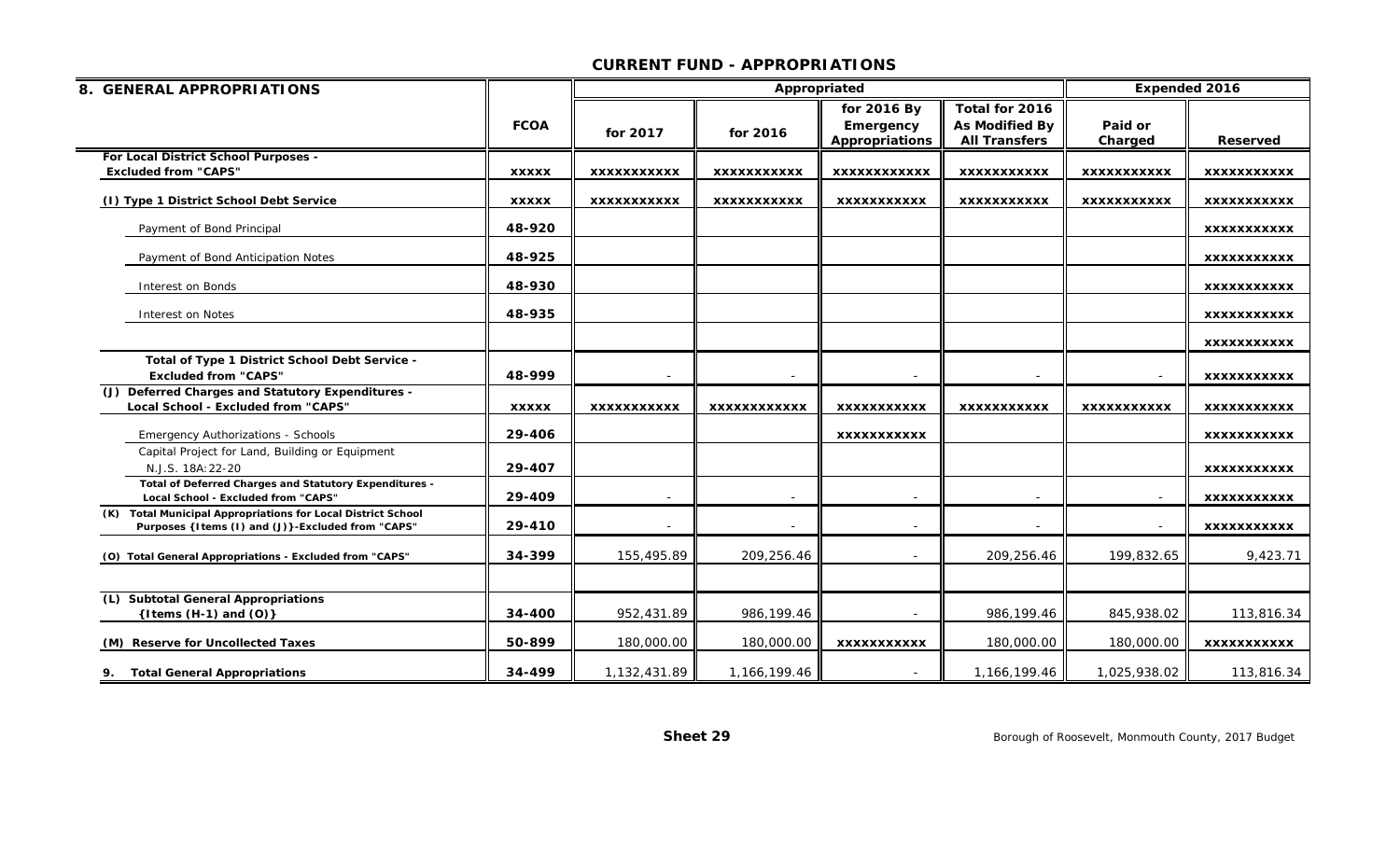| 8. GENERAL APPROPRIATIONS                        |               |                    | Appropriated       |                                            |                                                          | <b>Expended 2016</b> |                    |
|--------------------------------------------------|---------------|--------------------|--------------------|--------------------------------------------|----------------------------------------------------------|----------------------|--------------------|
| <b>Summary of Appropriations</b>                 | <b>FCOA</b>   | for 2017           | for 2016           | for 2016 By<br>Emergency<br>Appropriations | Total for 2016<br>As Modified By<br><b>All Transfers</b> | Paid or<br>Charged   | <b>Reserved</b>    |
| (H-1) Total General Appropriations for Municipal |               |                    |                    |                                            |                                                          |                      |                    |
| <b>Purposes within "CAPS"</b>                    | 34-299        | 796,936.00         | 776,943.00         |                                            | 776,943.00                                               | 646,105.37           | 104,392.63         |
|                                                  | <b>XXXXXX</b> |                    |                    |                                            |                                                          |                      |                    |
| (A) Operations - Excluded from "CAPS"            | <b>XXXXXX</b> | <b>XXXXXXXXXXX</b> | <b>XXXXXXXXXXX</b> | <b>XXXXXXXXXXX</b>                         | <b>XXXXXXXXXXX</b>                                       | <b>XXXXXXXXXXX</b>   | <b>XXXXXXXXXXX</b> |
| <b>Other Operations</b>                          | 34-300        | 1,400.00           | 1,544.00           |                                            | 1,544.00                                                 | 1,210.56             | 333.44             |
| <b>Uniform Construction Code</b>                 | 22-999        |                    |                    |                                            |                                                          |                      | $\sim$             |
| <b>Shared Service Agreements</b>                 | 42-999        | 90,431.00          | 106,821.00         |                                            | 106,821.00                                               | 97,730.73            | 9,090.27           |
| Additional Appropriations Offset by Revs.        | 34-303        |                    |                    |                                            |                                                          |                      |                    |
| Public & Private Progs Offset by Revs.           | 40-999        | 4,537.65           | 17,000.00          |                                            | 17,000.00                                                | 17,000.00            | $\sim$             |
| <b>Total Operations - Excluded from "CAPS"</b>   | 34-305        | 96,368.65          | 125,365.00         |                                            | 125,365.00                                               | 115,941.29           | 9,423.71           |
| (C) Capital Improvements                         | 44-999        | 30,000.00          | 45,000.00          |                                            | 45,000.00                                                | 45,000.00            |                    |
| (D) Municipal Debt Service                       | 45-999        | 13,750.00          | 14,000.00          |                                            | 14,000.00                                                | 14,000.00            | <b>XXXXXXXXXXX</b> |
| (E) Deferred Charges - Excluded from "CAPS"      | 46-999        | 15,377.24          | 24,891.46          | <b>XXXXXXXXXXX</b>                         | 24,891.46                                                | 24,891.36            | <b>XXXXXXXXXXX</b> |
| (F) Judgements                                   | 37-480        |                    |                    |                                            |                                                          |                      |                    |
| (G) Cash Deficit                                 | 46-885        | $\sim$             |                    | <b>XXXXXXXXXXX</b>                         | $\sim$                                                   |                      | <b>XXXXXXXXXXX</b> |
| (K) Local District School Purposes               | 29-410        | $\sim$             |                    |                                            | $\sim$                                                   |                      | <b>XXXXXXXXXXX</b> |
| (N) Transferred to Board of Education            | 29-405        |                    |                    | <b>XXXXXXXXXXX</b>                         |                                                          |                      | <b>XXXXXXXXXXX</b> |
| (M) Reserve for Uncollected Taxes                | 50-899        | 180,000.00         | 180,000.00         | <b>XXXXXXXXXXX</b>                         | 180,000.00                                               | 180,000.00           | <b>XXXXXXXXXXX</b> |
| <b>Total General Appropriations</b>              | 34-499        | 1,132,431.89       | 1,166,199.46       |                                            | 1,166,199.46                                             | 1,025,938.02         | 113,816.34         |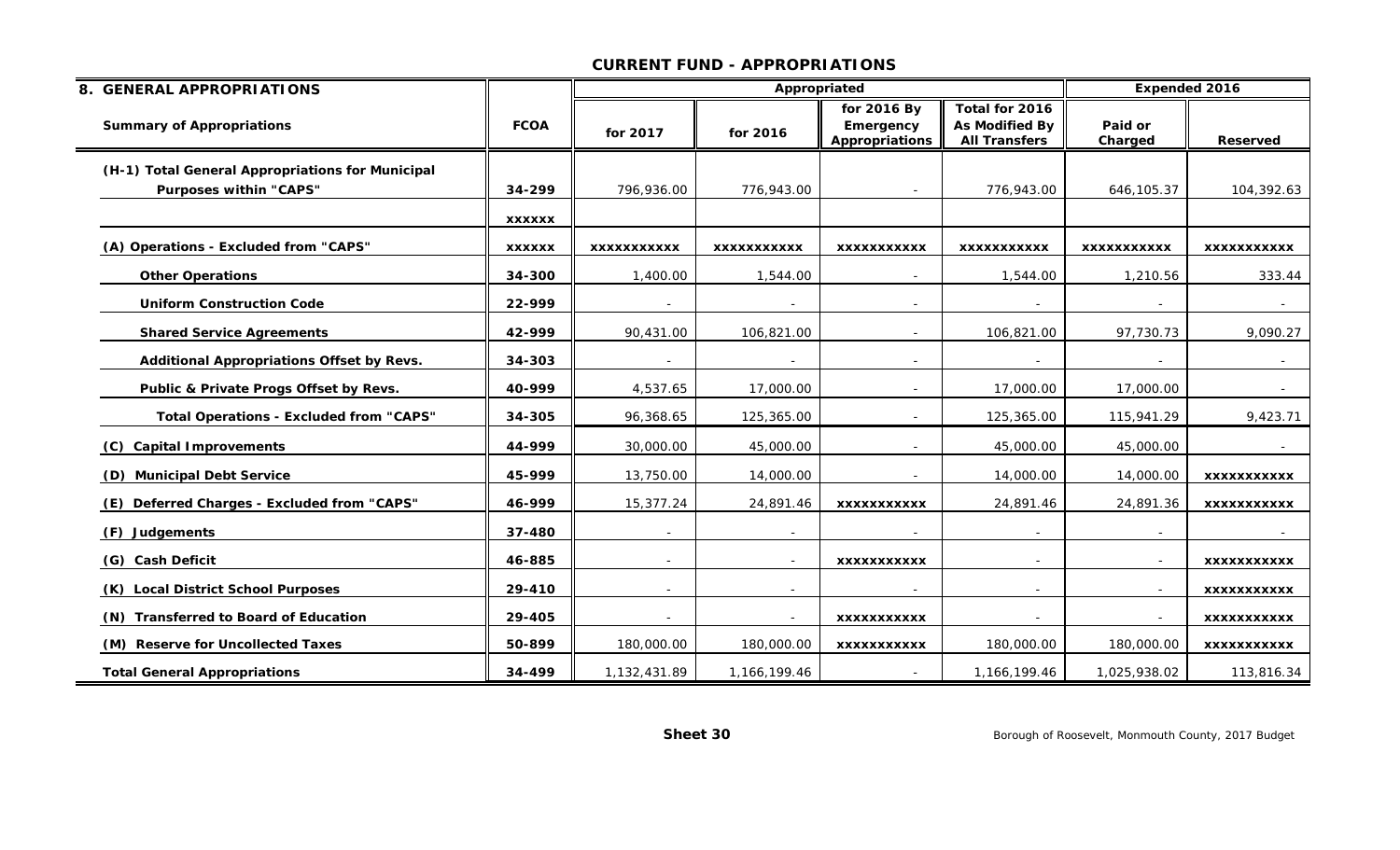|                                                                                                                      |                | Anticipated              |               |                                           |
|----------------------------------------------------------------------------------------------------------------------|----------------|--------------------------|---------------|-------------------------------------------|
| <b>10. DEDICATED REVENUES FROM</b><br><b>WATER/SEWER UTILITY</b>                                                     | <b>FCOA</b>    | 2017                     | 2016          | <b>Realized in</b><br><b>Cash in 2016</b> |
| <b>Operating Surplus Anticipated</b>                                                                                 | 08-501         | 21,975.11                | 61,059.09     | 61,059.09                                 |
| <b>Operating Surplus Anticipated with Prior Written</b><br><b>Consent of Director of Local Government Services</b>   | 08-502         |                          |               |                                           |
| <b>Total Operating Surplus Anticipated</b>                                                                           | 08-500         | 21,975.11                | 61,059.09     | 61,059.09                                 |
|                                                                                                                      |                |                          |               |                                           |
| <b>Water/Sewer Rents</b>                                                                                             | 08-503         | 743,887.34               | 746,261.82    | 743,887.34                                |
| <b>Cell Tower Fees</b>                                                                                               | 08-505         | 75,874.11                | 65,000.00     | 75,874.11                                 |
| <b>Interest on Delinquent Rents</b>                                                                                  | 08-516         | 10,215.77                | 10,000.09     | 10,215.77                                 |
| Special I tems of General Revenue Anticipated with Prior<br>Written Consent of Director of Local Government Services | <b>XXXXXXX</b> | XXXXXXXXXXXXX            | XXXXXXXXXXXXX | <b>XXXXXXXXXXXXX</b>                      |
|                                                                                                                      | 08-503         |                          |               | $\overline{\phantom{a}}$                  |
|                                                                                                                      | 08-504         | $\overline{\phantom{a}}$ |               |                                           |
|                                                                                                                      |                |                          |               |                                           |
| Deficit (General Budget)                                                                                             | 08-549         | 46,000.00                | 26,445.00     |                                           |
| <b>Total Sewer Utility Revenues</b>                                                                                  | 08-599         | 897,952.33               | 908,766.00    | 891,036.31                                |

## **DEDICATED WATER/SEWER UTILITY BUDGET**

**Use a separate set of sheets for each separate Utility.**

**Sheets 31 through 33 not applicable.**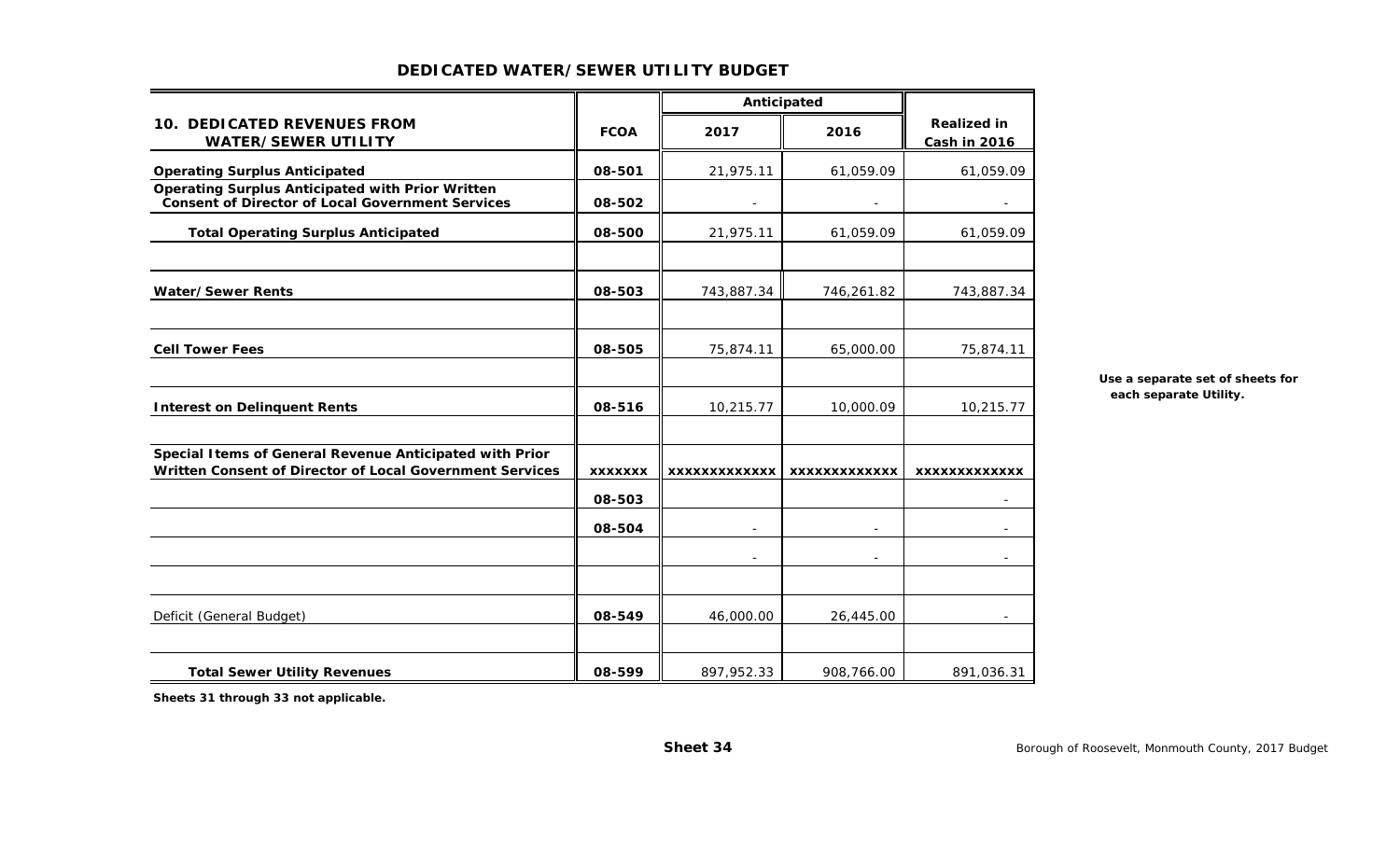## **DEDICATED WATER/SEWER UTILITY BUDGET - (Continued)**

|                                                                 |                |                          | Appropriated        |                                           |                                                                 | <b>Expended 2016</b> |                     |
|-----------------------------------------------------------------|----------------|--------------------------|---------------------|-------------------------------------------|-----------------------------------------------------------------|----------------------|---------------------|
| 11. APPROPRIATIONS FOR WATER/SEWER UTILITY                      | <b>FCOA</b>    | for 2017                 | for 2016            | for 2016 By<br>Emergency<br>Appropriation | Total for 2016<br><b>As Modified By</b><br><b>All Transfers</b> | Paid or<br>Charged   | <b>Reserved</b>     |
| Operating:                                                      | <b>XXXXXXX</b> | XXXXXXXXXXXX             | <b>XXXXXXXXXXXX</b> | <b>XXXXXXXXXXXX</b>                       | <b>XXXXXXXXXXXX</b>                                             | XXXXXXXXXXXX         | <b>XXXXXXXXXXXX</b> |
| Salaries and Wages                                              | 55-501         | 158,232.00               | 145,871.00          |                                           | 145,871.00                                                      | 133,500.98           | 12,370.02           |
| Other Expenses                                                  | 55-502         | 443,317.33               | 479,085.00          |                                           | 466,585.00                                                      | 414,512.82           | 52,072.18           |
|                                                                 |                |                          |                     |                                           |                                                                 |                      |                     |
| <b>Capital Improvements:</b>                                    | <b>XXXXXXX</b> | <b>XXXXXXXXXXXX</b>      | <b>XXXXXXXXXXXX</b> | <b>XXXXXXXXXXXX</b>                       | <b>XXXXXXXXXXXX</b>                                             | <b>XXXXXXXXXXXX</b>  | <b>XXXXXXXXXXXX</b> |
| Down Payments on Improvements                                   | 55-510         | $\sim$                   | $\sim$              | $\sim$                                    | $\sim$                                                          | $\sim$               | $\sim$              |
| Capital Improvement Fund                                        | 55-511         |                          | 7,000.00            | <b>XXXXXXXXXXXX</b>                       | 14,500.00                                                       | 14,500.00            |                     |
| Capital Outlay                                                  | 55-512         |                          | $\sim$              |                                           |                                                                 |                      |                     |
|                                                                 |                |                          |                     |                                           |                                                                 |                      |                     |
| <b>Debt Service:</b>                                            | <b>XXXXXXX</b> | <b>XXXXXXXXXXXX</b>      | XXXXXXXXXXXX        | <b>XXXXXXXXXXXX</b>                       | <b>XXXXXXXXXXXX</b>                                             | XXXXXXXXXXXX         | XXXXXXXXXXXX        |
| Payment on Bond Principal                                       | 55-520         | 110,000.00               | 100,000.00          |                                           | 105,000.00                                                      | 105,000.00           | <b>XXXXXXXXXXXX</b> |
| Payment of Bond Anticipation Notes and Capital Notes            | 55-521         |                          |                     |                                           |                                                                 |                      | <b>XXXXXXXXXXXX</b> |
| Interest on Bonds                                               | 55-522         | 75,400.00                | 79,811.00           | $\sim$                                    | 79,811.00                                                       | 79,810.42            | <b>XXXXXXXXXXXX</b> |
| Interest on Notes                                               | 55-523         |                          |                     |                                           |                                                                 |                      | <b>XXXXXXXXXXXX</b> |
| NJEIT 2016 Loan                                                 | 55-524         | 42,702.00                | 25,305.00           | $\sim$                                    | 25,305.00                                                       | 25,300.93            | XXXXXXXXXXXX        |
| Principal and Interest on 1982 Farmers Home Administration Loan | 55-525         | 18,000.00                | 18,000.00           |                                           | 18,000.00                                                       | 18,000.00            | <b>XXXXXXXXXXXX</b> |
| NJEIT 2010 Loan                                                 | 55-526         | 27,930.00                | 29,994.00           |                                           | 29,994.00                                                       | 29,671.08            | <b>XXXXXXXXXXXX</b> |
|                                                                 | 55-527         | $\overline{\phantom{a}}$ |                     |                                           | $\sim$                                                          |                      | XXXXXXXXXXXX        |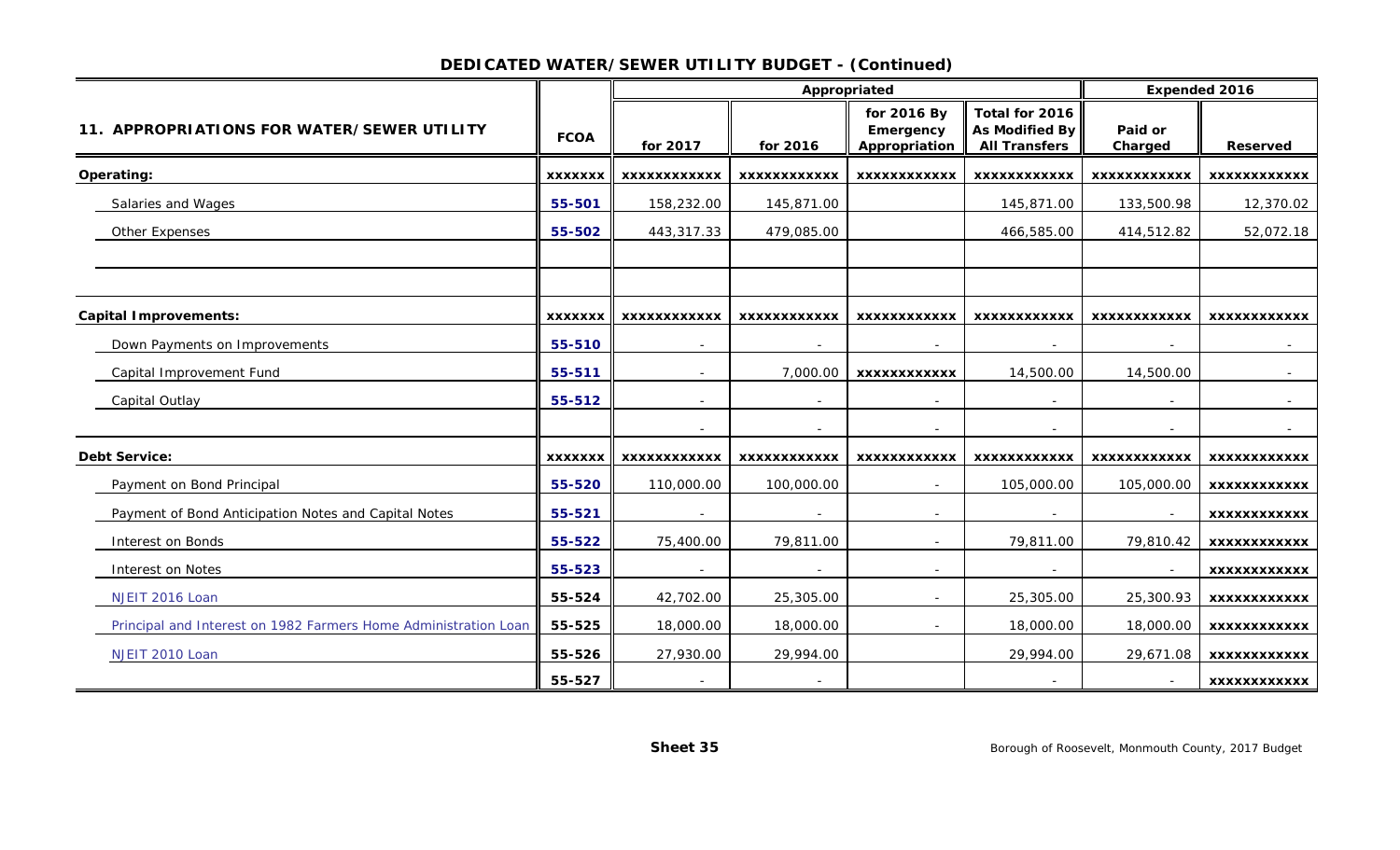## **DEDICATED WATER/SEWER UTILITY BUDGET - (Continued)**

|                                                         |                |                    | Appropriated       |                            |                                               | <b>Expended 2016</b> |                    |
|---------------------------------------------------------|----------------|--------------------|--------------------|----------------------------|-----------------------------------------------|----------------------|--------------------|
|                                                         |                |                    |                    | for 2016 By                | Total for 2016                                |                      |                    |
| 11. APPROPRIATIONS FOR WATER/SEWER UTILITY              | <b>FCOA</b>    | for 2017           | for 2016           | Emergency<br>Appropriation | <b>As Modified By</b><br><b>All Transfers</b> | Paid or<br>Charged   | <b>Reserved</b>    |
|                                                         |                |                    |                    |                            |                                               |                      |                    |
| <b>Deferred Charges and Statutory Expenditures:</b>     | <b>XXXXXXX</b> | <b>XXXXXXXXXXX</b> | <b>XXXXXXXXXXX</b> | <b>XXXXXXXXXXX</b>         | <b>XXXXXXXXXXX</b>                            | <b>XXXXXXXXXXX</b>   | <b>XXXXXXXXXXX</b> |
| <b>DEFERRED CHARGES:</b>                                | <b>XXXXXXX</b> | XXXXXXXXXXX        | <b>XXXXXXXXXXX</b> | <b>XXXXXXXXXXX</b>         | <b>XXXXXXXXXXX</b>                            | <b>XXXXXXXXXXX</b>   | <b>XXXXXXXXXXX</b> |
| <b>Emergency Authorizations</b>                         | 55-530         | $\sim$             | $\sim$             | <b>XXXXXXXXXXX</b>         | $\sim$                                        | $\sim$               | <b>XXXXXXXXXXX</b> |
|                                                         |                |                    |                    | <b>XXXXXXXXXXX</b>         |                                               |                      | <b>XXXXXXXXXXX</b> |
|                                                         |                |                    |                    | <b>XXXXXXXXXX</b>          |                                               |                      | <b>XXXXXXXXXXX</b> |
|                                                         |                |                    |                    | <b>XXXXXXXXXX</b>          |                                               |                      | <b>XXXXXXXXXXX</b> |
|                                                         |                |                    |                    | <b>XXXXXXXXXX</b>          |                                               |                      | XXXXXXXXXXX        |
|                                                         |                |                    |                    | <b>XXXXXXXXXX</b>          |                                               |                      | <b>XXXXXXXXXXX</b> |
| <b>STATUTORY EXPENDITURES:</b>                          | <b>XXXXXXX</b> | <b>XXXXXXXXXXX</b> | <b>XXXXXXXXXX</b>  | <b>XXXXXXXXXX</b>          | <b>XXXXXXXXXXX</b>                            | <b>XXXXXXXXXXX</b>   | <b>XXXXXXXXXXX</b> |
| Contribution To:<br>Public Employees' Retirement System | 55-540         | 9,471.00           | 11,000.00          |                            | 11,000.00                                     | 10,974.00            | 26.00              |
| Social Security System (O.A.S.I.)                       | 55-541         | 12,200.00          | 12,000.00          |                            | 12,000.00                                     | 9,766.14             | 2,233.86           |
| Unemployment Compensation Insurance                     |                |                    |                    |                            |                                               |                      |                    |
| (N.J.S.A. 43:21-3 et. seq.)                             | 55-542         | 700.00             | 700.00             |                            | 700.00                                        | 489.99               | 210.01             |
|                                                         |                |                    |                    |                            |                                               |                      |                    |
|                                                         |                |                    |                    |                            |                                               |                      |                    |
| <b>Judgements</b>                                       | 55-531         | $\sim$             | $\sim$             | $\overline{\phantom{a}}$   | $\sim$                                        |                      | $\sim$             |
| Deficits in Operations in Prior Years                   | 55-532         |                    |                    | <b>XXXXXXXXXXX</b>         |                                               |                      | <b>XXXXXXXXXXX</b> |
| <b>Surplus (General Budget)</b>                         | 55-545         |                    |                    | <b>XXXXXXXXXXX</b>         |                                               |                      | <b>XXXXXXXXXXX</b> |
| TOTAL WATER/SEWER UTILITY APPROPRIATIONS                | 55-599         | 897,952.33         | 908,766.00         | $\sim$                     | 908,766.00                                    | 841,526.36           | 66,912.07          |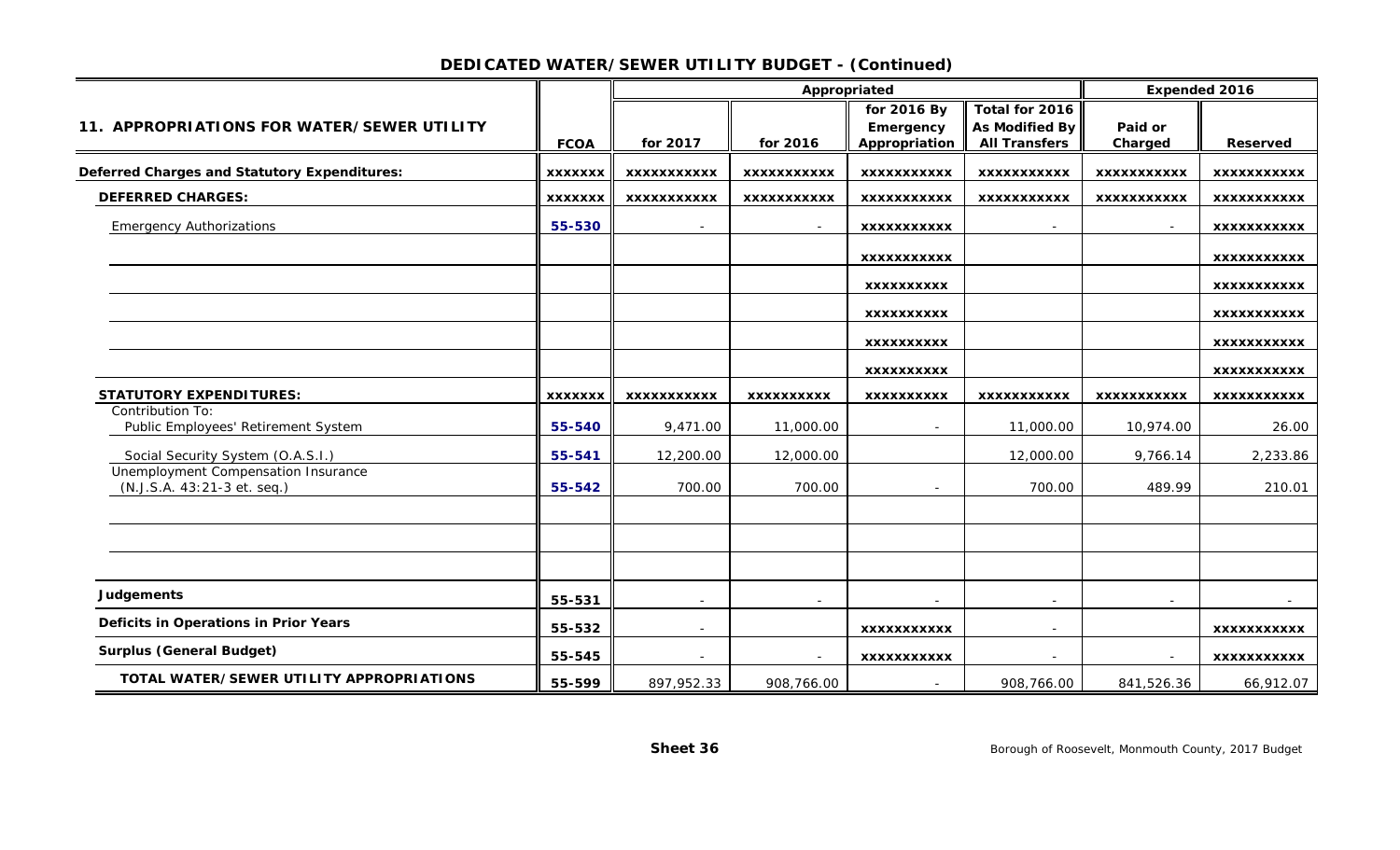## **DEDICATED ASSESSMENT BUDGET**

| <b>14. DEDICATED REVENUES FROM</b>        | <b>FCOA</b> |      | Anticipated  | <b>Realized in Cash</b> |
|-------------------------------------------|-------------|------|--------------|-------------------------|
|                                           |             | 2017 | 2016         | in 2016                 |
| <b>Assessment Cash</b>                    | 51-101      |      |              |                         |
|                                           |             |      |              |                         |
| Deficit (General Budget)                  | $51 - 885$  |      |              |                         |
| <b>Total Assessment Revenues</b>          | 51-899      |      |              |                         |
| 15. APPROPRIATIONS FOR ASSESSMENT DEBT    |             |      | Appropriated | <b>Expended 2016</b>    |
|                                           |             | 2017 | 2016         | <b>Paid or Charged</b>  |
| <b>Payment of Bond Principal</b>          | 51-920      |      |              |                         |
| <b>Payment of Bond Anticipation Notes</b> | 51-925      |      |              |                         |
| <b>Total Assessment Appropriations</b>    | 51-999      |      |              |                         |

#### **DEDICATED WATER UTILITY ASSESSMENT BUDGET**

| <b>14. DEDICATED REVENUES FROM</b>                   | <b>FCOA</b> | Anticipated | <b>Realized in Cash</b> |                        |  |
|------------------------------------------------------|-------------|-------------|-------------------------|------------------------|--|
|                                                      |             | 2017        | 2016                    | in 2016                |  |
| <b>Assessment Cash</b>                               | 52-101      |             |                         |                        |  |
|                                                      |             |             |                         |                        |  |
| <b>Deficit Water Utility Budget</b>                  | $52 - 885$  |             |                         |                        |  |
| <b>Total Water Utility Assessment Revenues</b>       | 52-899      |             |                         |                        |  |
| 15. APPROPRIATIONS FOR ASSESSMENT DEBT               |             |             | Appropriated            |                        |  |
|                                                      |             | 2017        | 2016                    | <b>Paid or Charged</b> |  |
| <b>Payment of Bond Principal</b>                     | 52-920      |             |                         |                        |  |
| <b>Payment of Bond Anticipation Notes</b>            | $52 - 925$  |             |                         |                        |  |
| <b>Total Water Utility Assessment Appropriations</b> | 52-999      |             |                         |                        |  |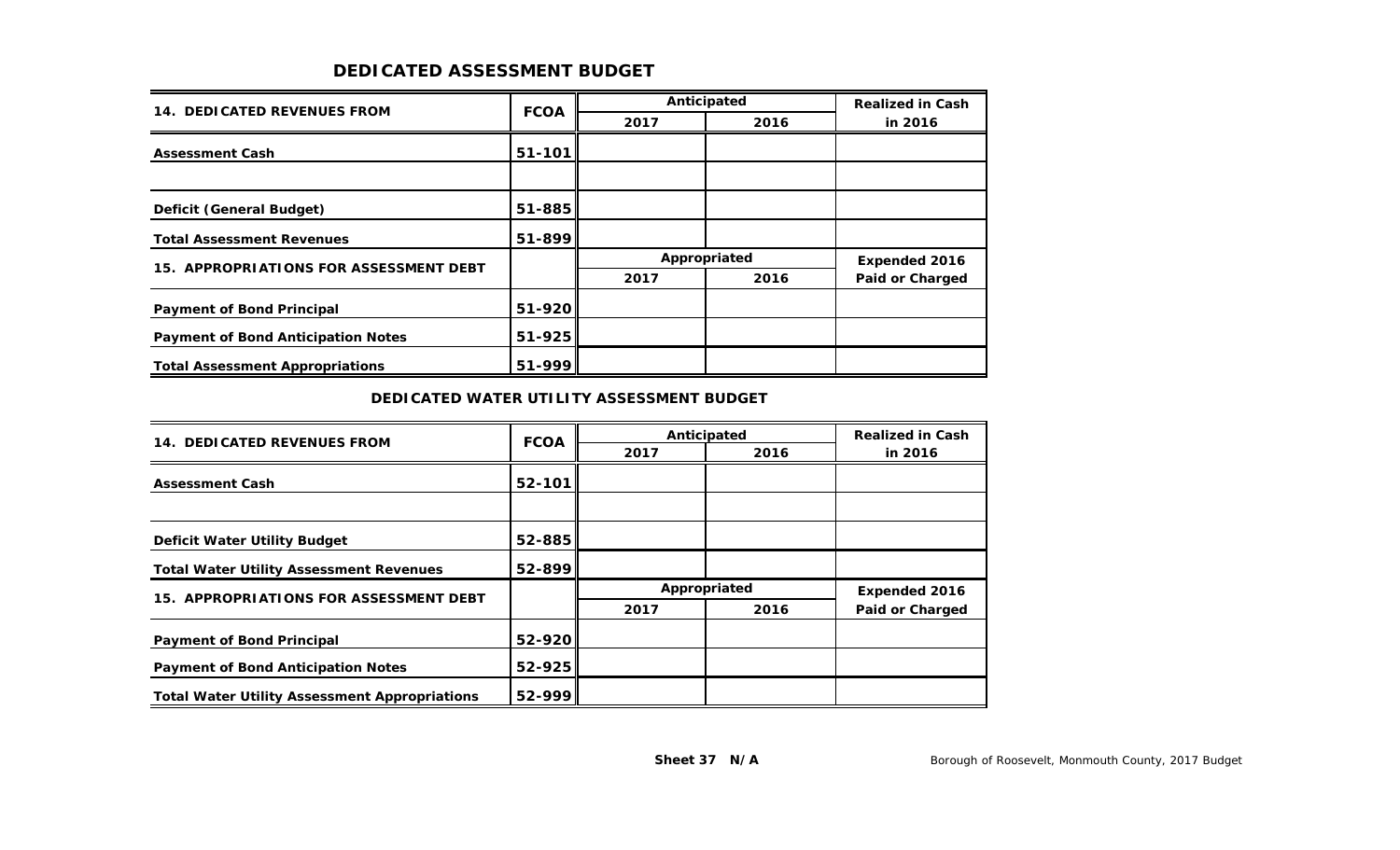| <b>DEDICATED ASSESSMENT BUDGET</b>                                 |             |              | UTILITY            |                        |
|--------------------------------------------------------------------|-------------|--------------|--------------------|------------------------|
| <b>14. DEDICATED REVENUES FROM</b>                                 | <b>FCOA</b> | Anticipated  | <b>Realized in</b> |                        |
|                                                                    |             | 2017         | 2016               | <b>Cash in 2016</b>    |
| <b>Assessment Cash</b>                                             | 53-101      |              |                    |                        |
| Deficit (____________________Utility Budget)                       | 53-885      |              |                    |                        |
| Total ________________________ Utility Assessment Revenues         | 53-899      |              |                    |                        |
| 15. APPROPRIATIONS FOR ASSESSMENT DEBT                             |             | Appropriated |                    | <b>Expended 2016</b>   |
|                                                                    |             | 2017         | 2016               | <b>Paid or Charged</b> |
| <b>Payment of Bond Principal</b>                                   | 53-920      |              |                    |                        |
| <b>Payment of Bond Anticipation Notes</b>                          | 53-925      |              |                    |                        |
| Total __________________________ Utility Assessment Appropriations | 53-999      |              |                    |                        |

Dedication by Rider - (N.J.S. 40A:4-39) "The dedicated revenues anticipated during the year 2017 from Animal Control, State or Federal Aid for Maintenance of Libraries, Bequest, Escheat; and Drug Abuse-Program Income; **Housing and Community Development Act of 1974; Historical Commission Donations N.J.S.A. 40A:5-29; Recreation Trust Fund P.L. 1999, C292; Parking Offenses Adjudication Act (P.L. 1989, C.137; Developer's Escrow Fund (NJSA 40:55D-53.1); Municipal Public Defender P.L. 1997 c.256** are hereby anticipated as revenue and are hereby appropriated for the purposes to which said revenue is dedicated by statute or other legal requirement." Construction Code Fees Due Hackensack Meadowlands Development Commission; Outside Employment of Off-Duty Municipal Police Officers; Unemployment Compensation Insurance; Reimbursement of Sale of Gasoline to State Automobiles; State Training Fees - Uniform Construction Code Act; Older Americans Act-Program Contributions; Municipal Alliance on Alcoholism

*( Insert additional appropriate titles in space above when applicable, if resolution for rider has been approved by the Director )*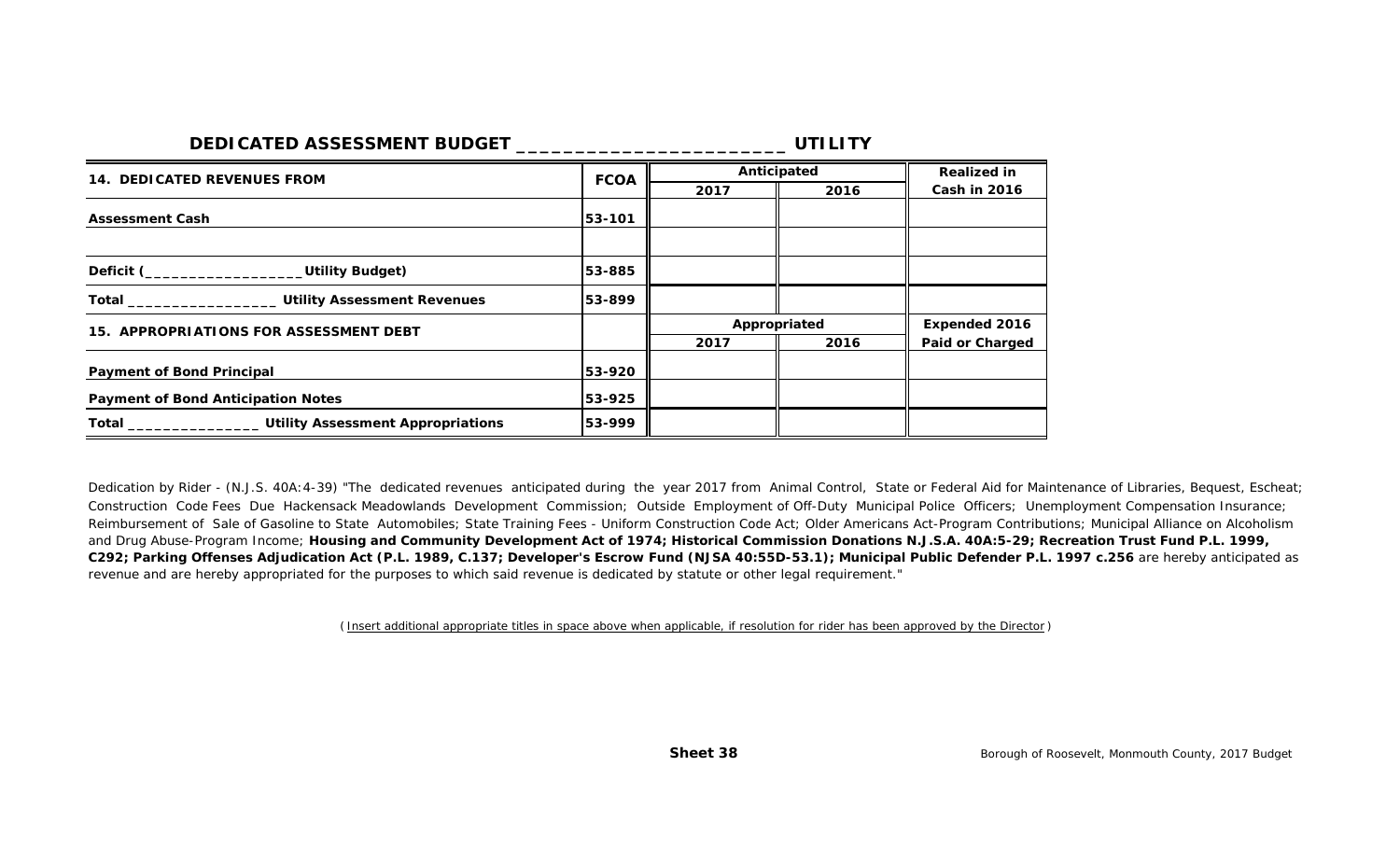## **APPENDIX TO BUDGET STATEMENT**

#### **CHANGE IN CURRENT SURPLUS CURRENT FUND BALANCE SHEET - DECEMBER 31, 2016 COMPARATIVE STATEMENT OF CURRENT FUND OPERATIONS AND**

| <b>ASSETS</b>                                                    |               |              |
|------------------------------------------------------------------|---------------|--------------|
| <b>Cash and Investments</b>                                      | 1110100       | 921,042.19   |
| Due from State of N.J. (c.20, P.L. 1971)                         | 1111000       |              |
| <b>Federal and State Grants Receivable</b>                       | 1110200       |              |
|                                                                  | <b>XXXXXX</b> | xxxxxxxxxxxx |
| <b>Taxes Receivable</b>                                          | 1110300       | 39,809.83    |
| <b>Tax Title Liens Receivable</b>                                | 1110400       | 9,094.47     |
| Property Acquired by Tax Title Lien                              |               |              |
| Liquidation                                                      | 1110500       | 181,700.00   |
| <b>Other Receivables</b>                                         | 1110600       | 447,411.08   |
| Deferred Charges Required to be in 2017 Budget                   | 1110700       |              |
| Deferred Charges Required to be in Budgets<br>Subsequent to 2017 | 1110800       |              |
| <b>Total Assets</b>                                              | 1110900       | 1,599,057.57 |
| LIABILITIES, RESERVES AND SURPLUS                                |               |              |
| *Cash Liabilities                                                | 2110100       | 481,937.05   |
| <b>Reserves for Receivables</b>                                  | 2110200       | 678,015.38   |
| <b>Surplus</b>                                                   | 2110300       | 439,105.14   |
| <b>Total Liabilities, Reserves and Surplus</b>                   |               | 1,599,057.57 |

| <b>ASSETS</b>                                                    |               |                                                |                                                                            |              | <b>YEAR 2016</b> | <b>YEAR 2014</b> |
|------------------------------------------------------------------|---------------|------------------------------------------------|----------------------------------------------------------------------------|--------------|------------------|------------------|
| <b>Cash and Investments</b>                                      | 1110100       | 921,042.19                                     | Surplus Balance, January 1st                                               | 2310100      | 805,633.55       | 801,740.85       |
| Due from State of N.J. (c.20, P.L. 1971)                         | 1111000       |                                                | <b>ICURRENT REVENUE ON A CASH BASIS:</b>                                   |              |                  |                  |
| <b>Federal and State Grants Receivable</b>                       | 1110200       |                                                | <b>Current Taxes</b><br>* (Percentage collected: 2016 98.24%, 2015 98.06%) | 2310200      | 2,405,459.77     | 2,460,128.19     |
|                                                                  | <b>XXXXXX</b> | <b>XXXXXXXXXXXX</b>                            | <b>Delinquent Taxes</b>                                                    | 2310300      | 45,169.46        | 53,207.77        |
| <b>Taxes Receivable</b>                                          | 1110300       | 39,809.83                                      | Other Revenues and Additions to Income                                     | 2310400      | 240,986.89       | 375,507.83       |
| <b>Tax Title Liens Receivable</b>                                | 1110400       | 9,094.47                                       | <b>Total Funds</b>                                                         | 2310500      | 3,497,249.67     | 3,690,584.64     |
| Property Acquired by Tax Title Lien<br>Liquidation               | 1110500       | 181,700.00                                     | EXPENDITURES AND TAX REQUIREMENTS:<br><b>Municipal Appropriations</b>      | 2310600      | 959,754.36       | 900,286.50       |
| <b>Other Receivables</b>                                         | 1110600       | 447,411.08                                     | School Taxes (Including Local and Regional)                                | 2310700      | 1,577,451.00     | 1,612,369.00     |
| Deferred Charges Required to be in 2017 Budget                   | 1110700       |                                                | <b>County Taxes (Including Added Tax Amounts)</b>                          | 2310800      | 248,235.99       | 267,928.45       |
| Deferred Charges Required to be in Budgets<br>Subsequent to 2017 | 1110800       |                                                | <b>Special District Taxes</b>                                              | 2310900      |                  |                  |
| <b>Total Assets</b>                                              | 1110900       | 1,599,057.57                                   | Other Expenditures and Deductions from Income                              | 2311000      | 272,703.18       | 104,367.14       |
| LIABILITIES, RESERVES AND SURPLUS                                |               | <b>Total Expenditures and Tax Requirements</b> | 2311100                                                                    | 3,058,144.53 | 2,884,951.09     |                  |
| *Cash Liabilities                                                | 2110100       | 481,937.05                                     | Less: Expenditures to be Raised by Future Taxes                            | 2311200      |                  |                  |
| <b>Reserves for Receivables</b>                                  | 2110200       | 678,015.38                                     | Total Adjusted Expenditures and Tax Requirements                           | 2311300      | 3,058,144.53     | 2,884,951.09     |
| <b>Surplus</b>                                                   | 2110300       | 439,105.14                                     | Surplus Balance - December 31st                                            | 2311400      | 439,105.14       | 805,633.55       |

\*Nearest even percentage may be used

| School Tax Levy Unpaid     | 2220100 | 788,383,00 | Surplus Balance December 31, 2016   | 2311500 L | 439,105.14 |
|----------------------------|---------|------------|-------------------------------------|-----------|------------|
| Less: School Tax Deferred  | 2220200 | 491,850.50 | Current Surplus Anticipated in 2017 |           |            |
| *Balance Included in Above |         |            | <b>IBudaet</b>                      | 2311600 L | 345,000.00 |
| "Cash Liabilities"         | 2220300 | 296,532.50 | Surplus Balance Remaining           | 2311700   | 94,105.14  |

| School Tax Levy Unpaid             | 2220100 | 788,383,00 |
|------------------------------------|---------|------------|
| <b>ILess: School Tax Deferred</b>  | 2220200 | 491,850.50 |
| <b>Exage Secondra</b> in Above *** |         |            |
| l"Cash Liabilities"                | 2220300 | 296,532.50 |

 **(Important: This appendix must be included in advertisement of budget.)**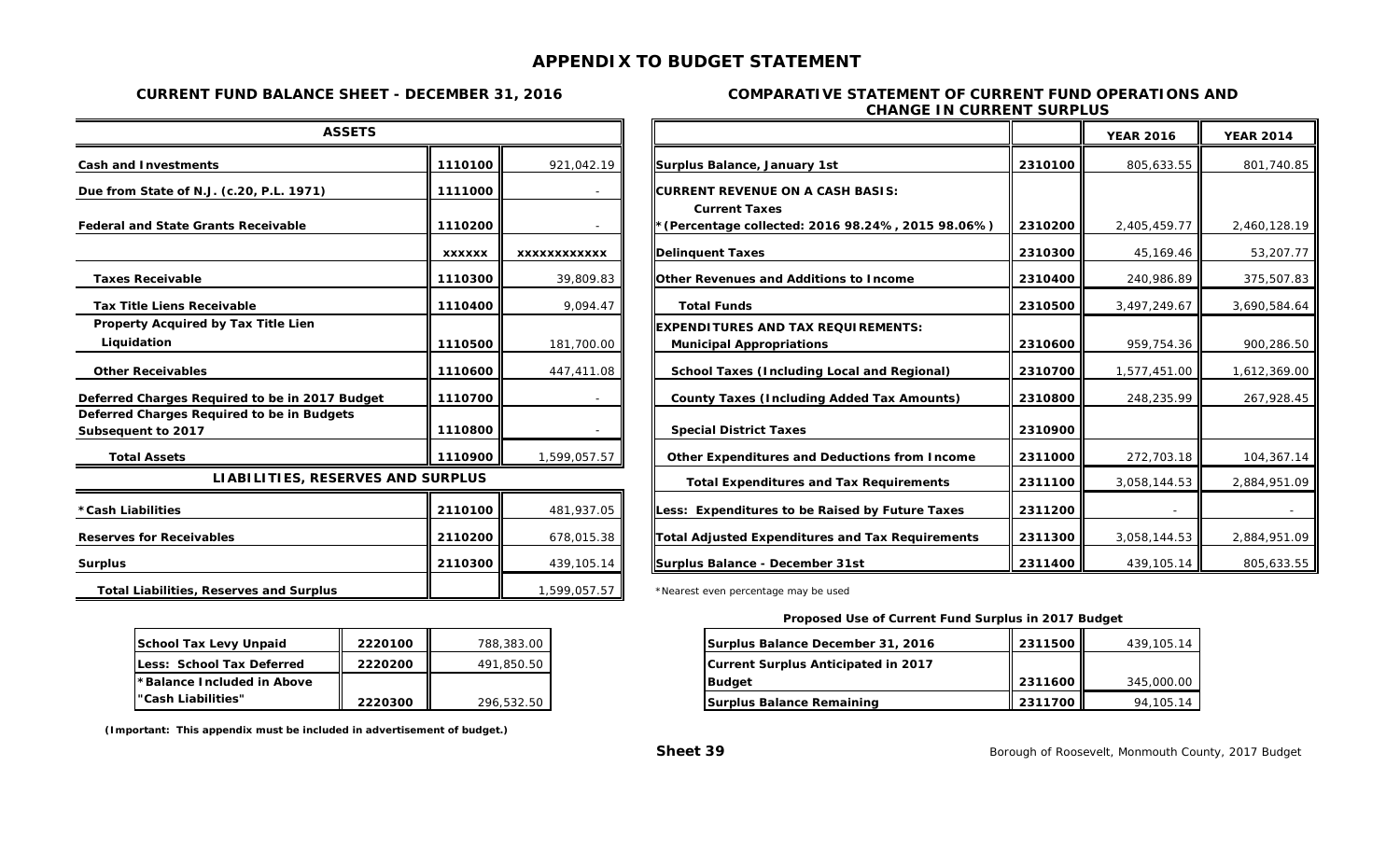## **2017 CAPITAL BUDGET AND CAPITAL IMPROVEMENT PROGRAM**

This section is included with the Annual Budget pursuant to N.J.A.C. 5:30-4. It does not in itself confer any authorization to raise or expend funds. Rather it is a document used as part of the local unit's planning and management program. Specific authorization to expend funds for purposes described in this section must be granted elsewhere, by a separate bond ordinance, by inclusion of a line item in the Capital Improvement Section of this **budget, by an ordinance taking the money from the Capital Improvement Fund, or other lawful means.**

| <b>CAPITAL BUDGET -</b>              | A plan for all capital expenditures for the current fiscal year.<br>If no Capital Budget is included, check the reason why:                                                  |
|--------------------------------------|------------------------------------------------------------------------------------------------------------------------------------------------------------------------------|
|                                      | Total capital expenditures this year do not exceed \$25,000, including appropriations for Capital Improvement Fund.<br>Capital Line Items and Down Payments on Improvements. |
|                                      | No Bond Ordinances are planned this year.                                                                                                                                    |
| <b>CAPITAL IMPROVEMENT PROGRAM -</b> | A multi-year list of planned capital projects, including the current year.<br>Check appropriate box for number of years covered, including current year:                     |
|                                      | $x  3$ years. (Population under 10,000)                                                                                                                                      |
|                                      | 6 years. (Over 10,000 and all county governments)                                                                                                                            |
|                                      | years, (Exceeding minimum time period)                                                                                                                                       |
|                                      | Check if municipality is under 10,000, has not expended more than \$25,000 annually for capital purposes in immediately<br>previous three years, and is not adopting CIP.    |
|                                      |                                                                                                                                                                              |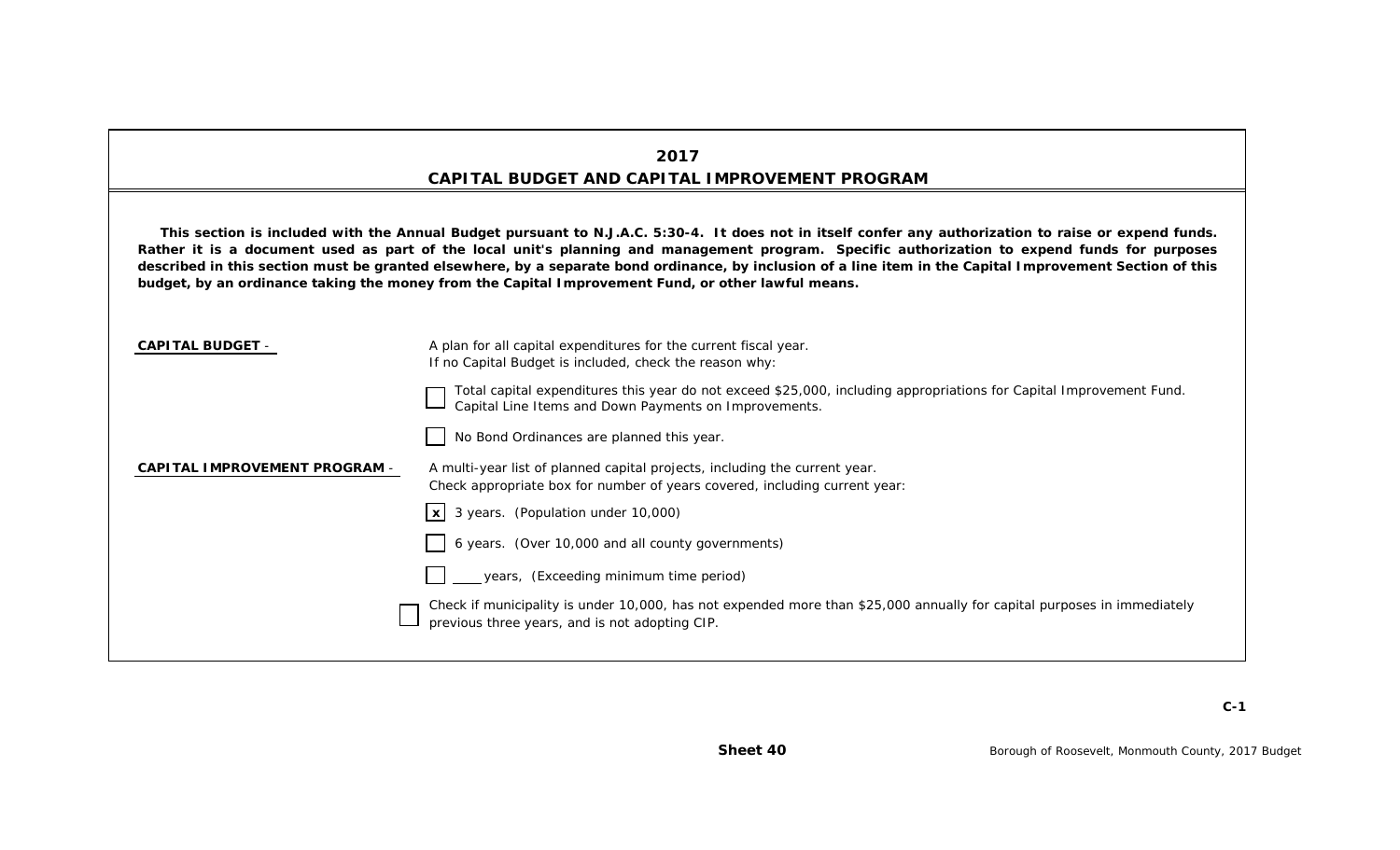| NARRATIVE FOR CAPITAL IMPROVEMENT PROGRAM                                                                             |
|-----------------------------------------------------------------------------------------------------------------------|
|                                                                                                                       |
|                                                                                                                       |
|                                                                                                                       |
| The Governing Body addresses the Capital Improvement Requirement on an annual basis and<br>as available funds permit. |
|                                                                                                                       |
|                                                                                                                       |
|                                                                                                                       |
|                                                                                                                       |
|                                                                                                                       |
|                                                                                                                       |
|                                                                                                                       |
|                                                                                                                       |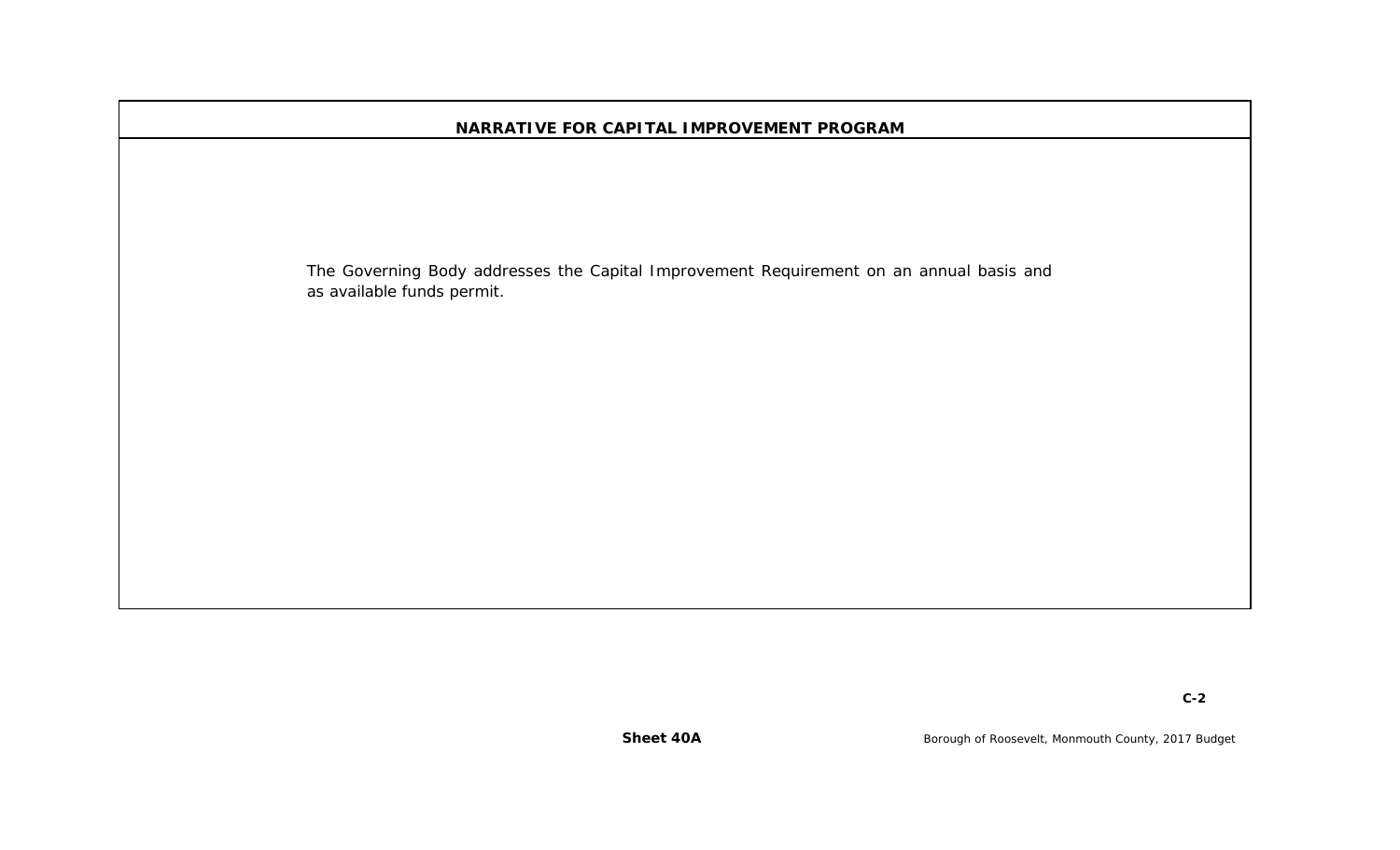#### **CAPITAL BUDGET (Current Year Action) 2017**

**Local Unit**

**Borough of Roosevelt - Monmouth County**

| $\mathbf 1$                                       |             | $\overline{2}$                  | 3                                               | $\overline{\mathbf{4}}$                                              |                                     | PLANNED FUNDING SERVICES FOR CURRENT YEAR - 2017 |                                 |                                                         |                          |                                                                   |  |
|---------------------------------------------------|-------------|---------------------------------|-------------------------------------------------|----------------------------------------------------------------------|-------------------------------------|--------------------------------------------------|---------------------------------|---------------------------------------------------------|--------------------------|-------------------------------------------------------------------|--|
| <b>PROJECT TITLE</b>                              | <b>FCOA</b> | <b>PROJECT</b><br><b>NUMBER</b> | <b>ESTIMATED</b><br><b>TOTAL</b><br><b>COST</b> | <b>AMOUNTS</b><br><b>RESERVED</b><br><b>IN PRIOR</b><br><b>YEARS</b> | 5a<br>2017 Budget<br>Appropriations | 5 <sub>b</sub><br>Capital<br>Improvement<br>Fund | 5c<br>Capital<br><b>Surplus</b> | 5d<br><b>Grants in Aid</b><br>and Other<br><b>Funds</b> | 5e<br>Debt<br>Authorized | <b>TO BE</b><br><b>FUNDED IN</b><br><b>FUTURE</b><br><b>YEARS</b> |  |
| General Capital:                                  |             |                                 |                                                 |                                                                      |                                     |                                                  |                                 |                                                         |                          |                                                                   |  |
| <b>Building Improvements</b>                      |             | $G-1$                           | 30,000                                          |                                                                      |                                     | 30,000                                           |                                 |                                                         |                          |                                                                   |  |
| Improvements to Homestead Lane and<br>Cedar Court |             | $G-2$                           | 510,000                                         |                                                                      |                                     | 15,000                                           |                                 | 210,000                                                 | 285,000                  |                                                                   |  |
| Additional Building Improvements                  |             | $G-3$                           | 100,000                                         |                                                                      |                                     | 4,800                                            |                                 |                                                         | 95,200                   |                                                                   |  |
|                                                   |             |                                 |                                                 |                                                                      |                                     |                                                  |                                 |                                                         |                          |                                                                   |  |
| Water-Sewer Capital:                              |             |                                 |                                                 |                                                                      |                                     |                                                  |                                 |                                                         |                          |                                                                   |  |
| Water-Sewer Improvements                          |             | $WS-1$                          | 158,550                                         |                                                                      |                                     | 7,550                                            |                                 |                                                         | 151,000                  |                                                                   |  |
|                                                   |             |                                 |                                                 |                                                                      |                                     |                                                  |                                 |                                                         |                          |                                                                   |  |
|                                                   |             |                                 |                                                 |                                                                      |                                     |                                                  |                                 |                                                         |                          |                                                                   |  |
|                                                   |             |                                 |                                                 |                                                                      |                                     |                                                  |                                 |                                                         |                          |                                                                   |  |
|                                                   |             |                                 |                                                 |                                                                      |                                     |                                                  |                                 |                                                         |                          |                                                                   |  |
|                                                   |             |                                 |                                                 |                                                                      |                                     |                                                  |                                 |                                                         |                          |                                                                   |  |
|                                                   |             |                                 |                                                 |                                                                      |                                     |                                                  |                                 |                                                         |                          |                                                                   |  |
|                                                   |             |                                 |                                                 |                                                                      |                                     |                                                  |                                 |                                                         |                          |                                                                   |  |
|                                                   |             |                                 |                                                 |                                                                      |                                     |                                                  |                                 |                                                         |                          |                                                                   |  |
| <b>TOTAL - ALL PROJECTS</b>                       | 33-199      |                                 | 798,550                                         | $\sim$                                                               | $\overline{\phantom{0}}$            | 57,350                                           |                                 | 210,000                                                 | 531,200                  | $\sim$                                                            |  |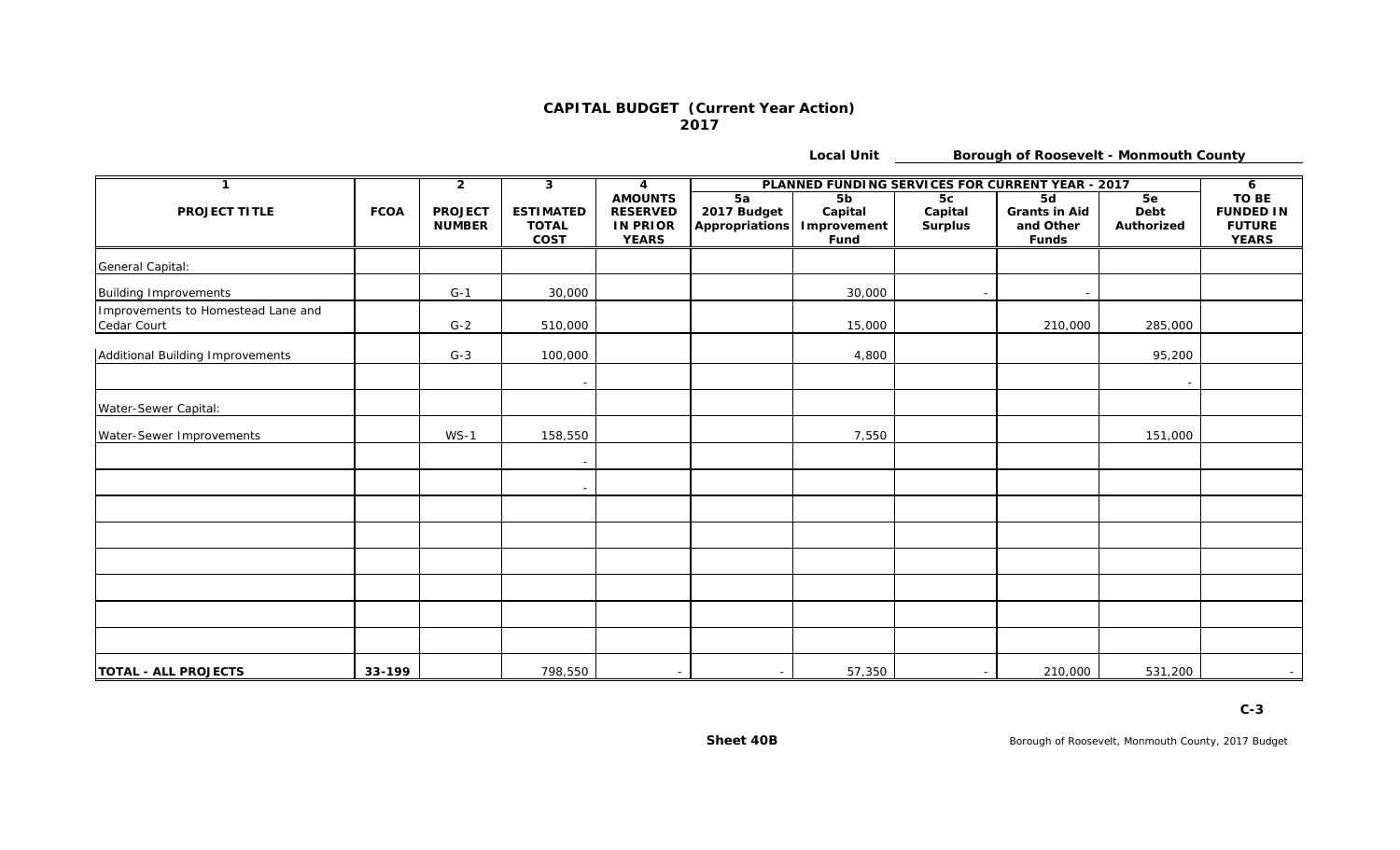#### **THREE YEAR CAPITAL PROGRAM - 2017-2019 Anticipated Project Schedule and Funding Requirements**

**Local Unit Borough of Roosevelt - Monmouth County**

| -1                                             |             | $\overline{2}$                  | 3                                        | $\mathbf{A}$                                         | FUNDING AMOUNTS PER BUDGET YEAR |                        |                          |            |            |                          |  |
|------------------------------------------------|-------------|---------------------------------|------------------------------------------|------------------------------------------------------|---------------------------------|------------------------|--------------------------|------------|------------|--------------------------|--|
| <b>PROJECT TITLE</b>                           | <b>FCOA</b> | <b>PROJECT</b><br><b>NUMBER</b> | <b>ESTIMATED</b><br><b>TOTAL</b><br>COST | <b>ESTIMATED</b><br><b>COMPLETION</b><br><b>TIME</b> | 5a<br>2017                      | 5 <sub>b</sub><br>2018 | 5c<br>2019               | 5d<br>2020 | 5e<br>2021 | 5f<br>2022               |  |
|                                                |             |                                 |                                          |                                                      |                                 |                        |                          |            |            |                          |  |
| General Capital:                               |             |                                 |                                          |                                                      |                                 |                        | $\overline{a}$           |            |            |                          |  |
| <b>Building Improvements</b>                   |             | $G-1$                           | 30,000                                   | 2017                                                 | 30,000                          |                        | $\overline{a}$           |            |            |                          |  |
| Improvements to Homestead Lane and Cedar Court |             | $G-2$                           | 510,000                                  | 2017                                                 | 510,000                         |                        |                          |            |            |                          |  |
| Additional Building Improvements               |             | $G-3$                           | 100,000                                  | 2017                                                 | 100,000                         |                        |                          |            |            |                          |  |
| Road Improvements                              |             | $G-4$                           | 100,000                                  | ongoing                                              |                                 | 50,000                 | 50,000                   |            |            |                          |  |
|                                                |             |                                 |                                          |                                                      |                                 |                        |                          |            |            |                          |  |
|                                                |             |                                 |                                          |                                                      |                                 |                        |                          |            |            |                          |  |
| Water-Sewer Capital:                           |             |                                 |                                          |                                                      |                                 |                        |                          |            |            |                          |  |
| Water-Sewer Improvements                       |             | $WS-1$                          | 558,550                                  | ongoing                                              | 158,550                         | 200,000                | 200,000                  |            |            |                          |  |
|                                                |             |                                 |                                          |                                                      |                                 |                        | $\overline{\phantom{a}}$ |            |            |                          |  |
|                                                |             |                                 |                                          |                                                      |                                 |                        |                          |            |            |                          |  |
|                                                |             |                                 |                                          |                                                      |                                 |                        |                          |            |            |                          |  |
|                                                |             |                                 |                                          |                                                      |                                 |                        |                          |            |            |                          |  |
|                                                |             |                                 |                                          |                                                      |                                 |                        |                          |            |            |                          |  |
|                                                |             |                                 |                                          |                                                      |                                 |                        |                          |            |            |                          |  |
|                                                |             |                                 |                                          |                                                      |                                 |                        |                          |            |            |                          |  |
|                                                |             |                                 |                                          |                                                      |                                 |                        |                          |            |            |                          |  |
|                                                |             |                                 |                                          |                                                      |                                 |                        |                          |            |            |                          |  |
| <b>TOTAL - ALL PROJECTS</b>                    | 33-299      |                                 | 1,298,550                                |                                                      | 798,550                         | 250,000                | 250,000                  | $\sim$     |            | $\overline{\phantom{0}}$ |  |

**C-4**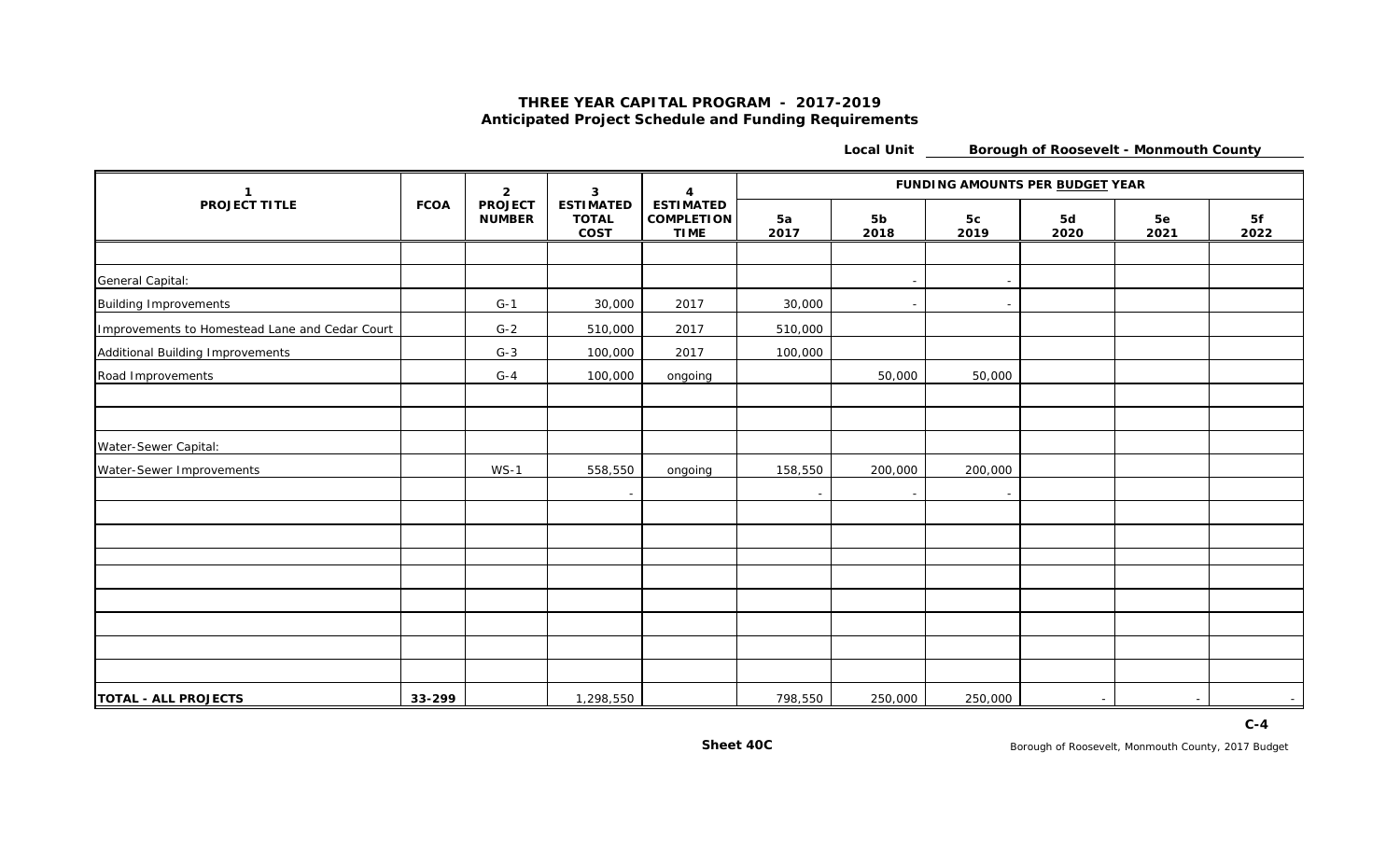#### **THREE YEAR CAPITAL PROGRAM - 2017-2018**

#### **SUMMARY OF ANTICIPATED FUNDING SOURCES AND AMOUNTS**

**Local Unit Borough of Roosevelt - Monmouth County**

| $\mathbf 1$                                       |             | $\overline{2}$                        |            | <b>BUDGET APPROPRIATIONS</b> | $\overline{\mathbf{4}}$                                      | 5                         | 6                                          |               | <b>BONDS AND NOTES</b>    |                  |              |  |
|---------------------------------------------------|-------------|---------------------------------------|------------|------------------------------|--------------------------------------------------------------|---------------------------|--------------------------------------------|---------------|---------------------------|------------------|--------------|--|
| <b>PROJECT TITLE</b>                              | <b>FCOA</b> | <b>Estimated</b><br><b>Total Cost</b> | 3a<br>2017 | 3 <sub>b</sub>               | Capital<br>Current Year   Future Years   Improvement<br>Fund | Capital<br><b>Surplus</b> | Grants-In-Aid<br>and<br><b>Other Funds</b> | 7a<br>General | 7b<br>Self<br>Liquidating | 7c<br>Assessment | 7d<br>School |  |
|                                                   |             |                                       |            |                              |                                                              |                           |                                            |               |                           |                  |              |  |
| General Capital:                                  |             |                                       |            |                              |                                                              |                           |                                            |               |                           |                  |              |  |
| <b>Building Improvements</b>                      |             | 30,000                                |            |                              | 30,000                                                       |                           |                                            |               |                           |                  |              |  |
| Improvements to Homestead Lane and<br>Cedar Court |             | 510,000                               |            |                              | 15,000                                                       |                           | 210,000                                    | 285,000       |                           |                  |              |  |
| Additional Building Improvements                  |             | 100,000                               |            |                              | 4,800                                                        |                           |                                            | 95,200        |                           |                  |              |  |
| Road Improvements                                 |             | 100,000                               |            |                              | 4,800                                                        |                           |                                            | 95,200        |                           |                  |              |  |
|                                                   |             |                                       |            |                              |                                                              |                           |                                            |               |                           |                  |              |  |
| Water-Sewer Capital:                              |             |                                       |            |                              |                                                              |                           |                                            |               |                           |                  |              |  |
| Water-Sewer Improvements                          |             | 558,550                               |            |                              | 26,750                                                       |                           |                                            |               | 531,800                   |                  |              |  |
|                                                   |             |                                       |            |                              |                                                              |                           |                                            |               |                           |                  |              |  |
|                                                   |             |                                       |            |                              |                                                              |                           |                                            |               |                           |                  |              |  |
|                                                   |             |                                       |            |                              |                                                              |                           |                                            |               |                           |                  |              |  |
|                                                   |             |                                       |            |                              |                                                              |                           |                                            |               |                           |                  |              |  |
|                                                   |             |                                       |            |                              |                                                              |                           |                                            |               |                           |                  |              |  |
|                                                   |             |                                       |            |                              |                                                              |                           |                                            |               |                           |                  |              |  |
|                                                   |             |                                       |            |                              |                                                              |                           |                                            |               |                           |                  |              |  |
| <b>TOTALS - ALL PROJECTS</b>                      |             | $33-399$ 1,298,550                    | $\sim$     |                              | 81,350                                                       | $\overline{\phantom{0}}$  | 210,000                                    | 475,400       | 531,800                   |                  | $\sim$       |  |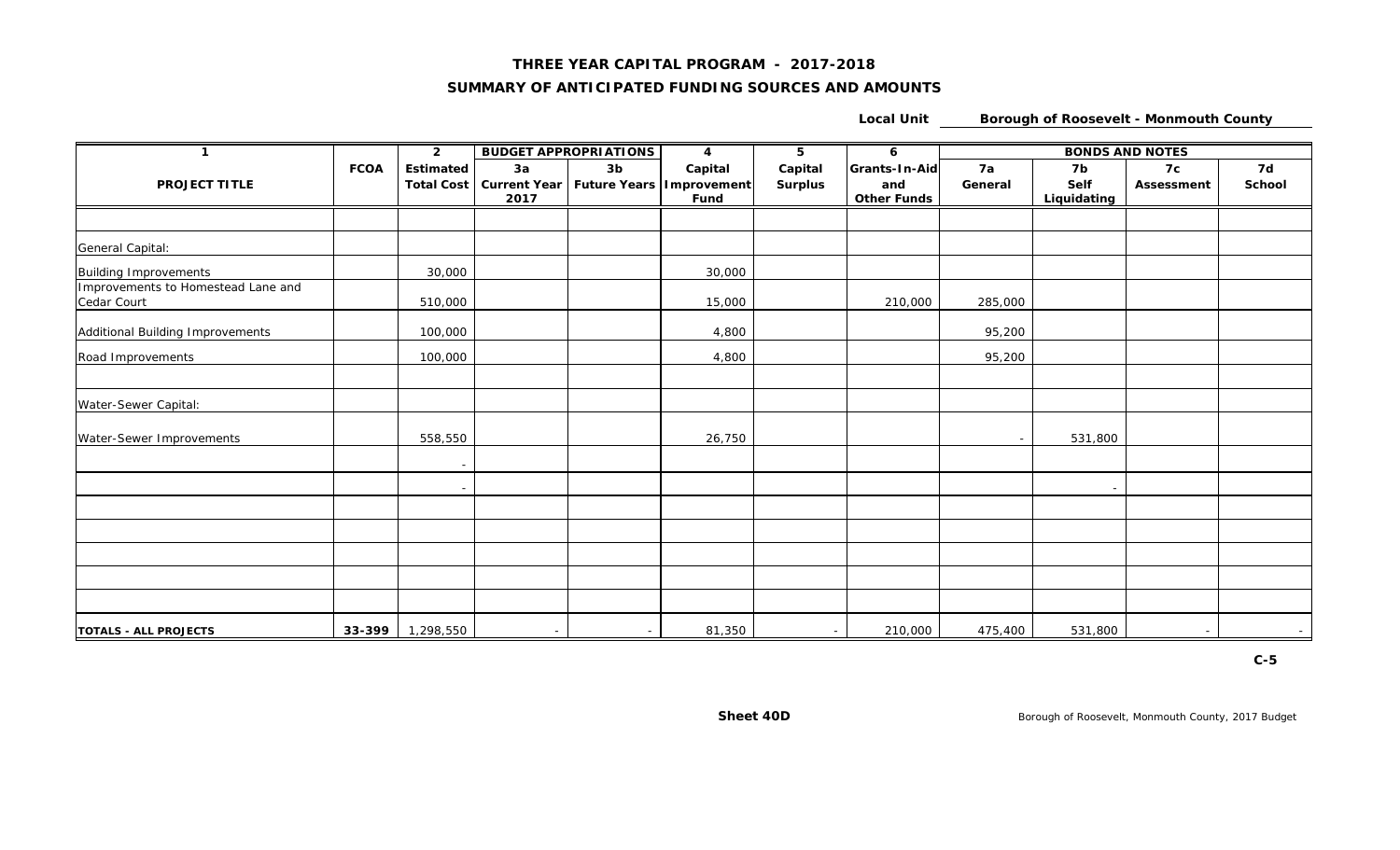#### **SECTION 2 - UPON ADOPTION FOR YEAR 2017**

(Only to be Included in the Budget as Finally Adopted)

#### **RESOLUTION**

Be It Resolved by the **BOROUGH COUNCIL** of the **BOROUGH OF ROOSEVELT**, COUNTY OF MONMOUTH, that the budget hereinbefore set forth is hereby adopted and shall **constitute an appropriation for the purposes stated of the sums therein set forth as appropriations, and authorization of the amount of:**

| $(a)$ $\zeta$ | 648,045.24 | (I tem 2 below) for municipal purposes, and                                                                       |
|---------------|------------|-------------------------------------------------------------------------------------------------------------------|
| $(b)$ \$      |            | (Item 3 below) for school purposes in Type I School Districts only (N.J.S. 18A:9-2) to be raised by taxation and, |
| $(c)$ \$      |            | (Item 4 below) to be added to the certificate of amount to be raised by taxation for local school purposes in     |
|               |            | Type II School Districts only (N.J.S. 18A:9-3) and certification to the County Board of Taxation of               |
|               |            | the following summary of general revenues and appropriations.                                                     |
| $(d)$ \$      | $\sim$     | (Sheet 43) Open Space, Recreation, Farmland and Historic Preservation Trust Fund Levy                             |
| $(e)$ \$      | $\sim$     | (Item 5 below) Minimum Library Tax                                                                                |



#### **SUMMARY OF REVENUES**

#### **1. General Revenues**

| <b>Surplus Anticipated</b>                                                                                          | 08-100 | S. | 345,000.00   |  |  |
|---------------------------------------------------------------------------------------------------------------------|--------|----|--------------|--|--|
| <b>Miscellaneous Revenues Anticipated</b>                                                                           | 13-099 |    | 96,386.65    |  |  |
| <b>Receipts from Delinguent Taxes</b>                                                                               | 15-499 |    | 43,000.00    |  |  |
| 2. AMOUNT TO BE RAISED BY TAXATION FOR MUNICIPAL PURPOSES (Item 6(a), Sheet 11)                                     | 07-190 |    | 648,045.24   |  |  |
| 3. AMOUNT TO BE RAISED BY TAXATION FOR SCHOOLS IN TYPE I SCHOOL DISTRICTS ONLY:<br>07-195<br>Item 6, Sheet 42       |        |    |              |  |  |
| Item 6(b), Sheet 11 (N.J.S. 40A:4-14)<br>07-191<br>- 56                                                             |        |    |              |  |  |
| Total Amount to be Raised by Taxation for Schools in Type I School Districts Only                                   |        |    |              |  |  |
| 4. To Be Added TO THE CERTIFICATE FOR AMOUNT TO BE RAISED BY TAXATION FOR SCHOOLS IN TYPE II SCHOOL DISTRICTS ONLY: |        |    |              |  |  |
| Item 6(b), Sheet 11 (N.J.S. 40A:4-14)                                                                               | 07-191 | \$ |              |  |  |
| 5. AMOUNT TO BE RAISED BY TAXATION MINIMUM LIBRARY TAX<br>07-192                                                    |        |    |              |  |  |
| <b>Total Revenues</b>                                                                                               | 13-299 |    | 1,132,431.89 |  |  |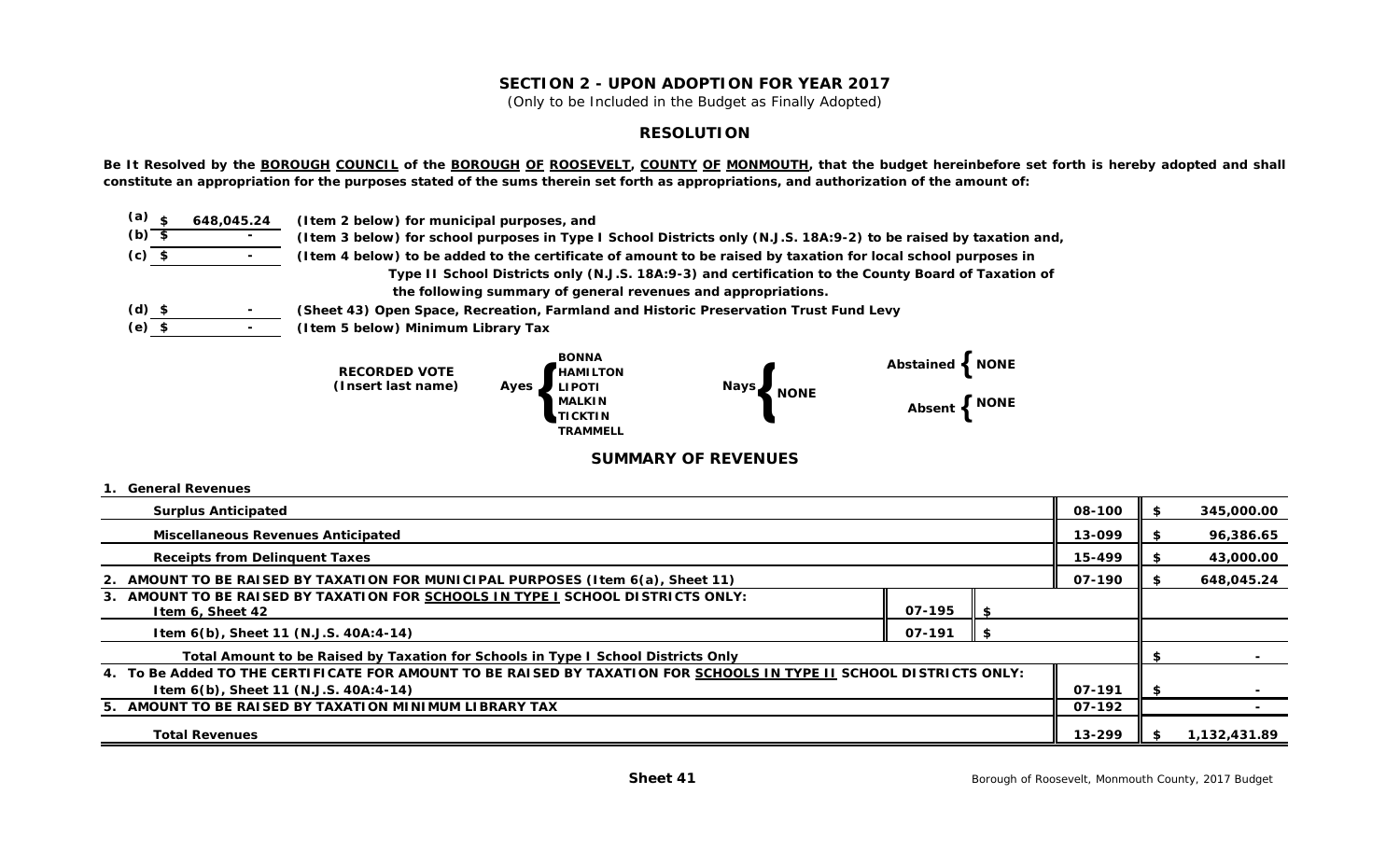#### *SUMMARY OF APPROPRIATIONS*

|                                                                                              | <b>XXXXXXXXX</b> | <b>XXXXXXXXXXXX</b> |  |
|----------------------------------------------------------------------------------------------|------------------|---------------------|--|
| <b>GENERAL APPROPRIATIONS:</b><br>5.                                                         | <b>XXXXXXXXX</b> | <b>XXXXXXXXXXXX</b> |  |
| <b>Within "CAPS"</b>                                                                         | 34-201           | 718,936.00<br>\$    |  |
| (a&b) Operations Including Contingent                                                        |                  |                     |  |
| Deferred Charges and Statutory Expenditures - Municipal<br>(e)                               | 34-209           | 78,000.00<br>\$     |  |
| <b>Cash Deficit</b><br>(g)                                                                   | 46-885           | \$                  |  |
| <b>Excluded from "CAPS"</b>                                                                  | <b>XXXXXXXXX</b> | <b>XXXXXXXXXXXX</b> |  |
|                                                                                              | 34-305           | 96,368.65<br>\$     |  |
| <b>Operations - Total Operations Excluded from "CAPS"</b><br>(a)                             | 44-999           | 30,000.00<br>\$     |  |
| <b>Capital Improvements</b><br>(c)                                                           |                  |                     |  |
| <b>Municipal Debt Service</b><br>(d)                                                         | 45-999           | 13,750.00<br>\$     |  |
| <b>Deferred Charges - Municipal</b><br>(e)                                                   | 46-999           | 15,377.24<br>\$     |  |
| <b>Judgments</b><br>(f)                                                                      | 37-480           | \$                  |  |
| Transferred to Board of Education for Use of Local Schools (N.J.S. 40:48-17.1 & 17.3)<br>(n) | 29-405           | \$                  |  |
|                                                                                              | 46-885           | \$                  |  |
| <b>Cash Deficit</b><br>(g)<br>For Local District School Purposes                             | 24-410           | \$                  |  |
| (k)                                                                                          | 50-899           | 180,000.00<br>\$    |  |
| Reserve for Uncollected Taxes (Include Other Reserves If Any)<br>(m)                         | 07-195           | \$                  |  |
| SCHOOL APPROPRIATIONS - TYPE I SCHOOL DISTRICTS ONLY (N.J.S. 40A:4-13)<br>6.                 |                  |                     |  |
| <b>Total Appropriations</b>                                                                  | 34-499           | 1,132,431.89<br>\$  |  |

It is hereby certified that the within budget is a true copy of the budget finally adopted by resolution of the Governing Body on the 10TH day of JULY 2017. It is further certified that each item of revenue and appropriation is set forth in the same amount and by the same title as appeared in the 2017 approved budget and all amendments thereto, if any, which have been previously approved by the Director of Local Government Services.

Certified by me this *10TH* day of *JULY,* 2017,

agaleen Aact clerk. **Signature**

Borough of Roosevelt, Monmouth County, 2017 Budget

Sheet 42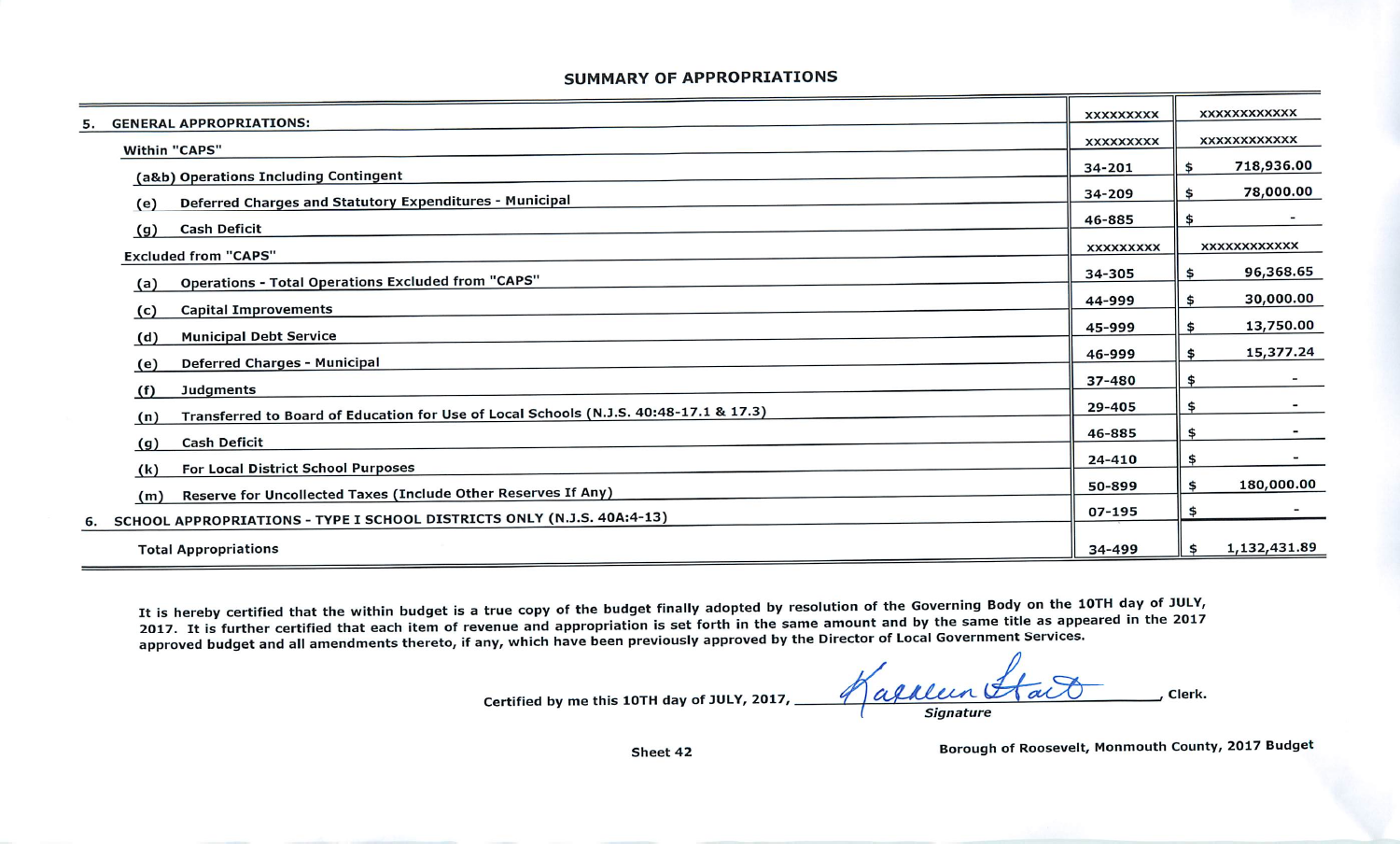#### **MUNICIPALITY BOROUGH OF ROOSEVELT OPEN SPACE, RECREATION, FARMLAND AND HISTORIC PRESERVATION TRUST FUND**

| <b>IDEDICATED REVENUES FROM</b>                    | <b>FCOA</b> | Anticipated               |                               | <b>Realized in</b>                                                    |                                                                        |             | Appropriated       |                    | <b>Expended 2016</b> |                    |
|----------------------------------------------------|-------------|---------------------------|-------------------------------|-----------------------------------------------------------------------|------------------------------------------------------------------------|-------------|--------------------|--------------------|----------------------|--------------------|
| <b>TRUST FUND</b>                                  |             | 2017                      | 2016                          | Cash in 2016                                                          | <b>APPROPRIATIONS</b>                                                  | <b>FCOA</b> | For 2017           | For 2016           | Paid or<br>Charged   | Reserved           |
| <b>Amount To Be Raised</b><br><b>By Taxation</b>   | 54-190      |                           |                               |                                                                       | Development of Lands for<br><b>Recreation and Conservation:</b>        |             | <b>XXXXXXXXXXX</b> | <b>XXXXXXXXXXX</b> | <b>XXXXXXXXXXX</b>   | <b>XXXXXXXXXXX</b> |
|                                                    |             |                           |                               |                                                                       | Salaries and Wages                                                     | 54-385-1    |                    |                    |                      |                    |
| Interest Income                                    | 54-113      |                           |                               |                                                                       | Other Expenses                                                         | 54-385-2    |                    |                    |                      |                    |
|                                                    |             |                           |                               |                                                                       | <b>Maintenance of Lands for</b><br><b>Recreation and Conservation:</b> |             | <b>XXXXXXXXXXX</b> | <b>XXXXXXXXXXX</b> | <b>XXXXXXXXXXX</b>   | <b>XXXXXXXXXXX</b> |
| <b>Reserve Funds:</b>                              |             |                           |                               |                                                                       | Salaries and Wages                                                     | 54-375-1    |                    |                    |                      |                    |
|                                                    |             |                           |                               |                                                                       | Other Expenses                                                         | 54-375-2    |                    |                    |                      |                    |
| <b>Public and Private Revenues:</b>                |             |                           |                               |                                                                       | <b>Historic Preservation:</b>                                          |             | XXXXXXXXXXX        | <b>XXXXXXXXXXX</b> | <b>XXXXXXXXXXX</b>   | <b>XXXXXXXXXXX</b> |
|                                                    |             |                           |                               |                                                                       | Salaries and Wages                                                     | 54-176-1    |                    |                    |                      |                    |
| <b>Total Trust Fund Revenues:</b>                  | $54 - 299$  |                           |                               |                                                                       | Other Expenses                                                         | 54-176-2    |                    |                    |                      |                    |
|                                                    |             | <b>Summary of Program</b> |                               |                                                                       |                                                                        |             |                    |                    |                      |                    |
| Year Referendum Passed/Implemented:<br>(Date)      |             |                           |                               | <b>Acquisition of Lands for</b><br><b>Recreation and Conservation</b> | 54-915-2                                                               |             |                    |                    |                      |                    |
| <b>Rate Assessed:</b>                              |             |                           |                               | <b>Acquisition of Farmland</b>                                        | 54-916-2                                                               |             |                    |                    |                      |                    |
|                                                    |             |                           |                               |                                                                       | Down Payments on Improvements 54-902-2                                 |             |                    |                    |                      |                    |
| <b>Total Tax Collected to date:</b>                |             |                           |                               |                                                                       | <b>Debt Service:</b>                                                   |             | <b>XXXXXXXXXXX</b> | <b>XXXXXXXXXXX</b> | <b>XXXXXXXXXX</b>    | <b>XXXXXXXXXXX</b> |
| <b>Total Expended to date:</b>                     |             |                           | Payment of Bond Principal     | 54-920-2                                                              |                                                                        |             |                    | XXXXXXXXXXX        |                      |                    |
| <b>Total Acreage Preserved to date:</b><br>(Acres) |             |                           |                               | Payment of Bond Anticipation<br>Notes and Capital Notes               | 54-925-2                                                               |             |                    |                    | <b>XXXXXXXXXXX</b>   |                    |
| <b>Recreation Land Preserved in 2016:</b>          |             |                           | Interest on Bonds             | 54-390-2                                                              |                                                                        |             |                    | <b>XXXXXXXXXXX</b> |                      |                    |
|                                                    |             |                           |                               | (Acres)                                                               | Interest on Notes                                                      | 54-935-2    |                    |                    |                      | <b>XXXXXXXXXXX</b> |
| <b>Farmland Preserved in 2016:</b>                 |             |                           | <b>Reserve for Future Use</b> | 54-950-2                                                              |                                                                        |             |                    |                    |                      |                    |
|                                                    |             |                           | (Acres)                       | <b>Total Trust Fund Appropriations:</b>                               | 54-499                                                                 |             |                    |                    |                      |                    |